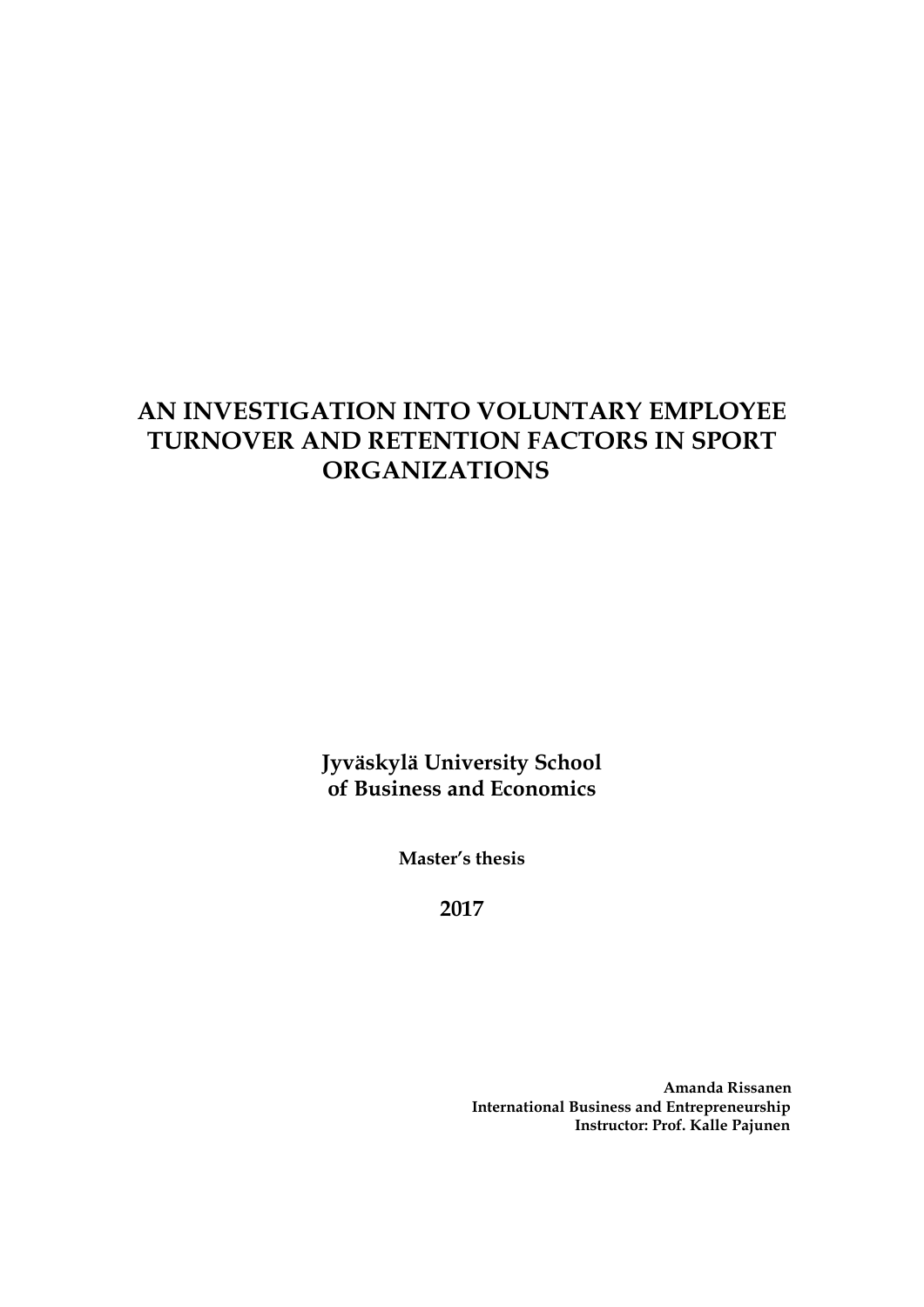### <span id="page-1-0"></span>**ABSTRACT**

| Author                                                                                  |                 |  |  |
|-----------------------------------------------------------------------------------------|-----------------|--|--|
| Amanda Rissanen                                                                         |                 |  |  |
| Tittle of thesis                                                                        |                 |  |  |
| An investigation into voluntary employee turnover and retention factors in sport organ- |                 |  |  |
| izations                                                                                |                 |  |  |
| Discipline                                                                              | Type of work    |  |  |
| International Business and Entrepreneurship                                             | Master's thesis |  |  |
| Time (month/year)                                                                       | Number of pages |  |  |
| March/2017                                                                              | 61              |  |  |
|                                                                                         |                 |  |  |

Abstract

In the past few decades, sport organizations have undergone a major change in their management practices as they are expected to become more and more formal and professional-like. Despite this pressure, human resource managers should give more attention to the retention function in human resource management systems. As employees are the lifeline of sport organizations, much emphasis should be placed on preventing their voluntary turnover.

Utilizing qualitative and inductive grounded theory building methods this study aims to provide invaluable information to sport managers about why employees leave or remain in sport organizations. Given the scant research on turnover and retention in sport organizations, this study addresses the questions: "What factors influence voluntary employee turnover intentions in swimming clubs, and what are the top factors that drive employee retention in such sport organizations?" Data were collected via semistructured interviews with eleven instructors of a local swimming club.

The data analysis produced two models, one indicating the possible reasons for voluntary turnover in sport organizations, and the other possible retention factors in those organizations. The findings suggest that a challenging job, unsatisfying work environment, and an unrewarding job were amongst the common reasons for intended turnover of key employees. In contrast, a good person-job fit, well-managed organization, and value of the job were some of the factors that were thought to enhance employee retention.

The findings of this study are discussed in the context of extant literature and implications for management practice and future research are described. All in all, the findings of this current study increase understanding about the turnover intentions and retention practices in sport organizations.

Keywords

Sport organizations, voluntary employee turnover, retention practices, grounded theory Location Jyväskylä University Library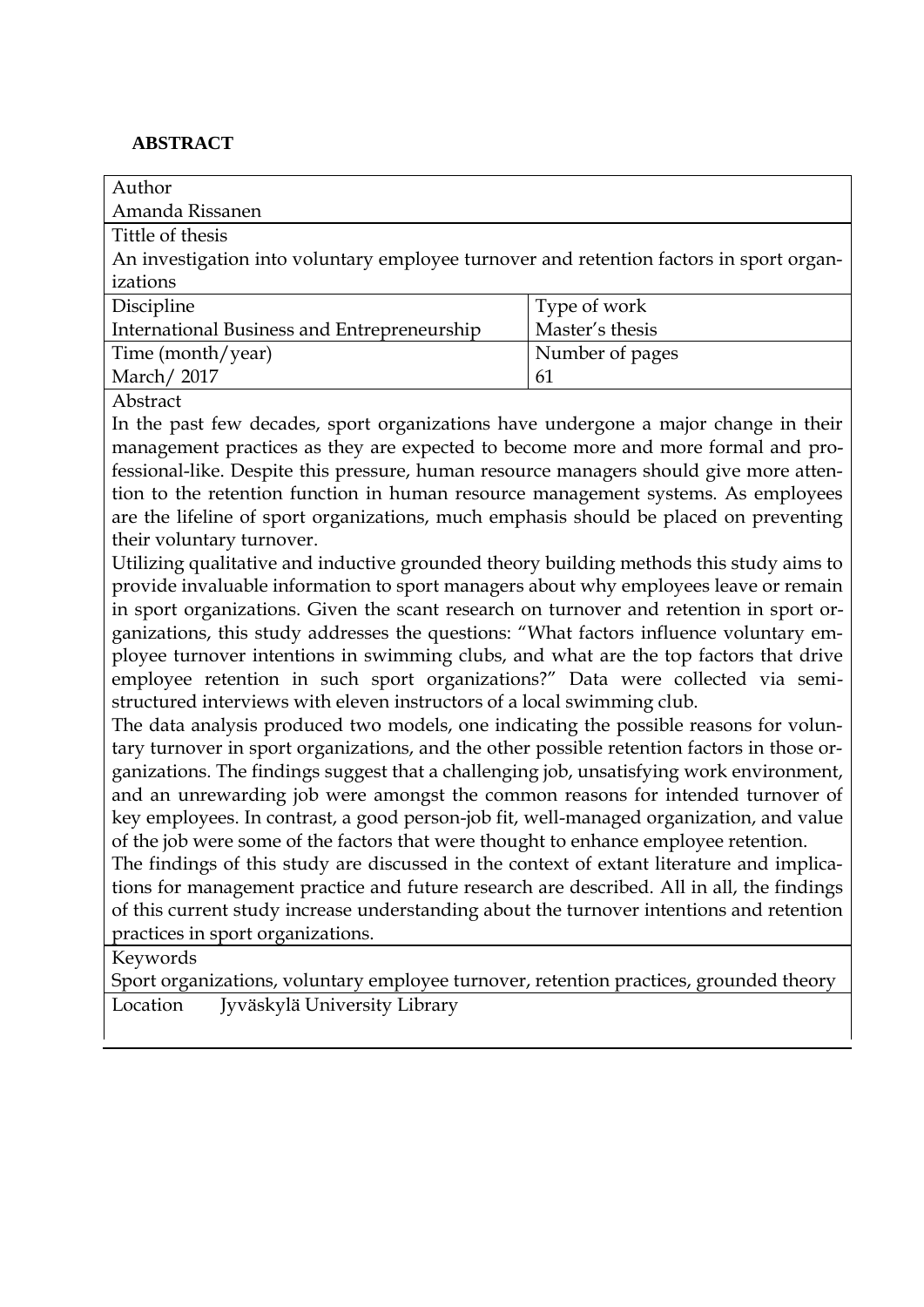## **CONTENTS**

[ABSTRACT](#page-1-0) 3

| $\mathbf{1}$   |                  |                                                                 |    |
|----------------|------------------|-----------------------------------------------------------------|----|
|                | 1.1              |                                                                 |    |
|                | 1.2              |                                                                 |    |
|                | 1.3              |                                                                 |    |
| $\overline{2}$ |                  |                                                                 |    |
|                | 2.1              | Human Resource Management in the Non-Profit and Sport           |    |
|                |                  |                                                                 |    |
|                | $2.2\phantom{0}$ |                                                                 |    |
|                | 2.3              |                                                                 |    |
|                | 2.4              |                                                                 |    |
|                | 2.5              | Voluntary Employee Turnover and Retention Practices in Sport    |    |
|                |                  |                                                                 |    |
|                | 2.6              |                                                                 |    |
| 3              |                  |                                                                 |    |
|                | 3.1              |                                                                 |    |
|                | 3.2              |                                                                 |    |
|                | 3.3              | Data collection and background of the participants 24           |    |
|                | 3.4              |                                                                 |    |
| 4              |                  |                                                                 |    |
|                | 4.1              |                                                                 |    |
|                | 4.1.1            |                                                                 |    |
|                | 4.1.2            |                                                                 |    |
|                | 4.1.3            |                                                                 |    |
|                | 4.1.4            |                                                                 |    |
|                | 4.2              |                                                                 |    |
|                | 4.2.1            |                                                                 |    |
|                | 4.2.2            |                                                                 |    |
|                | 4.2.3            |                                                                 |    |
|                | 4.2.4            |                                                                 |    |
| 5              |                  |                                                                 |    |
|                | 5.1              | Possible reasons why employees voluntarily leave their jobs  44 |    |
|                | 5.2              | Possible retention practices in swimming clubs 47               |    |
|                | 5.3              | Managerial implications and limitations of the study  50        |    |
| 6              |                  |                                                                 |    |
|                |                  |                                                                 | 56 |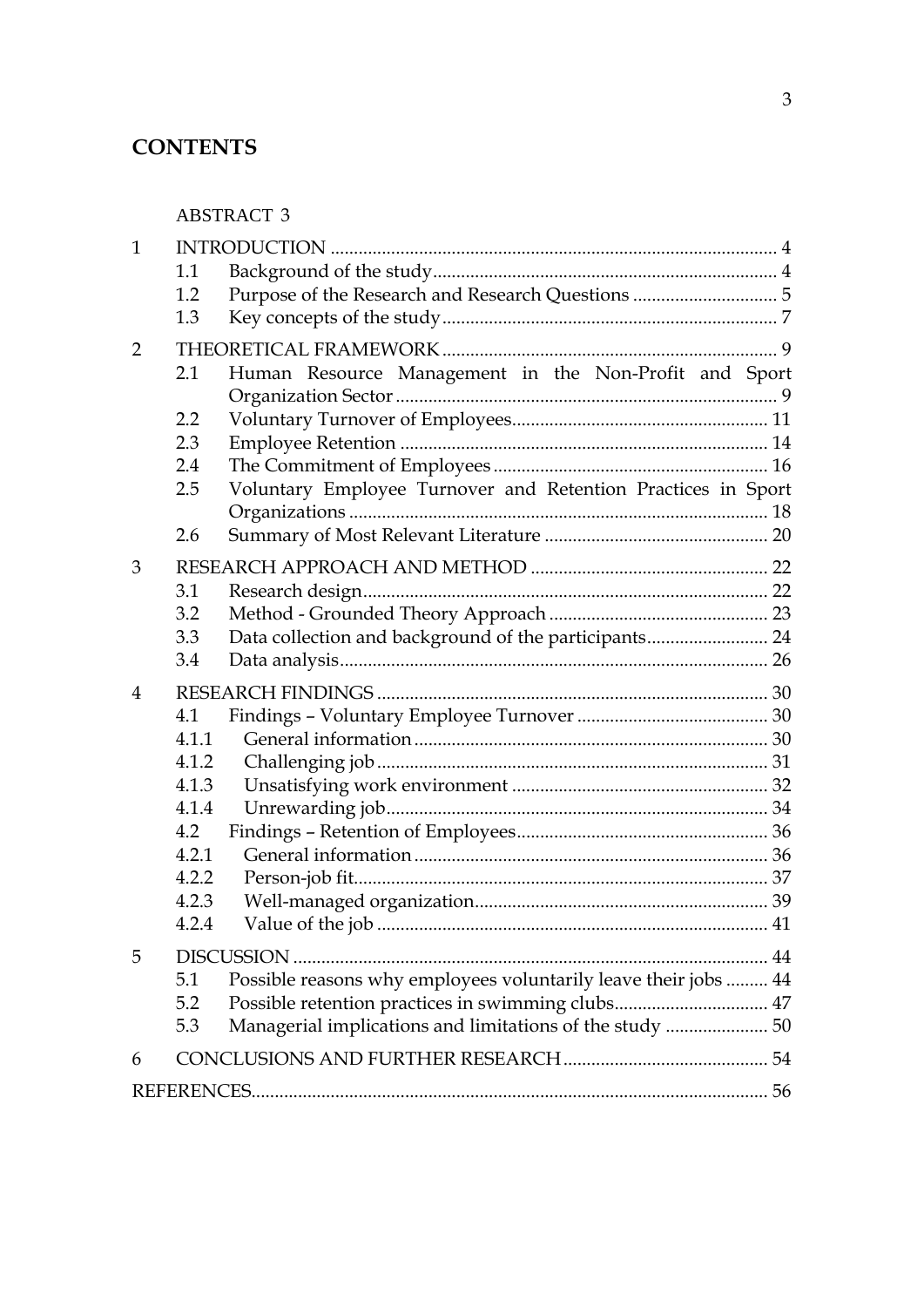## <span id="page-3-0"></span>**1 INTRODUCTION**

### <span id="page-3-1"></span>**1.1 Background of the study**

Researchers and scholars in the field of social sciences are increasingly showing interest towards the study of non-profit, voluntary organizations or the third sector (Anheier, 2006). Anheier (2006) discloses that this dynamic and interdisciplinary field has not only gathered momentum during the past three decades but also gained more prominence in research and teaching. The non-profit sector can be described as being rich in organizational activities and forms but more specifically it is the sum of voluntary, private, non-profit organizations, and associations. What is more, the sector is extremely diverse ranging from museums and research institutions to human rights organizations and sport and recreation clubs.

Today, there is a much greater interest in the operation, management and organization of non-profit organizations than there was in the past (Anheier, 2006). In general, non-profit organizations today are required to be more business-like in their attitude and operation and it is therefore not surprising that the need for management knowledge, training and skills in the sector has increased since the 1990's (Dart, 2004; Anheier, 2006). However, managing nonprofit organizations may be a difficult task at times, since management issues are not always related to specific economic measures (Wolf, 2012).

Sport organizations are a good example of a sector that has undergone a significant change in the management practices as they have become more professional-like during the last thirty years (Hoye, et al 2015). There are millions of people around the world who are employed in sport organizations in diverse areas ranging from coaching to event management and volunteering (Taylor, et al 2008). Hoye et al. (2015) believe that the change in the industry has forced sport managers to adapt business skills and collaborate with a vast number of different parties in order to get their increasingly complex and multidimensional work done.

To a certain degree, managing sport organizations resembles that of the majority of modern businesses and that managers share many of the same tasks as other managers in the non-profit sector, such as managing human resource, engaging in strategic planning, and working with other networks (Hoye et al., 2015). What is more, sport organizations, as any other non-profit organizations, could not function without paid employees and volunteers (Taylor et al., 2008). Taylor et al. (2008) emphasize that both of these entities have a vital role in the existence and function of the organization, and that in order to gain competitive advantage, sport organizations must attract, retain and develop high calibre people. The authors also note that although some employees may choose to work in a sport organization due their passion towards the field, this passion can only attract and retain employees to a certain extent.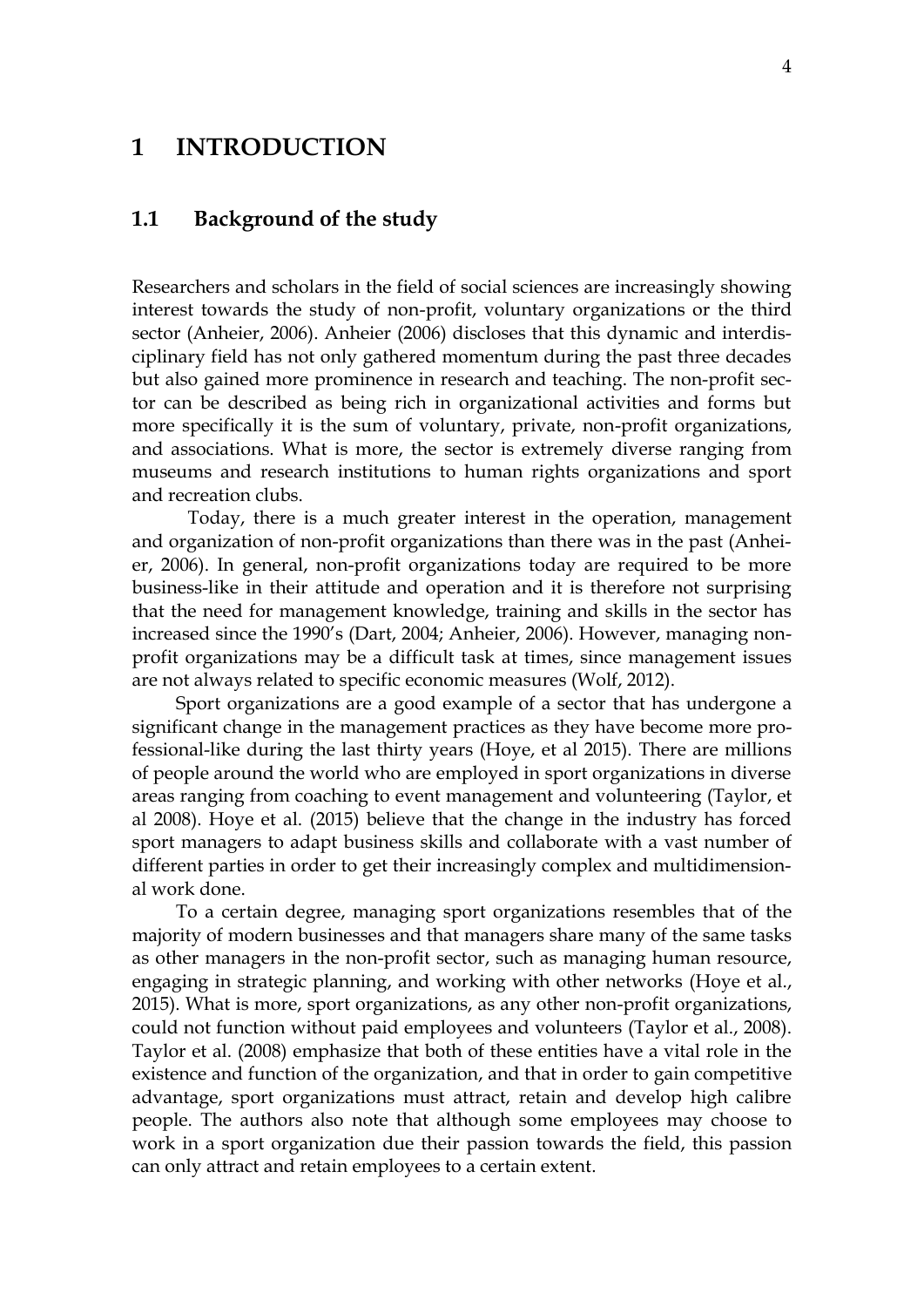The phenomena of voluntary employee turnover and retention have been and will remain salient management issues for different types and sized organizations, sport organizations being no exception (Lee & Mitchell, 1994). Given the importance of coaches and instructors, sport organizations must make strategic decisions in order to retain them as replacing valuable employees is much more costly than retaining them (Inglis et al., 1996). It is therefore unsurprising that the topics of voluntary employee turnover and retention, and their various aspects have been researched by scholars extensively, and several models have been promulgated throughout the years.

Although employee turnover is well-known and greatly researched social phenomenon, there is no one model that is perfectly suited to resolve each and every turnover case, due to the fact that the turnover studies are high in volume and diverse in content, and the integration between the studies is limited (Muchinsky & Morrow, 1980; Steel & Lounsbury, 2009). Retention practices are also diverse and dependent on the sector of interest. Therefore, discovering a model that is relevant for most sport organizations, such as swimming clubs, remains challenging.

Accordingly, there is a need for further research that focuses on factors influencing voluntary employee turnover and retention strategies that are appropriately aligned with the unique characteristics of sport organizations. As mentioned earlier, non-profit organizations such as sport organizations are required to adapt more sophisticated managerial practices and therefore increasing interest should be shown towards the heart of the organization – the employees. Without these valuable assets and their input, sport organizations and other non-profit organizations alike would hardly exist. Hence, managers need more information as to what retains their employees and what leads to their departure.

In light of this need, the purpose of the current study is to investigate factors that influence voluntary employee turnover in especially swimming clubs, as well as to find factors that contribute to employee retention in such clubs. Due to the novelty of the research, a grounded theory was ultimately formulated regarding the two phenomena. The aim of this study is to enrich the existing research on voluntary turnover and retention in sport organizations, thereby addressing the gap in the literature.

### <span id="page-4-0"></span>**1.2 Purpose of the Research and Research Questions**

Little is known about the factors that influence voluntary employee turnover in swimming clubs and what the best practices to retain the key employees are. Employees are the lifeline of the swimming clubs, as they are in most organizations, and understanding why they voluntarily leave or remain in the organizations is vital for management. Hence, the purpose of the current study is to respond to this gap in the sport management literature. In addition, the findings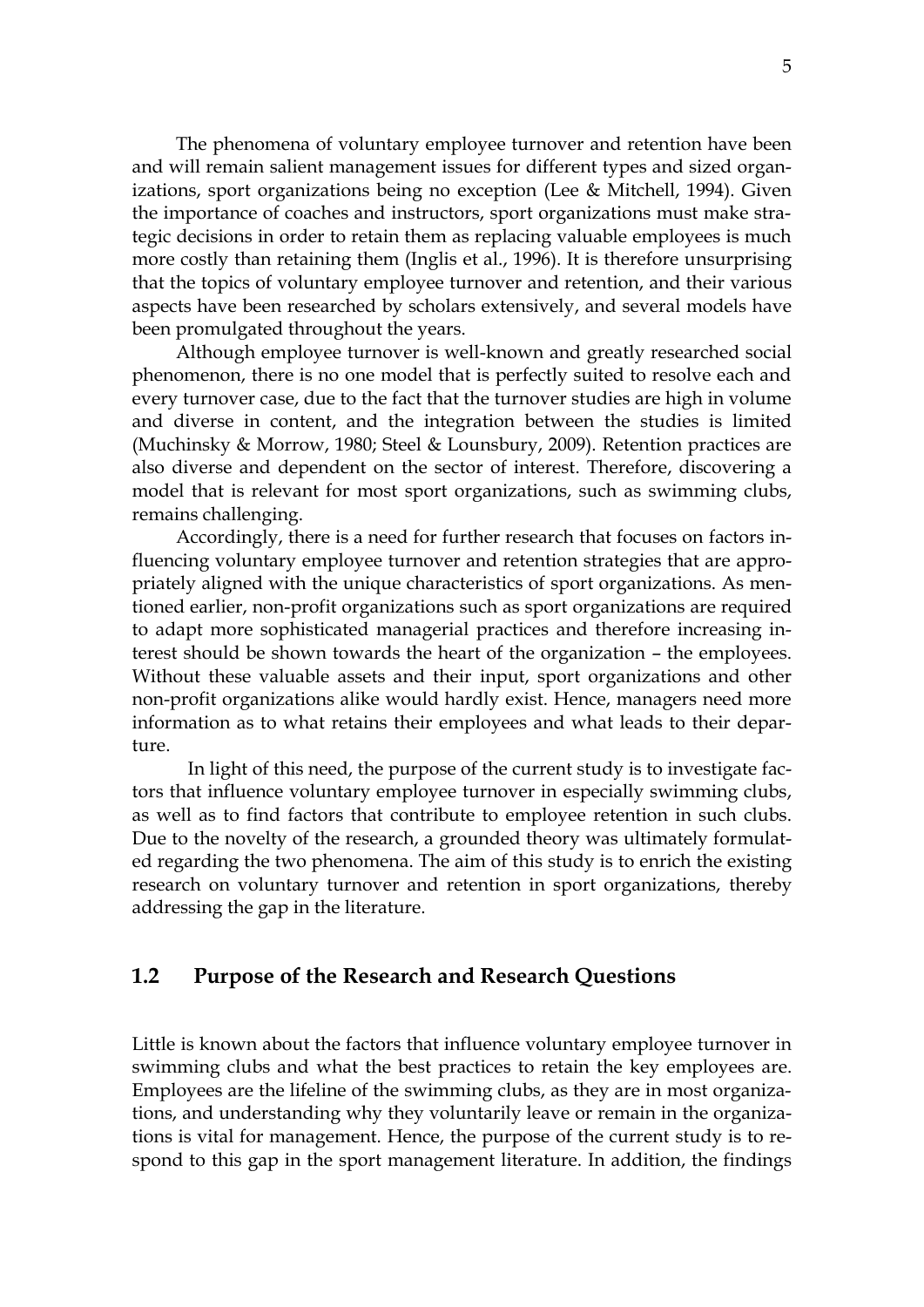of this study will also enrich the existing body of non-profit organization literature.

Swimming clubs are vital to the wellbeing and safety of people, as swimming skills are the only form of sport that can save one's life. The swimming clubs' ability to contribute to these skills relies on the organizations' human resources – the employees who have the skills and knowledge to teach the invaluable learning outcomes. It is therefore important that the retention of competent and skilled workforce is given grave attention in swimming clubs. As important is to avoid voluntary turnover of employees, since it oftentimes effects these organizations negatively either directly or indirectly.

The current study hence addresses the questions:

*"What factors influence voluntary employee turnover intentions in swimming clubs, and what are the top factors that drive employee retention in such sport organizations?"*

Moreover, the study explores two research objectives:

1) Common reasons why employees would voluntarily leave swimming clubs

2) Best practices to retain employees in swimming clubs.

The underlying purpose of the current study is to explore the voluntary employee turnover and retention phenomena in swimming clubs and ultimately produce new knowledge in the field of sport management. Due to the lack of research on the topic, the current study will be implemented with qualitative research methods. Data was gathered from swimming club instructors of a local club in Jyväskylä, Finland, through semi-structured interviews. The research has been limited to portray the thoughts of swimming club instructors only and therefore the standpoints of other employees of the organization have not been included.

What is more, inductive approach will be employed in the current study, since the aim is to deepen the understanding of the two phenomena: voluntary employee turnover and retention of employees in swimming clubs. The collected primary data has a key role in inductive research approach. The lack of existing theory on the topic encourages the current study to employ features of Grounded theory design to form a general and abstract theory of the processes being studied (Creswell, 2013).

The current study comprises six chapters. The investigation into existing literature of voluntary employee turnover and retention practices will be continued in the following chapter. Chapter Two presents the related literature that covers five main areas: human resource management in the non-profit and sport organization sector, voluntary turnover of employees, employee retention, the commitment of employees, and voluntary turnover and retention practices in sport organizations. The chapter concludes with a summary of most relevant literature regarding this study. Chapter Three introduces and explains the research design and methods used for the current study. The chapter begins by justifying the choice of an inductive research design followed by a description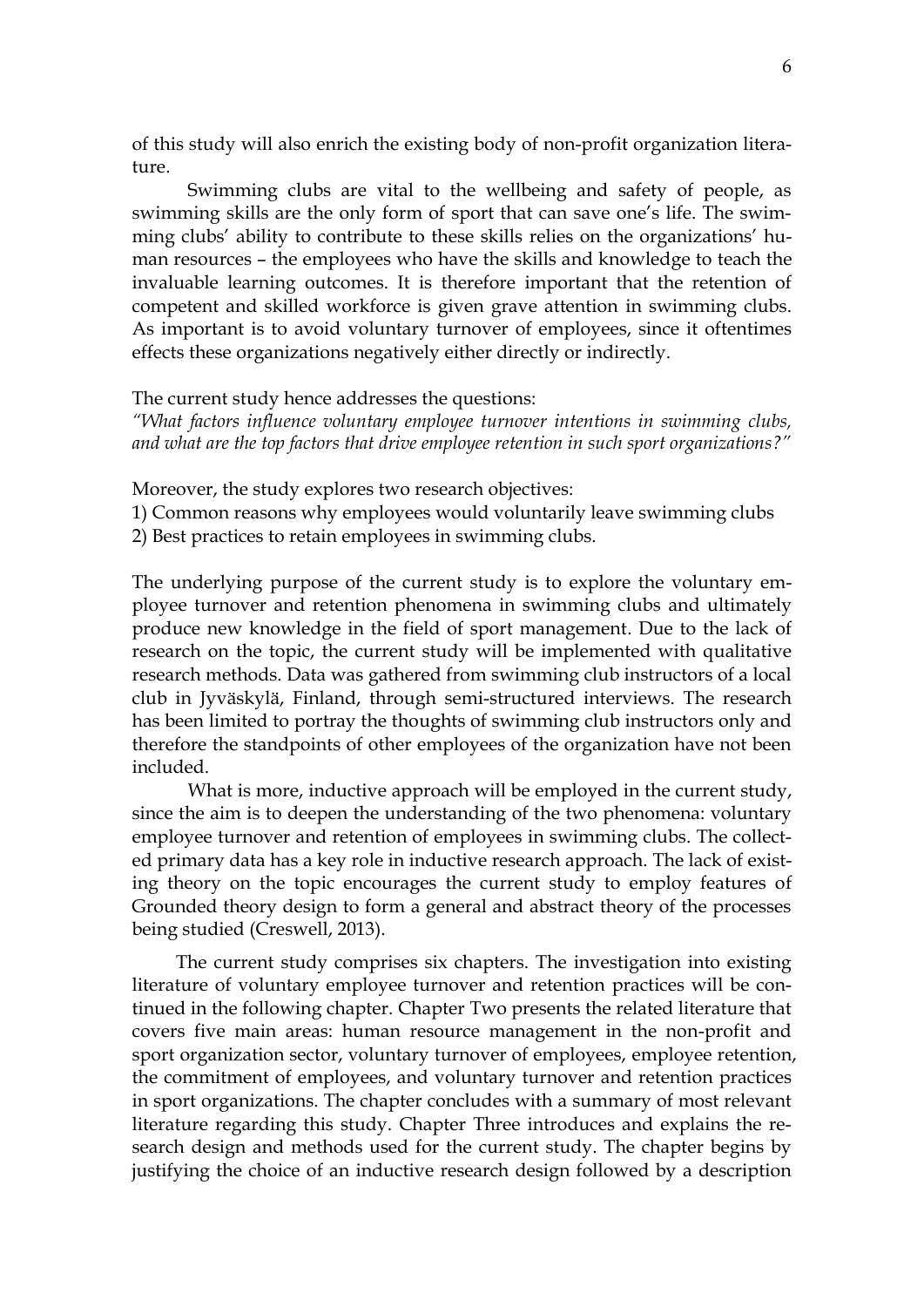of the data collection methods, research sample, and the data analysis approach. Chapter Four then provides general information related to the results as well as presents the findings of the interviews with the swimming club instructors. The Fifth Chapter discusses the current findings and relates them to existing literature. The chapter then provides implications for sport organization practitioners as well as describes the limitations of the current study. The Sixth and final chapter draws conclusions about the current study and the research objectives and findings. Lastly, the final chapter makes suggestions for further research.

## <span id="page-6-0"></span>**1.3 Key concepts of the study**

A *non-profit organization* is an organization within the nonprofit sector, also known as third sector, voluntary sector or philanthropic sector (Pynes, 2008). The sector entails those organizations that are not private for-profit or government organizations (Pynes, 2008). Non-profit organizations rely on multiple revenue sources, are ownerless, and oftentimes struggle in raising adequate capital to achieve public benefits (Brown, 2014). To be recognized by a nonprofit organization, following characteristics must be evident: the organization is specifically designated as a non-profit when started; assets or profits are not divided among members, directors or officers in a corporate dividend manner; and it may only pursue such purposes that are permitted for such an organization (Pynes, 2008).

*Sport organizations* are immensely diverse organizations in terms of their scope and size. Organizations in sport sector range from small local clubs with no paid employees, to medium-sized organizations that employ both paid staff as well as volunteers, to multinational corporations with a global workforce (Taylor et al., 2008). According to Hoye et al. (2015) sport comprises of three sectors: state or public sector (e.g. local, state and national governments), voluntary or non-profit sector (e.g., community based clubs, regional, national and international sport governing bodies) and commercial or professional sector (professional sport teams, sport facilities and sport equipment retailers). The organizations within these sectors have a slight difference in how they form partnerships, conduct business and influence each other's operations (Hoye et al., 2015; Taylor et al., 2008).

*Human resource management (HRM)* is an organization's design of formal systems that assure the effective use of employee's abilities, knowledge, skills and other characteristics to achieve organizational goals (Pynes, 2013). Put simply, HRM is about managing work and people towards desired ends and is an inevitable outcome of starting and growing an organization (Boxall et al., 2007). Human resource management is present in numerous activities within an organization, such as recruitment, development and retention of employees, and benefits and compensation (Pynes, 2013). In addition to the vast styles in the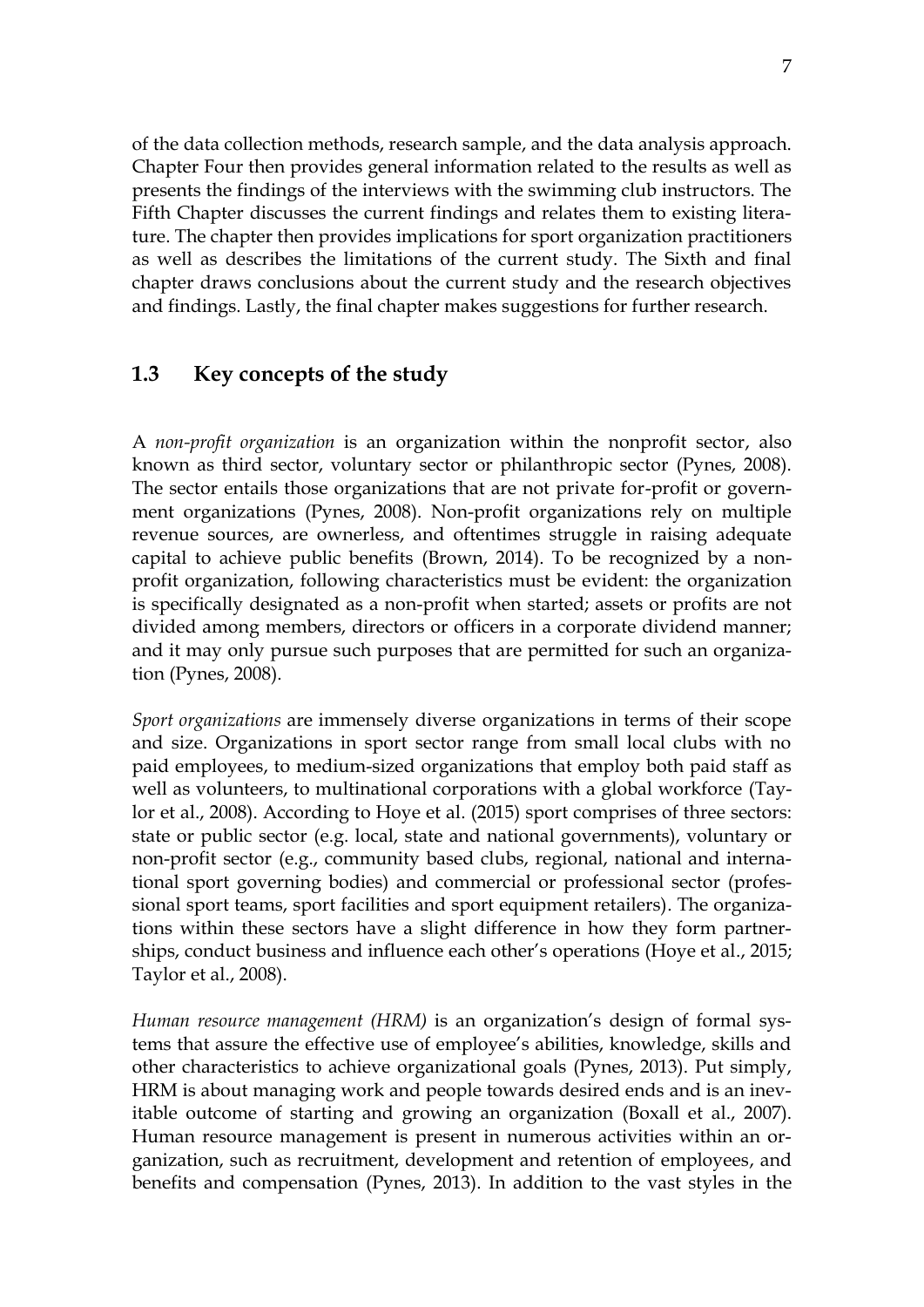field of HRM, Boxall et al. (2007) distinguish three major subfields of knowledge: Micro HRM, Strategic HRM and International HRM. The authors also identify two ultimate objectives of HRM: social-political (e.g. managerial autonomy and social legitimacy) and economic (e.g. organizational flexibility and cost effectiveness).

*Employee turnover and retention* both concern the movement of employees in organizations, yet they are two different phenomena (WeiBo et al., 2010). Voluntary employee turnover relates to employees leaving an organization voluntarily, due to concepts external or internal to the employee (Lee et al., 1994). Generally, employee turnover is as a complicated process whereby individuals assess their personal situation, work environment and feelings, and eventually decide whether to stay or leave an organization (Lee et al., 1994). Researchers have identified several antecedents of voluntary turnover throughout the years such as organizational commitment, job satisfaction, and job alternatives (Mitchell et al., 2001b). Contrarily, employee retention refers to employees staying in the organization (Hausknecht et al., 2009). Number of factors such as satisfaction, commitment, and extrinsic rewards have been found to contribute to employee retention (Hausknecht et al., 2009). It is important to notice that predictors that affect turnover do not necessarily mean that they will affect retention (Cho et al., 2009).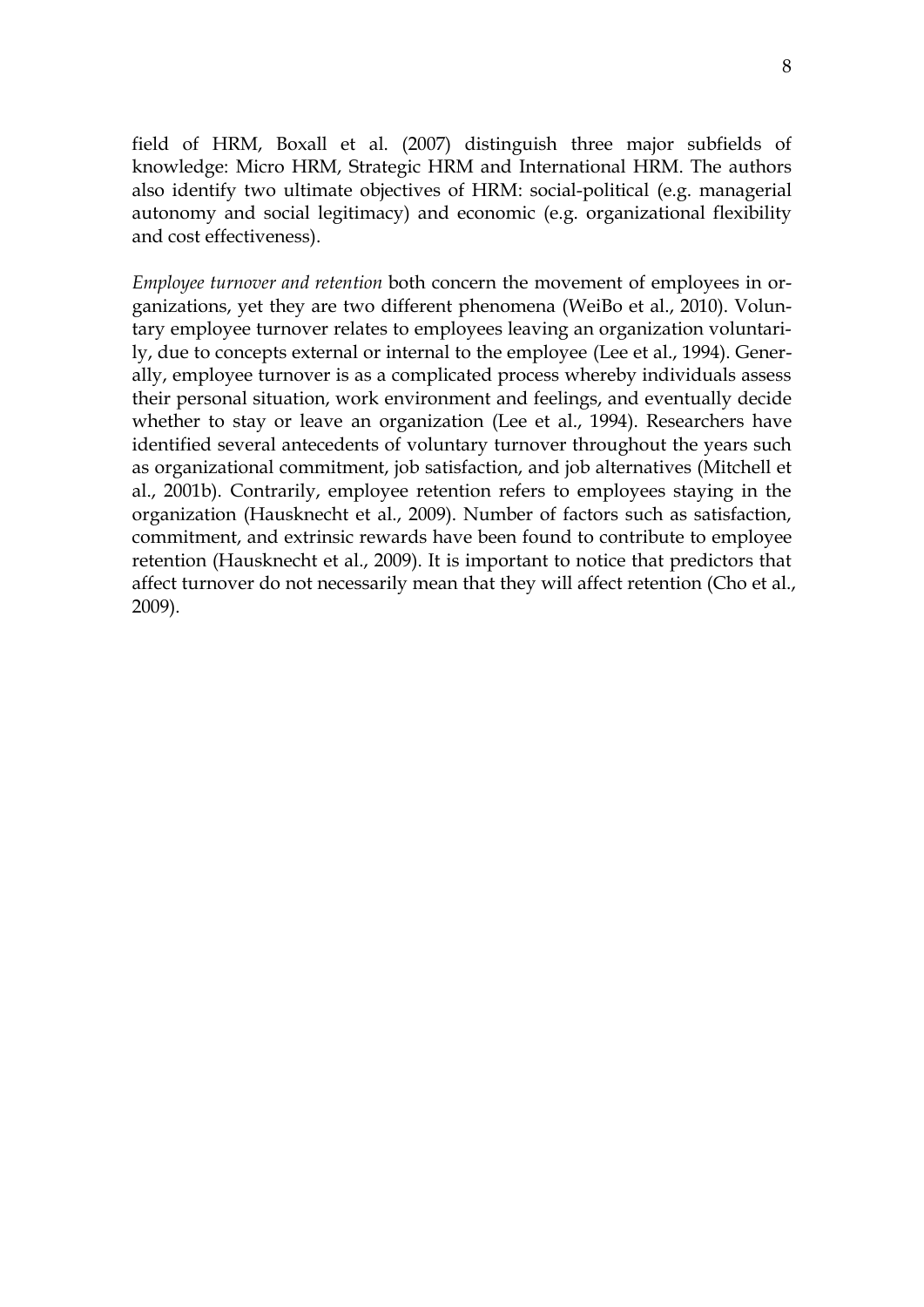## <span id="page-8-0"></span>**2 THEORETICAL FRAMEWORK**

## <span id="page-8-1"></span>**2.1 Human Resource Management in the Non-Profit and Sport Organization Sector**

The human resources of an organization are not only a necessary resource, but also a critical success factor, and the success of any organization relies on the required amount of committed and motivated workforce (Viitala, 2007). Therefore, organizations, such as non-profits, should always be aware of their current human resource capacity and its balance (Tschirhart & Bielefeld, 2012). According to Tschirhart and Bielefeld (2012) this capacity refers to the talent, experience and abilities of the internal workforce of the organization, such as volunteers, paid staff, board members and directors. The scholars also note that the current human resource capacity should comply with the projected or current human resource needs, and that if the capacity is unbalanced, organizations can either recruit new individuals or develop the current employees' abilities to meet the current needs. The scholars conclude that the practices and policies to mobilize and maximize the resource capacity in organizations are at the core as human resource management.

Managing people is oftentimes the most problematic and perplexing of managerial tasks, and demands a lot of managerial attention (Chelladurai, 2006). Furthermore, according to the HRM paradigm, human resource management should not only be the top priority of separate HRM functions, but it should also be embedded in the values and priorities of the whole organization (Vanhala et al., 2012). Vanhala et al. (2012) believe that among other tasks, human resource management should aim at developing the commitment, skills, knowledge and abilities of employees through organizational structures and culture as well as adequate HM policies and practices. According to the authors, the desired outcomes of these factors include committed and competent employees, low turnover rates and absenteeism, and cost-efficiency and high performance.

In the recent years, managers in the non-profit sector have fortunately realized that the knowledge of good HRM practices can result in, for instance, improved organizational effectiveness (Guo et al., 2011). Ultimately, the underlying goal of any organization and their HR management is to get the best out of the employees, sport organizations being no exception (Taylor et al, 2008). Masteralexis et al. (2011) stresses that every sport manager (can go by many other different titles) must understand the basics of what it means to be a manager in the twenty-first century. An effective HR system and good management are the cornerstones of sport organizations, alongside other important intangibles such as customer relationships and brand value (Taylor et al, 2008).

To achieve their social missions, all non-profit organizations rely heavily on the dedicated work of their paid and unpaid employees (Guo et al,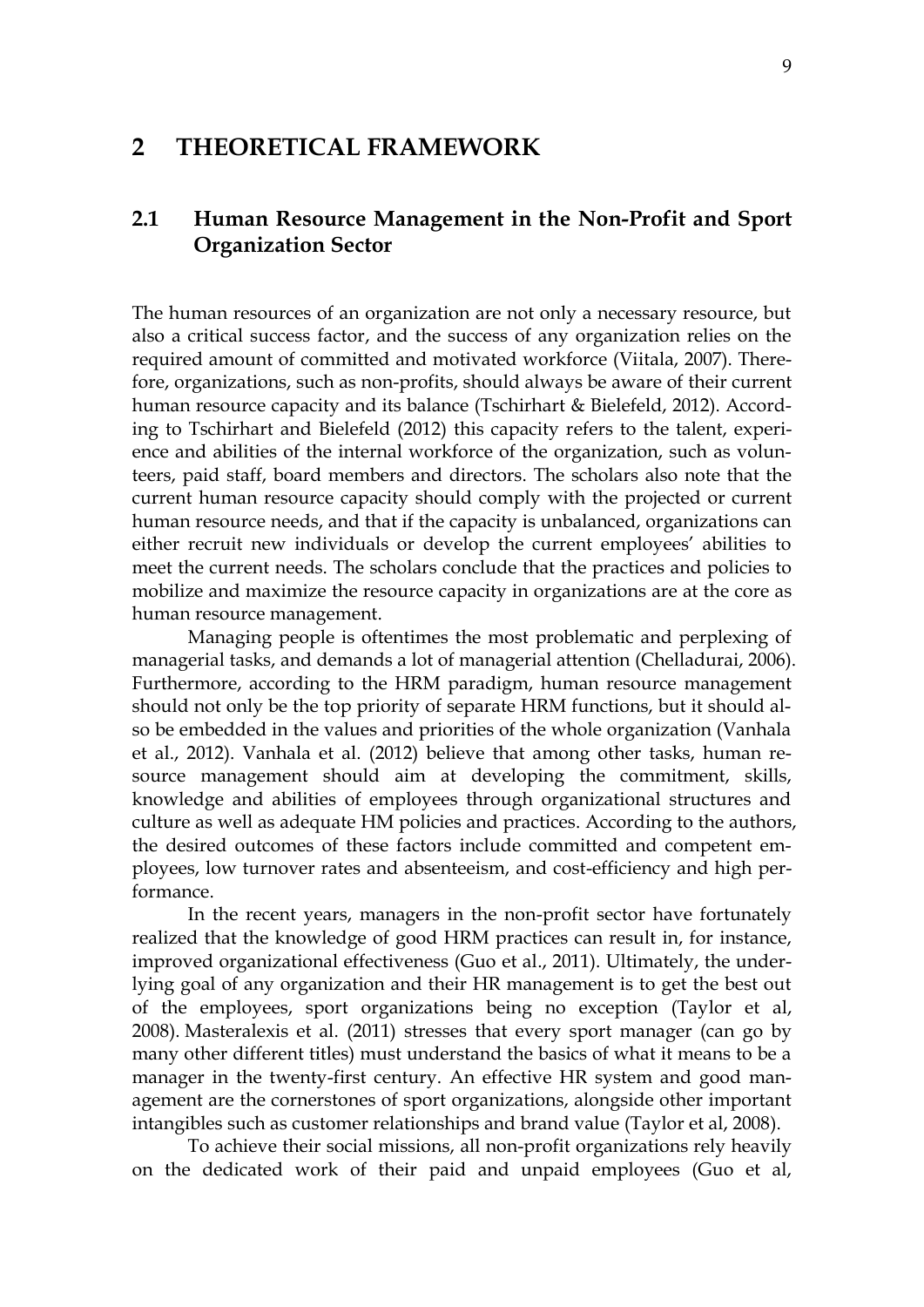2011). During the past few decades, there has been a shift in the increasing number of paid employees within sport organizations, forcing these organizations to gradually professionalize and adopt more sophisticated management systems (Taylor & McGraw, 2006). Taylor and McGraw (2006) believe that there are several factors influencing this change: the government has pressured sport organizations to formalize their HR practices to qualify for funding; there is greater competition to acquire members and volunteers; and the requirements of staffing and compliance are becoming more specialized.

Furthermore, Koski (2012) notes that the operations of sport clubs have originally been based on volunteer work, and that this principle remains present in many small sized sport clubs. However, the author recognizes four main reasons for employment and increased trust in paid employees: cultural and social changes, and the increased number of sport club members, and the growth of operations. What is more, the author points out that especially the successful and success-oriented sport clubs are more likely to hire paid employees.

From a local perspective, Koski (2012) reported that in Finland, hiring full-time employees had a positive effect on the development of sport clubs. According to the author, employing paid employees, as well as coaches and instructors, increased not only the number of members in sport clubs but also the expertise and know-how in the sport clubs. Furthermore, the author continued that operations of the clubs in general became more diversified, systematic and consistent as a results of paid employees. Koski (2012) also noted that the overall atmosphere had also improved, and the collaboration between different interest groups grew.

Taylor and McGraw (2006) suggest that the organizational context defines and determines what management practices work best within different environments. It is therefore not surprising that the special and unique characteristics of sport (e.g., differences in judging performance, anti-competitive behavior and high degree of brand loyalty) have also distinguished the management practices in sport organizations (Taylor et al, 2008; Hoye et al, 2015). Hoye et al. (2015) believe that human resource management in sport organizations is essentially about ensuring that the workforce is satisfied and effective. The authors suggest that the successful execution of HR management relies in its integration to other key management tools in the organization, such as managing organizational culture and strategic planning. Nevertheless, it is not uncommon that organizations adopt various styles of management for their employee groups, such as volunteers and paid staff (Taylor & McGraw, 2006).

Masteralexis et al. (2011) mention that sport managers work in a "peopleintensive" industry, which requires interpersonal skills as well as excellent oral and written communications skills. Moreover, the authors believe that so called "people-skills" are also needed in order to manage the diversity in the sport industry, such as different races, sex and people with disabilities. The authors continue that motivating employees to achieve their personal objectives and goals as well as organizational objectives and goals are other challenging skills the managers should possess.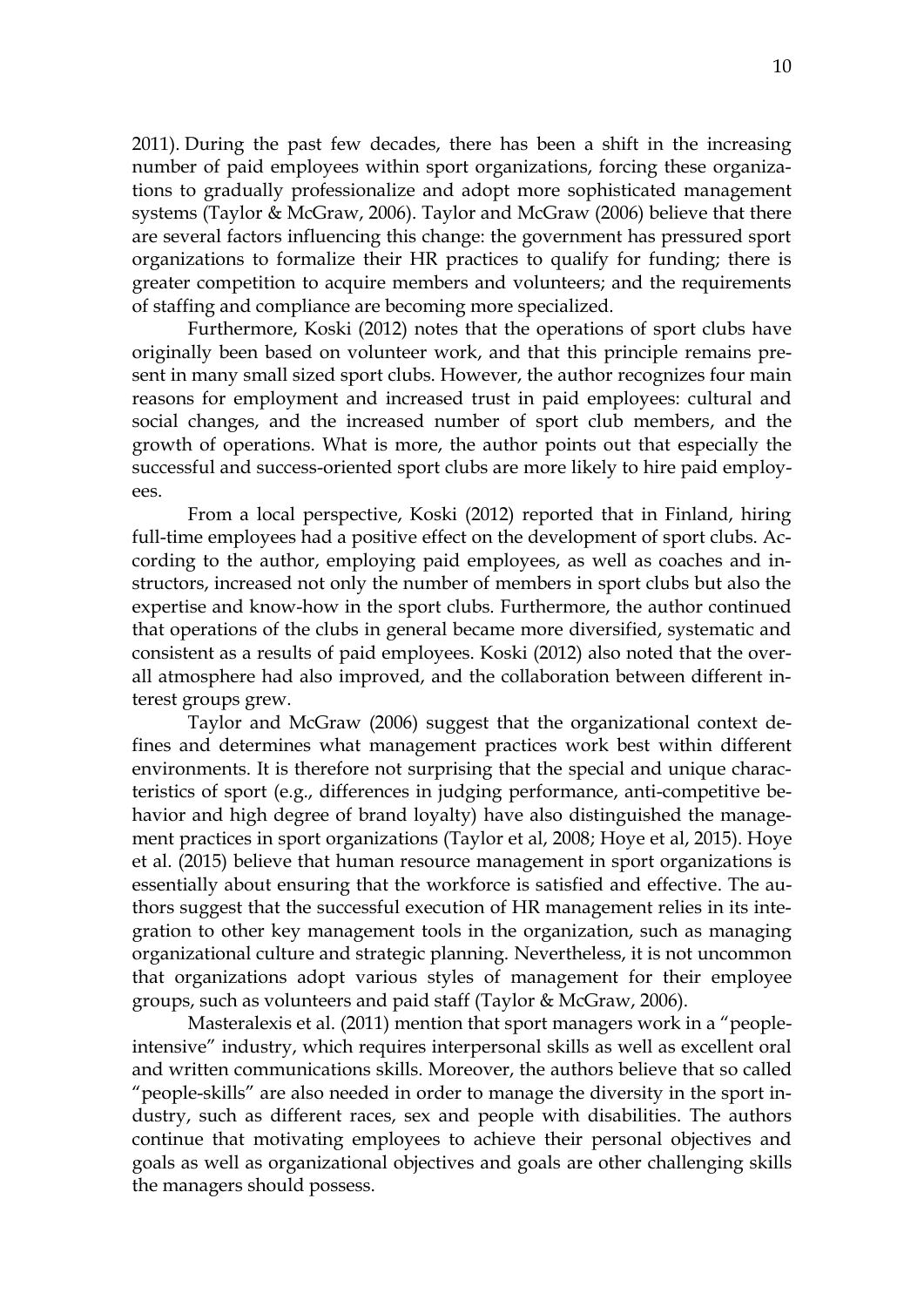Despite the growing interest towards HRM policies in non-profit and sport organizations, the lack or shortage of formal (strategic) management of people in sport organizations is contributing to the challenge of attracting, developing and retaining valuable and talented employees (Taylor & McGraw, 2006). Taylor and McGraw (2006) found in their study that the selected organizations did not use formal HRM practices and policies to gain a competitive advantage. Surprisingly, the size of the sport organization was not related to the degree of formalized HR practices in this study. The authors found that the most evident challenge in using effective HRM techniques is the growth of the organization.

## <span id="page-10-0"></span>**2.2 Voluntary Turnover of Employees**

Organizations evidently invest substantial resources in their employees over time, thus it is no wonder that high retention rates are usually desired (Lee  $\&$ Mitchell, 1994). Consequently, voluntary employee turnover has been and will remain a salient management issue for all kinds of organizations (Lee & Mitchell, 1994). Due to its popularity as a social phenomenon, there is a high volume of turnover literature dating back to as early as 1912 (e.g. Crabb, 1912). Nevertheless, there is no one model that explains each and every turnover situation, due to the insufficient integration between the turnover studies (Morrell, et al. 2001; Steel & Lounsbury, 2009). Withdrawal behaviors have been generally studied in one of two ways: actual employee turnover or employee intention to leave. However, intention to leave the organization has been shown to be a direct antecedent of actual turnover (Mitchell et al, 2001).

Although the turnover models have evolved during the past 60 years, there are some prominent turnover models by several authors (e.g. Porter & Steers, 1973; Mobley, 1977; Lee & Mitchell, 1994) that have inevitably been duplicated by others. Despite the different emphasis among scholars, the models have rather consistent underlying principles (Gialuisi, 2012). Some antecedents of employee turnover have been widely accepted, and are usually categorized into one of the following three disciplines: economic, individual employee, and work-related (Gialuisi, 2012).

Some might argue that the foundation of turnover literature was laid out by March and Simon in 1958, as they concluded that employees' degree of perceived desirability and ease of movement determines the likelihood of them seeking a new job (Tanova & Holtom, 2008). The perceived desirability of movement comprises of job-related attitudes and internal opportunities, while the ease of movement comprises of factors such as availability of alternative jobs and unemployment levels (Tanova & Holtom, 2008).

Individual personal circumstances and personality traits consists of many variables that may result in turnover intentions (Steel & Lounsbury, 2009). For example, personality traits such as aggression, independence and high achievement orientation (Porter & Steers, 1973), as well as marital status, and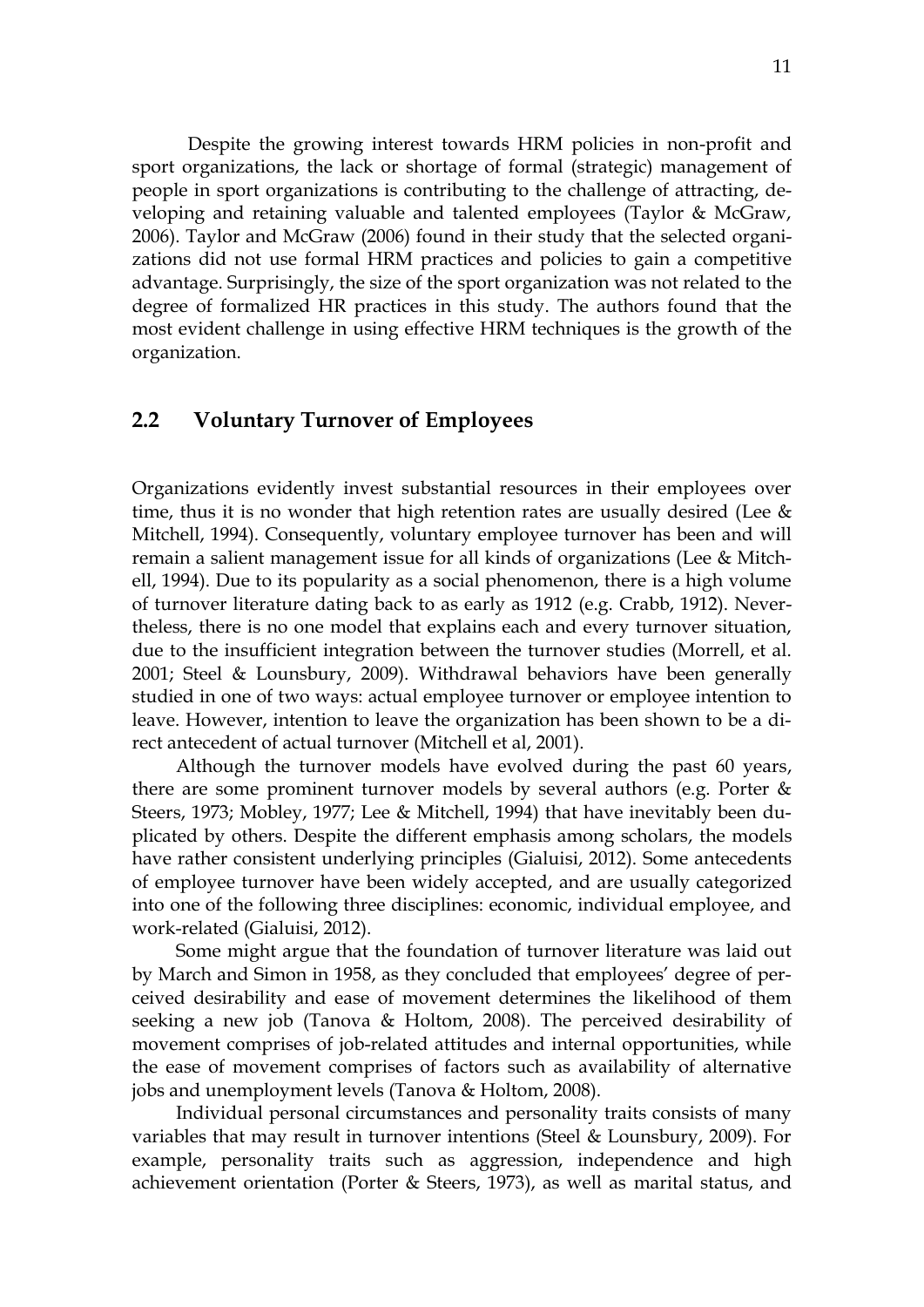the number and age of children (Muchinsky & Tuttle, 1979) have all been found to have positive correlation with turnover. What is more, a person's positive self-evaluation of their self-worth and employability may influence turnover, as the person might actively start searching for alternative employment opportunities (Trevor, 2001; Booth & Hamer, 2007).

A common finding in the turnover literature is that job dissatisfaction is directly and positively to turnover (Gialuisi, 2012). However, scholars such as Mobley (1977) have challenged the two variables directness and proposed instead that there are intermediate linkages between experienced job dissatisfaction and the decision to leave. Mobley's model includes a series of post-job dissatisfaction steps: thoughts of leaving, intention to search for alternative job prospects, actual job search, evaluation and comparison of alternatives, intention to quit or stay and turnover or retention. The scholar also suggests that there are some individuals who do not engage in such intermediate steps but instead leave their jobs impulsively.

As an extension of Mobley's work, Hom and Kinicki's (2001) found that inter-role conflict emerging from inconsistency between personal endeavors and work can influence a person's turnover decisions. What is more, regular tardiness, absenteeism and other forms of organizational withdrawal behavior (all related to job avoidance) can ultimately lead to turnover. There is also evidence that part-time employees are significantly less likely to indicate an intention to stay with the organization, compared to their full-time colleagues (Brown & Yoshioka, 2003).

Lee and Mitchell's (1994) on the other hand suggest in their model that there are shocks or critical events that may lead to an individual reassessing their current job and the possibility of leaving. According to the scholars those shocks or critical events include: having a spouse transfer to another location, low tolerance for authority, adopting a child, working in a large/small organization, receiving a bonus, downsizing and missing a promotion. The start of the turnover process is initiated when the experience of a shock or a critical event is combined with social and cognitive circumstances (i.e. decision frames). The scholars believe that the individual ultimately follows one of three decision paths: 1) shock that is followed by a match between past and present decision frames which leads to a decision to stay or leave; 2) shock leading to a reassessment of organizational commitment; and 3) shock leading to an assessment of the probability of commitment to another organization. The fourth decision path on the other hand, is only triggered by the individual's reassessment of his/her commitment to an organization.

In general, it is important that organizations understand that voluntary turnover of employees is not merely and event, but rather a process of disengagement that may take time until the decision to leave is finalized (Branham, 2012). Branham (2012) believes that disengagement and considerations of leaving occur when one or more human needs are not being met at the workplace: the need to feel competent (e.g. job is in accordance with skills), the need to have hope (e.g. the ability to grow and develop skills), the need for trust (e.g. treating everyone fairly), and the need to feel a sense of worth (e.g. recognition).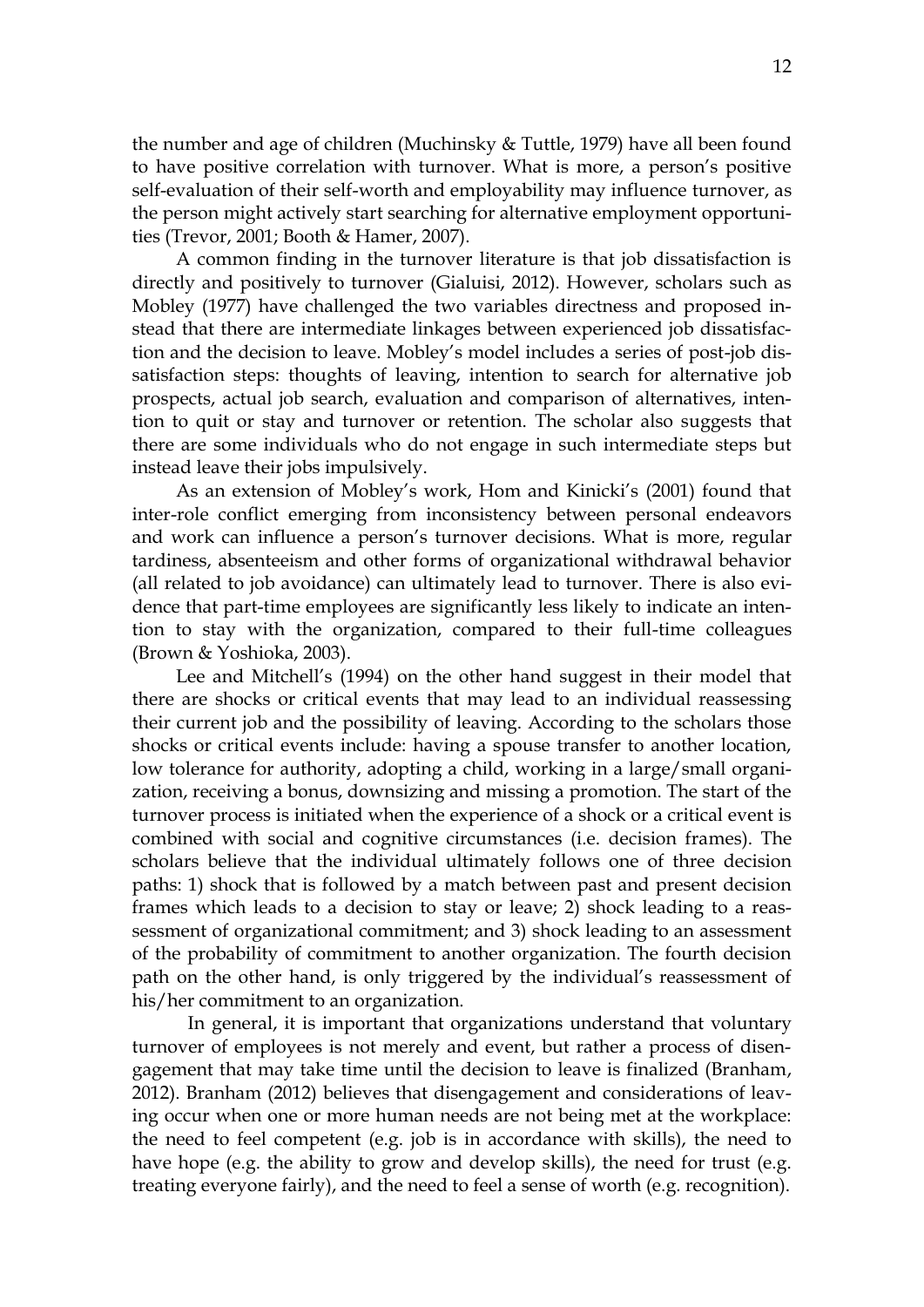Branham (2012) also listed seven "hidden" reasons for why employees leave their jobs: 1) the job or workplace was not as expected, 2) the mismatch between job and person, 3) too little coaching and feedback, 4) too few growth and advancement opportunities, 5) feeling devalued and unrecognized, 6) stress from overwork and work-life imbalance, and 7) loss of trust and confidence in senior leaders.

Moreover, other scholars have found that organizational commitment and intention to leave are significant predictors of employee turnover (Loi et al., 2006). Also, several scholars have utilized job embeddedness to explain turnover patters (Halbesleben & Wheeler, 2008; Mitchell et al., 2001). Job embeddedness includes the following components: fit, links and sacrifice. Firstly, Mitchell et al. (2001) believe that inconsistencies between the employee's career goals and personal values may indicate a poor fit or job compatibility, which may affect the willingness to leave. Secondly, the scholars suggest those employees who are loosely bound to the organization and their job, also known as links, are more inclined to quit. Thirdly, if an employee does not believe that departing one's job will result in any considerable loss, then the employee is more likely to leave an organization (Mitchell et al., 2001). Hom and Kinicki (2001) also comply with the last component, as they suggest that if the turnover costs are relatively greater compared to the benefits of leaving, then the employee's turnover intentions will be more unlikely.

Generally, dissatisfaction with pay can be seen as one of the main reasons for employee turnover in non-profit organizations (Brown & Yoshioka, 2003). Ryan and Sagas (2009) also found that both pay satisfaction and work-familyconflict in sport organizations may impact the turnover intentions of coaches. More specifically, the authors found that pay satisfaction has a direct effect on turnover intentions and that work-family conflict is also a significant reason for the turnover of coaches.

When voluntary turnover occurs the cost of hiring replacement employees may be significant in terms of organization, work-unit and personal readjustments (Lee et al., 1994). The true costs of turnover may be far greater than immediate management issues such as time spent by human resources personnel, advertising, new employee training and overtime pay for remaining employees (Kim & Lee, 2007). Additionally, high turnover often increases the workload of remaining employees thereby possibly damaging employee morale, and it may also compromise the quality of the organization's services (Kim & Lee, 2007). Therefore, when voluntary turnover occurs, it is valuable for the organization to recognize the reasons behind the employee separation. One way of determining the causes behind the separation is to, for instance, conduct "exit interviews", which offer priceless information for the organization (Tschirhart & Bielefeld, 2012).

Most often in times of economic hardship, employee turnover may be seen negatively in organizations. However, research claims that there is, in fact, an optimal turnover rate that is unique for every organization: it depends on the "circumstances that influence the balance point between retention and turnover costs" (Abelson & Baysinger, 1984: 335). Moreover, Glebbeek and Bax (2004)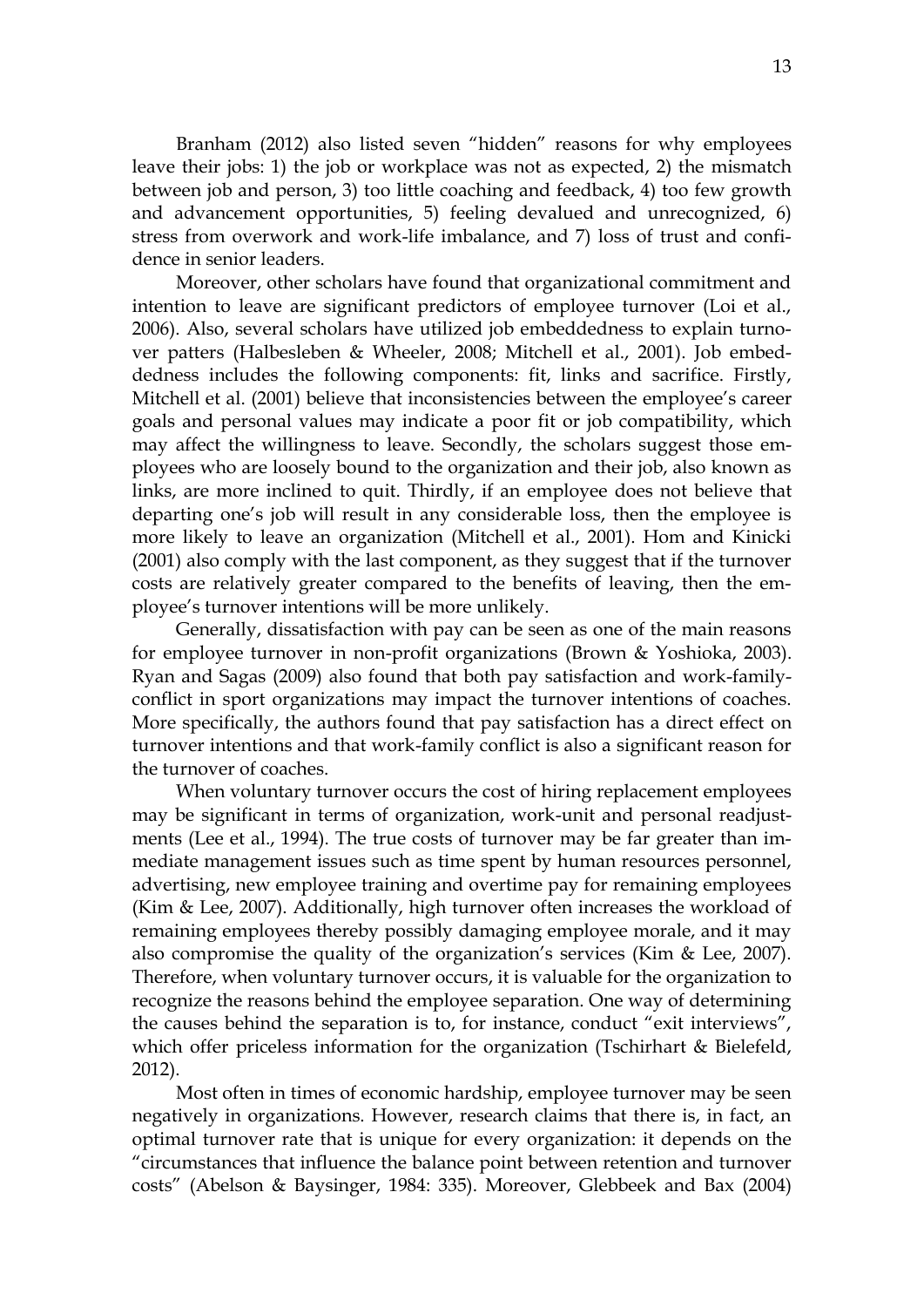generalize that there is, in fact, "functional" and "dysfunctional" turnover in all types of organizations, which implies that not all turnover is necessarily harmful for organizations. The scholars suggest that it is preferable that human resource managers have a sense of what the optimal rate of turnover for their organization is.

What is more, turnover can also be seen to have a healing effect in organizations (Viitala, 2007). It is due to turnover that organizations get "new blood", and oftentimes the leavers are those who do not consider their work as their own or do not succeed in their work well enough (Viitala, 2007). It is therefore important to remember that organizations have various types of turnover and even various types of "leavers" (voluntary turnover groups) that require different types of retention strategies (Lee et al., 2008).

Despite the possible positive effects of turnover, filling positions in a sport organization and in non-profit organizations in general, is daunting task: the chances of obtaining qualified candidates is reduced, the costs for employee training and development are increased, and service disruption occurs with a higher chance (Kim & Lee, 2007). Taylor et al. (2008) hence argue that adequate management of volunteers and employees in sport organizations is vital for the existence of these organizations. The authors imply that fortunes of a sport organization can be transformed in a short period of time due to, for example, changes in the workforce.

## <span id="page-13-0"></span>**2.3 Employee Retention**

In order to achieve long-term and sustainable competitive advantage, organizations need employees who are passionately committed to their jobs and organization, and retaining such employees is a central task of human resource management (Alasoini, 2009; Hamel & Breen, 2013: 56-65). The value employees create for organizations generates from the strong commitment, creativity and initiatives of employees (Hamel & Breen, 2013: 56-65) believe that). High commitment human resource practices that retain employees have been found to not only contribute to the well-being of employees and but also the organizations productiveness (van der Voorde, 2009).

Retention of the most valuable employees is evidently important to every organization but the task is not always simple: the typical obstacles standing in the way of employees' commitment are the limited opportunities for selfdirectedness and establishment of a sense of community amongst people, as well as failing to create such goals that enable people to find a deeper meaning for their employment relationship (Hamel and Breen, 2013: 56-65). Other factors such as the ever decreasing number of employees in many countries forces organizations to develop new ways to, in general, attract the workforce they want and need (Alasoini, 2009).

Tschirhart and Bielefeld (2012) suggest that there may be some differences in the work motives of employees depending on whether they work for a non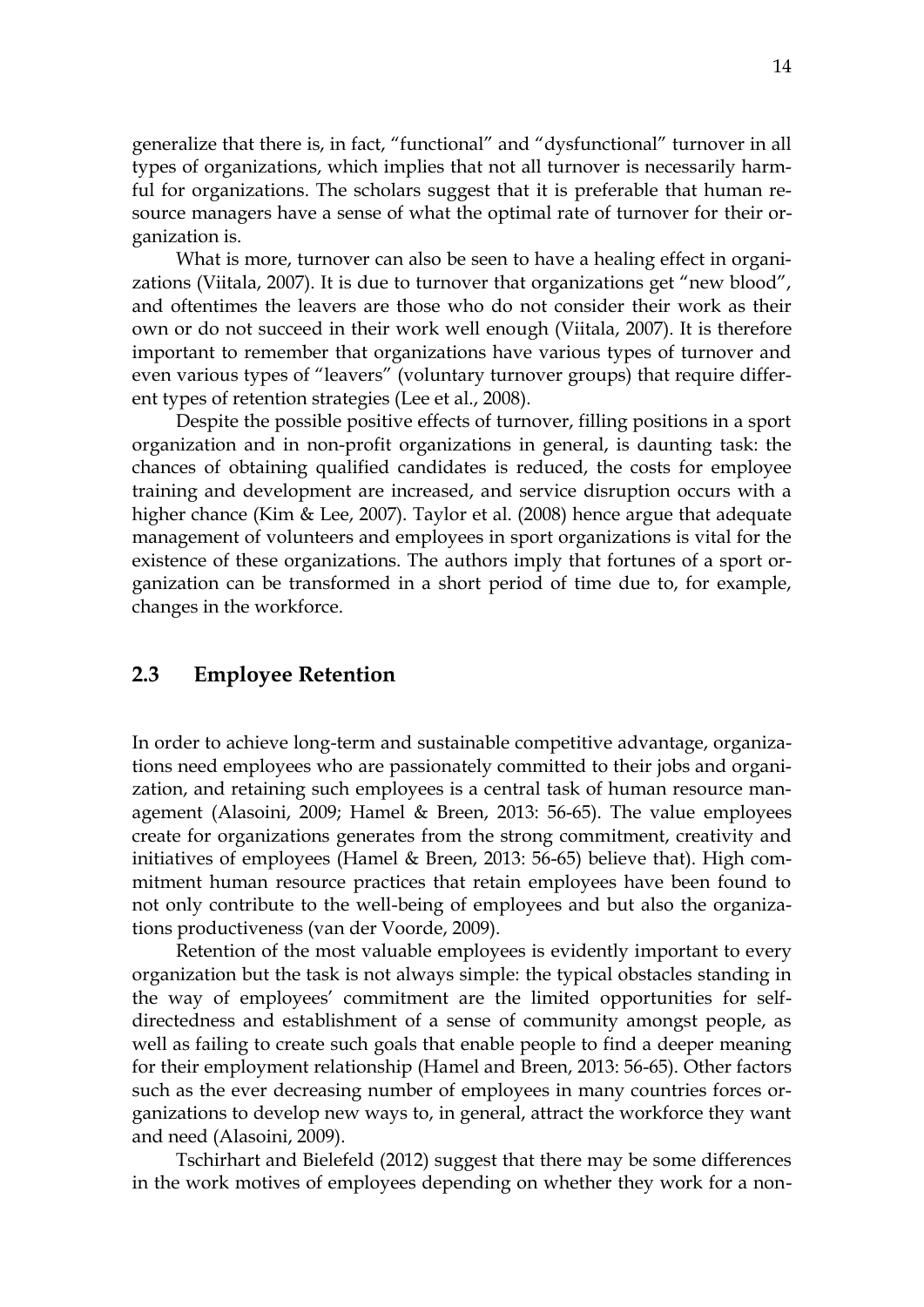profit organization or a for-profit organization. Nevertheless, the scholars note that some managerial "best practices" for retention apply to both employees. For example, the authors believe that no matter what the organizational form, appropriate compensations are expected, informal and formal acknowledgements of performance are desired, and extrinsic and intrinsic rewards are valued when it comes to maintaining involvement. It is also important to note that there are also individual differences as to what degree of emphasis employees place on retention different factors (Arthur, 2001).

Hausknecht et al. (2009) found evidence that there are personal differences as to what retains individual employees: hourly employees and low performers, for example, were more likely to cite extrinsic rewards as reasons for staying, whereas non-hourly workers and high performers were more likely to cite advancement opportunities and organizational prestige. Other scholars have also distinguished retention differences between strong and weak performance employees (Sheridan, 1992). In conclusion, Hausknecht et al. (2009) suggested that resource management practices should be differentiated in order to retain employees with different personal preferences.

In addition, the scope, sophistication and formality of human resource practices may differ depending on the size and characteristic of the organization (Gialuisi, 2012). For example, Lewis and Coetzer (2009) found in their study of small firms that most firms utilized non-financial retention practices: the surveyed firms emphasized person/organization fit during employee selection processes, developed social bonds through group works and fulfilled employee affiliation needs.

Mission statements are also strong management tools for organizations such as non-profits, as they tend to motivate employees and keep them focused on the purpose of the organization (Brown & Yoshioka, 2003). Brown and Yoshioka (2003) concluded in their study that employees' positive attitudes towards the organizations' mission (mission attachment) were related to the satisfaction of the employees and their intentions to remain with the organization. Overall, the authors imply that mission attachment is a valuable tool for attracting and retaining employees in non-profit organizations given the "doing more with less" environment they operate in. However, the scholars also noted that dissatisfaction with pay tended to override employee's mission attachment as explanation of voluntary turnover.

Contrarily, Arthur (2001) finds evidence that compensation is not as important to all employees, such executives, as having a fulfilling job and working for a great company. The author notes that non-monetary factors such as company values and culture, freedom and autonomy and a well-managed company all influence business leaders' will to remain with the company. The author also mentions that open communication between employees themselves and management is also an important non-monetary factor that retains employees, in addition to other factors such as a good fit with the boss, challenge, and career advancement. Moreover, the author suggests that many employees and applicants also find control over their current and future lives particularly important, in addition to wanting work that is exciting, interesting, and fun.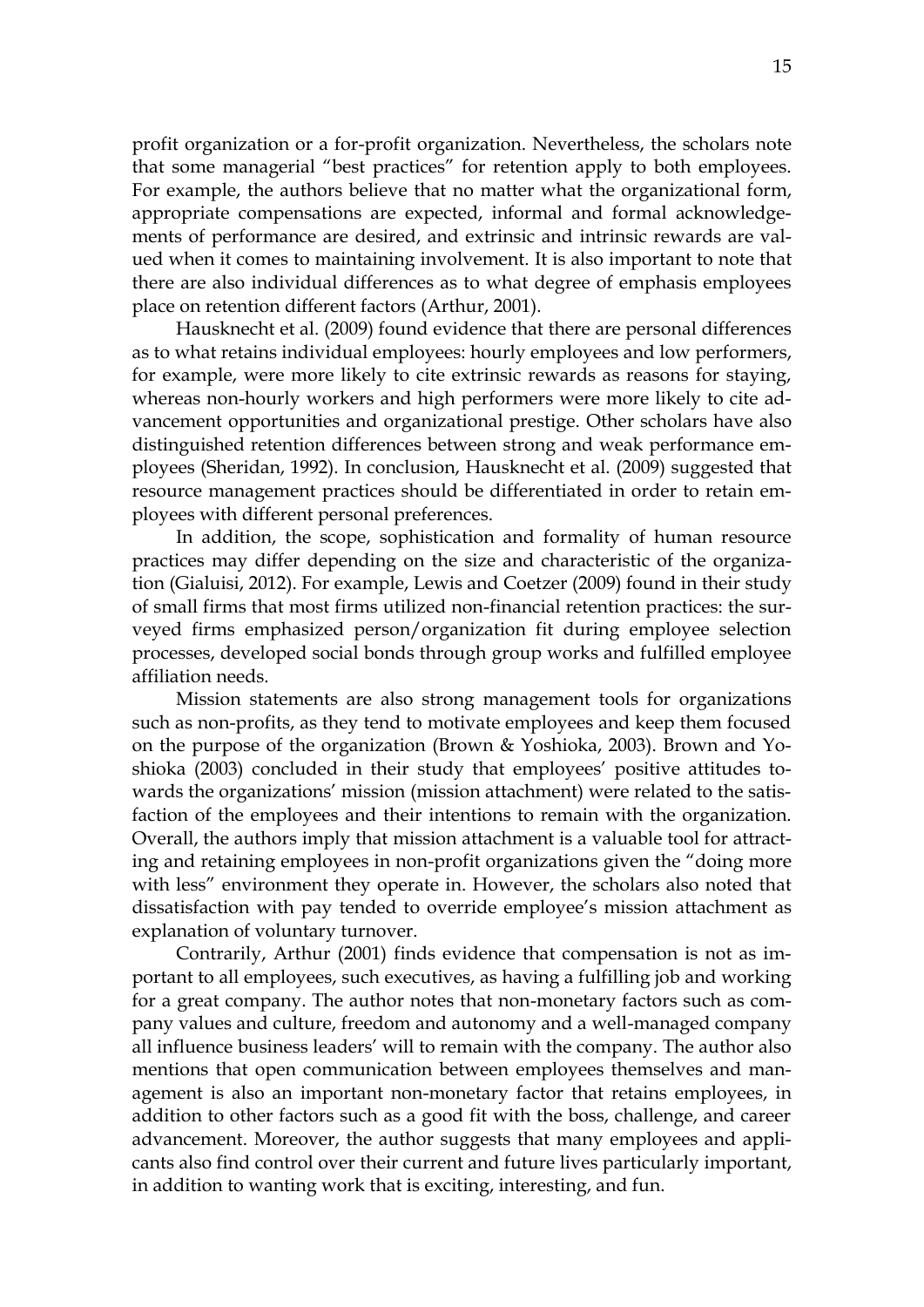Arthur (2001) also believes that appreciation for work well done is one key factors that retain employees: a study conducted by Gerald Graham showed that employees top five workplace incentives were personal thanks from manager, written thanks from manager, promotion for performance, public praise, and morale-building meetings. Viitala (2007) on the other hand lists that good human resource policies, good management, opportunity to learn and develop oneself, opportunity to harmonize work and family life, an interesting job, and a competitive salary or other gains or benefits for the employee, all contribute to employee retention.

Many scholars have also found that organizational culture has a direct influence on employee satisfaction and commitment and turnover intention (Mac-Intosh & Doherty, 2005). Other studies have shown that the organization's enjoyable atmosphere and an opportunity to make an impact in one's job are important retention factors nowadays (Arthur, 2001). Other scholars such as Guthrie (2001), have found evidence that high-involvement work practices contribute to the retention of an organization's critical human assets. The author found a positive association between use of high-involvement work practices and employee retention as well as firm productivity. Scholars have also repeatedly recognized that employees' expressed intention to stay is not only a reliable precursor to actual turnover and but also a reflective of commitment to the organization (Brown & Yoshioka, 2003).

## <span id="page-15-0"></span>**2.4 The Commitment of Employees**

The commitment of employees has been studied from numerous different theoretical perspectives, thus some scholars have remarked that the term should perhaps be abandoned altogether (Angle & Perry, 1981). Nevertheless, the most noted framework on commitment might be that of Porter et al. (1974), which defines organizational commitment into three major components: 1) a strong acceptance and belief in the goals of the organization, (2) a readiness to exert noticeable effort on behalf of the organization, and (3) a definite will to maintain organizational membership. The author further suggests that strength of an individual's commitment to the organization affects factors such as the person's desire and intent to stay with the organization, absence and other forms of withdrawal from work, work performance, and job satisfaction. Other research conducted within the framework of Porter et al. (1974) has also shown that commitment is a predictor of employee retention (Angle & Perry, 1981).

Steers (1977) on the other hand believes that employees' organizational commitment comprises of three factors: the personal attributes and background (goals and subjects of interest, education, age, family relationships), work and job description related features (job demands, interaction between colleagues, feedback), and the individuals prior experience of the organization (opinion about the organization, the reliability of the organization). Buchanan (1974) also found evidence that social interaction with organizational superiors and peers,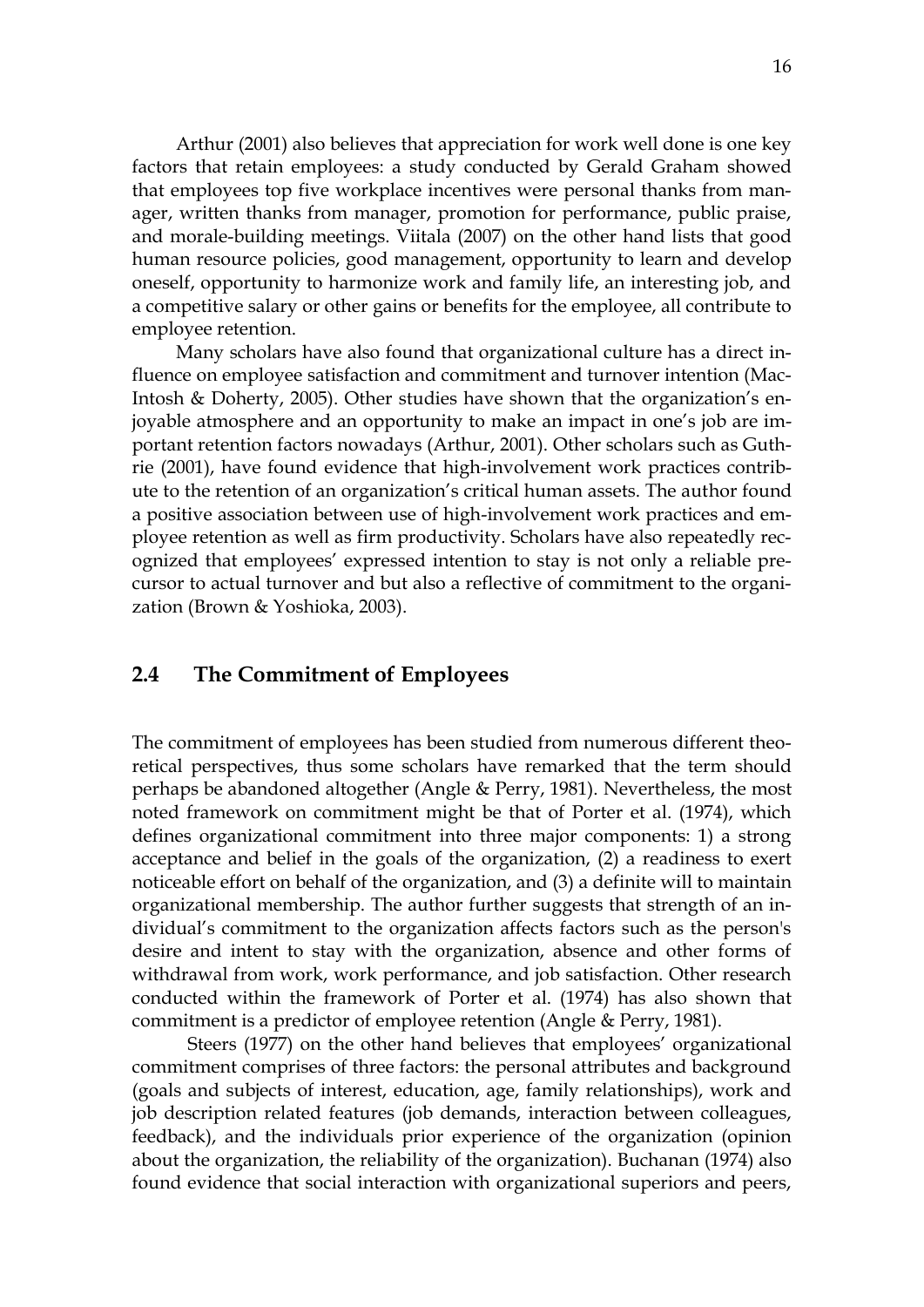hierarchical advancement and job achievement have been found to relate to commitment.

Moreover, other scholars have also found evidence that a better match between employee and organizational values predicts satisfaction and commitment (O'Reilly et al., 1991). Rhoades and Eisenberger (2002) on the other hand concluded that the basic antecedents of perceived organizational support such as favourable job conditions and rewards, supervisor support, and fair organizational procedures can result in increased affective commitment to the organization, improved performance and also reduce employee's withdrawal behaviours.

Furthermore, Laschinger et al. (2009) suggest that empowerment (i.e. strategies that are designed to increase employees control over their work) is linked to employees' improved job satisfaction and enhanced organizational commitment. According to the authors, specifically structural empowerment, which includes employees' access to information, access to support, access to resources needed to do the job, and opportunities to learn and grow, has been reported to enhance productivity and commitment.

Other studies have indicated that many demographic factors are related to employee commitment. Age and organizational commitment correlate positively as older employees have been found to be more committed than younger employees (Allen & Meyer, 1996; Labatmedienè et al., 2007), and respectively those employees who have worked at the organization for a longer time are more committed than those who have worked a shorter time (Bergmann et al., 2000; Mathieu & Zajac, 1990). The relationship between the years of work and organizational commitment has been explained using Becker's (1960) side-bet theory. According to this theory, employees see the years working for an organization as investments and leaving the organization for another job would cause financial and social expenses (Kaur & Sandhu, 2010).

In addition, higher professional status also projects a stronger commitment (Vanhala & Pesonen, 2008). Conversely, education has a weak negative correlation with commitment, as highly educated employees might not feel as challenged in their jobs as less educated employees (Mathieu & Zajac, 1990; Steers, 1977). Another explanation for a negative correlation is taking notice of alternative workplaces, in other words, better educated employees detect these alternatives more which reflects to organizational commitment (Kim et al., 1996).

Marital status and family obligations may also affect the level of commitment because the existence of family reflects not only financial obligations but also the possible challenges employees face when combining work and family (Joiner & Bakalis, 2006). The role of gender, on the other hand, has not been seen to affect commitment a great deal, and studies in this area have been conflicting (Marchiori & Henkin, 2004; Singh et al., 2004).

Tschirhart and Bielefeld (2012) have recognized some practices that enhance commitment especially in non-profit organizations such as job rotation, distraction reduction and offering challenging yet attainable occupations. Moreover, non-profit organizations may increase their employees' motivation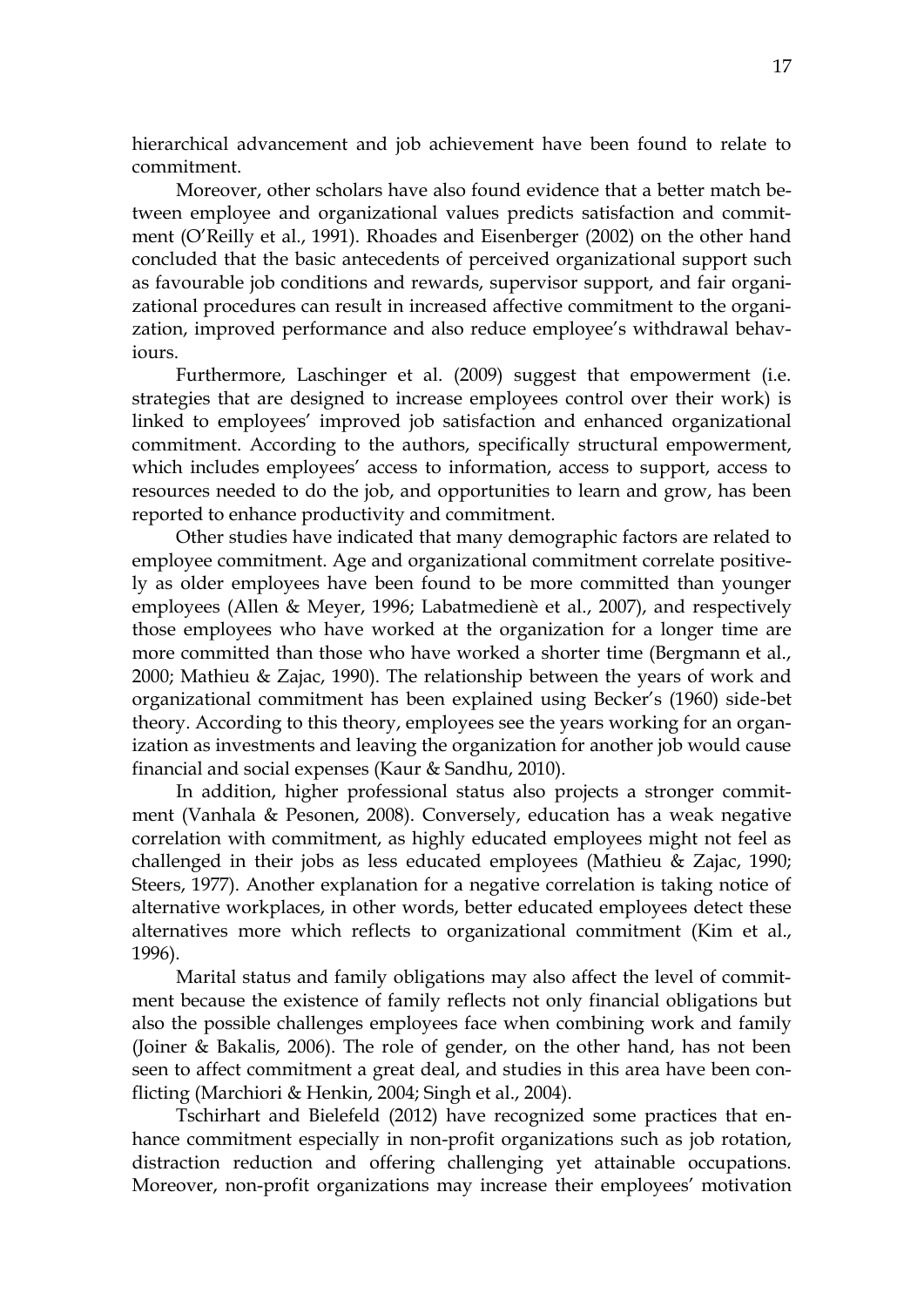and satisfaction by adjusting work so that it is more meaningful, interesting and personally fulfilling (Tschirhart & Bielefeld, 2012). Furthermore, non-profit organizations should not only rely on employees' intrinsic motivations in staying with the organization as extrinsic motivations are usually as important (Tschirhart & Bielefeld, 2012).

## <span id="page-17-0"></span>**2.5 Voluntary Employee Turnover and Retention Practices in Sport Organizations**

Turner and Chelladurai (2005) stress that given the importance of instructors, coaches and other staff, sport organizations should make strategic decisions in recruiting employees and retaining them. The authors note that as in any other organizational form, it is more cost effective to retain a proficient employee than it is to search and ultimately replace one. The authors continue that in order to avoid costly turnover of employees in sport organizations, every effort should be made to retain those employees who have been successful in their jobs. According to the authors, efforts should made to understand the dynamics of employees' continued participation in or exit from the occupation and/or organization.

Tschirhart and Bielefeld (2012) believe that when turnover is dysfunctional, organizations must reassess their organizational practices and what their retention efforts are. According to the authors, non-profit organizations may have issues hindering employee retention: the employee selection processes may not produce good employee-organization-fits, there may be issues in working conditions, or there are existing conflicts between co-workers. The authors also found that in non-profit organizations especially, director's turnover can be caused by inadequate pay as well as burnout and overpowering fundraising responsibilities.

Moreover, Turner and Chelladurai (2005) found in their study that organizational commitment was related to coaches' intention to leave the organization. The authors found that those employees who had invested a lot in the organization and those who were more committed to the organization for normative and affective reasons were more unlikely to leave.

What is more, MacIntosh and Doherty (2010) found that in the fitness industry, elements of organizational culture influenced both job satisfaction and intention to leave the organization. More specifically, the scholars found that the cultural dimensions of formalization, atmosphere, and service-programs had an impact on job satisfaction which further impacted the employees' intention to leave.

The underrepresentation of women in sport administrative positions has been a focus of many scholars in the past, and most studies in the sport management literature have concentrated on the entry and exit phases of the job cycle (Inglis et al., 1996). According to Inglis et al. (1996), scholars have found evi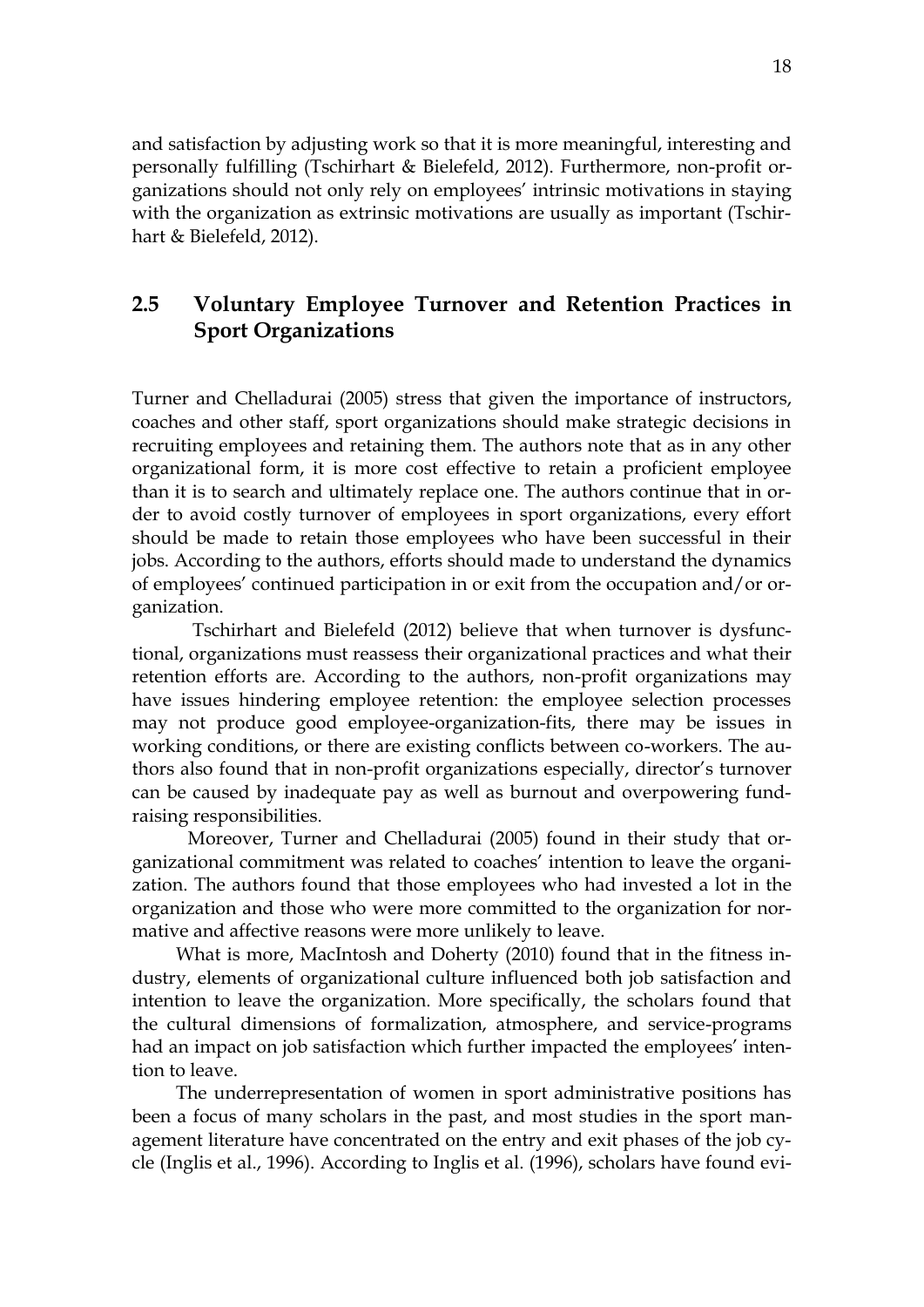dence that females exit their positions due to factors such as burnout, lack of job satisfaction, discriminatory practices and role conflict.

Wicker and Breuer (2013) emphasize that in many countries, non-profit sport clubs are a leading provider of sport opportunities for the population. However, the authors note some of these clubs face many challenges including those relating to the scarcity of human resources, predominantly found in the area of volunteers. The authors point out that sport clubs experience difficulties in recruiting and retaining volunteers due factors such as the increasing complexity of tasks and people's unwillingness to volunteer. Koski (2012) notes however, that it is important to understand that the increased demands in the working life as well as the perceived scarcity of free time can both affect people's willingness to spend time on volunteering or being committed to it. The author also notes that the members of sport clubs expect more professional service in return for their membership fees and may not volunteer due to this reason.

Some scholars have argued that the retention function in human resource management systems is not given enough attention from human resource managers as other functions such as training, compensation and employee selection (Inglis et al., 1996). Inglis et al. (1996) stress that retaining key employees in sport organizations is critical in maintaining consistency in work flow, preventing employee (dysfunctional) turnover, and avoiding costly recruitment and training of new paid employees.

One of the most well-known studies on employee retention in sport organizations was conducted by Inglis et al. in 1996 (Inglis et al., 1996). The scholars identified three factors in their study that yielded retention of paid staff in sport organizations: *inclusivity, recognition and collegial support, and work balance and conditions*. According to the authors, Inclusivity factor refers to the existence of an organizational-work environment that pursues to have equal representation of both men and women, accepts persons with different sexual orientations, and is free from racial and sexual harassment and supports individual differences. Recognition and Collegial Support factor refers to the prestige, status, and the public recognition related with one's position. Finally, the Work Balance and Conditions factor refers to the importance of one's time demands at work and at home. The authors believe that identifying these factors may help to create such a work environment that it encourages employees (coaches and managers) to remain in their positions.

What is more, with regard to the work of Inglis et al., Cunningham and Sagas (2003) found in their study that the those organizational environments that emphasized Inclusivity employed persons who intended to remain in the coaching profession after they turning a certain age, in this case 55. Also, the authors concurred with previous research that women consider an inclusive work environment to be more important than do men (Cunningham & Sagas, 2003).

Moreover, in their the study of leader intentions and employee perceptions of organizational culture of a private fitness corporation, MacIntosh and Doherty (2005) found that the organizational culture had a greater or at least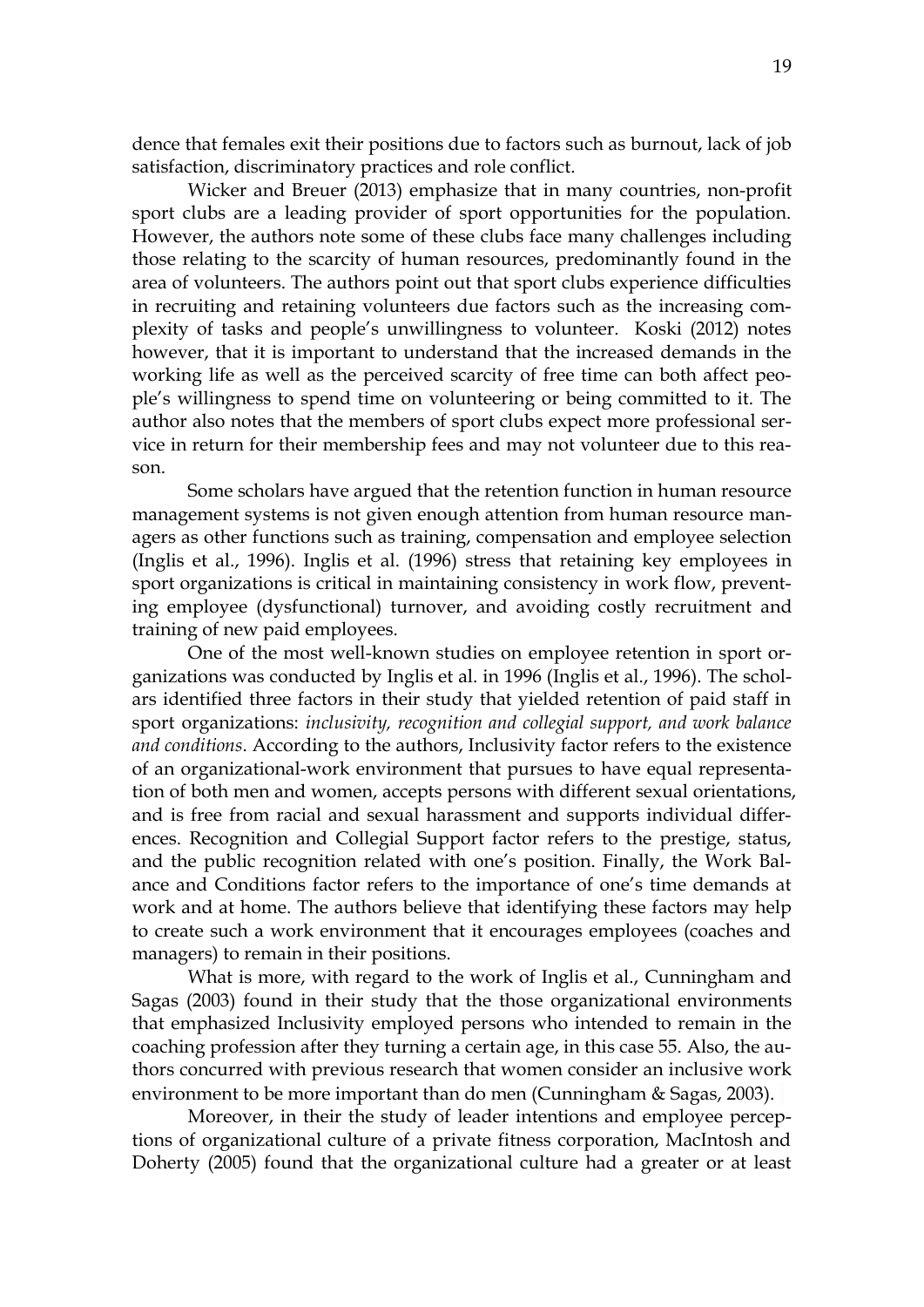more direct impact on the corporations' employees than its clients. The findings of their study coincide with previous ones, suggesting that a strong organizational culture is associated with employee retention also in sport organizations (MacIntosh and Doherty, 2005).

Lussier and Kimball (2013) on the other hand concluded in their study that there are several strategies for retaining employees; justly rewards, a good work environment, challenging work and feedback, and a highly skilled and informed HR department. In addition, the scholars highlighted compensation (the total cost of benefits and pay to employees) as an area that especially affects employee retention in sport organizations.

In addition to the contribution of paid employees, the successful operation of sport clubs is highly dependent of volunteering. Hence adequate HRM practices are often needed to ensure retention of volunteers (Cuskelly et al., 2006). Cuskelly et al. (2006) concluded that especially HRM planning and orientation practices were associated with fewer retention problems in sport clubs. Other scholars have identified other volunteer retention factors such as personal contact, respect and recognition of voluntary work (Wicker & Breuer, 2013). However, Cuskelly et al. (2006) note that HRM practices not only differ in the way they are executed in sport clubs but also their influence in diminishing volunteer retention problems also varies between the volunteer positions.

Itkonen et al. (2000; 116-118) conclude that the challenge of managing sport clubs revolves around encouraging and reinforcing all the actors to commit to the clubs' values, goals and strategies. The authors note that this encouragement is especially important in those organizations who are not able to offer monetary compensations or obligate people to work.

### <span id="page-19-0"></span>**2.6 Summary of Most Relevant Literature**

The human resources of an organization are not only a necessary resource, but also a critical success factor of any organization (Viitala, 2007). Managing these resources, however, is oftentimes the most problematic and perplexing of managerial tasks (Chelladurai, 2006). The underlying goal of any organization and their HR management is to get the best out of the employees, and the same applies for sport organizations (Taylor et al, 2008). Every sport manager should therefore understand the basics of what it means to be a manager in the twentyfirst century (Masteralexis et al., 2011)

All non-profit organizations rely heavily on the dedicated work of their paid and unpaid employees (Guo et al, 2011). The increasing number of particularly paid employees and pressure from other entities has forced sport organizations to gradually professionalize and adopt more sophisticated management systems (Taylor & McGraw, 2006). Despite the pressure, formal (strategic) management of people in sport organizations is still oftentimes lacking, which contributes to the challenge of attracting, developing and retaining valuable and talented employees (Taylor & McGraw, 2006).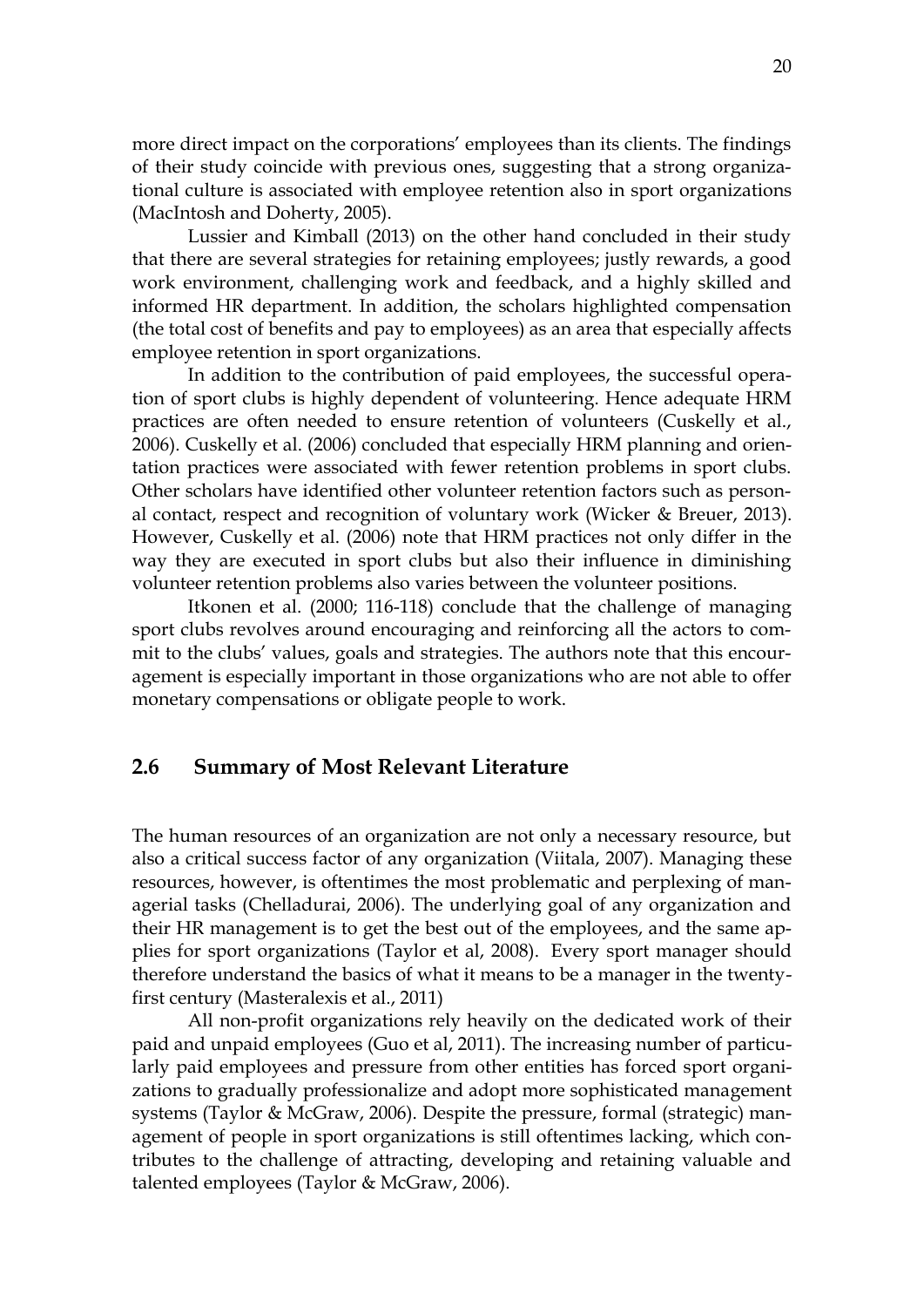Withdrawal behaviors have been generally studied in one of two ways: actual employee turnover or employee intention to leave (Mitchell et al, 2001). Although there is an optimal turnover rate that is unique for every organization, voluntary employee turnover has been and will remain a salient issue for managers (Abelson & Baysinger, 1984: 335; Lee et al., 1994). Despite the rich understanding of turnover factors, there is no one model that explains each and every turnover situation (Morrell, et al. 2001). Nevertheless, some antecedents of employee turnover have been widely accepted, and are usually categorized into one of the following three disciplines: economic, individual employee, and work-related (Gialuisi, 2012). Although there are many downsides to turnover when it is dysfunctional turnover can also have a healing effect in organizations (Tschirhart & Bielefeld, 2012; Viitala, 2007). Generally, when voluntary turnover occurs, it is valuable for the organization to recognize the reasons behind the employee separation (Tschirhart & Bielefeld, 2012).

Retaining employees remains a challenge in the area of human resource management (Alasoini, 2009). There are numerous arguments as to what factors retain employees including non-monetary factors, organizational culture values, mission attachment, and appropriate compensations (Arthur, 2001; Brown & Yoshioka, 2003; Sheridan, 1992; Tschirhart & Bielefeld, 2012). What is more, since employee commitment has been identified as being a predictor of employee retention, organizations must therefore strengthen their employees' commitment by, for example, empowering them, and ensuring favourable job conditions and rewards, and supervisor support, (Angle & Perry, 1981; Laschinger et al., 2009; Rhoades & Eisenberger, 2002).

Given the importance of instructors, coaches and other staff, sport organizations should make strategic decisions in recruiting employees and how to retaining them (Turner & Chelladurai, 2005). Until this day, scholars have found that at least inclusivity, strong organizational culture and compensation are key factors in retaining key employees in sport organizations (Cunningham & Sagas, 2003; Inglis et al., 1996; Lussier & Kimball, 2013; MacIntosh and Doherty, 2005).

There is a growing need in sport organizations to understand the reasons behind employees' intentions to leave the organization. As important for the organizations is discovering the key factors that contribute to employee retention. Although there is some existing literature on these two vital topics, more research and theories are needed in the field of sport management. One way of formulating new theory is through inductive research, which allows the researcher to draw conclusions from particular cases. Applying this research design, the current study will attempt to fill the research gaps and discover reasons for intentions to leave as well as generate fitting retention practices for sport organizations; especially swimming clubs.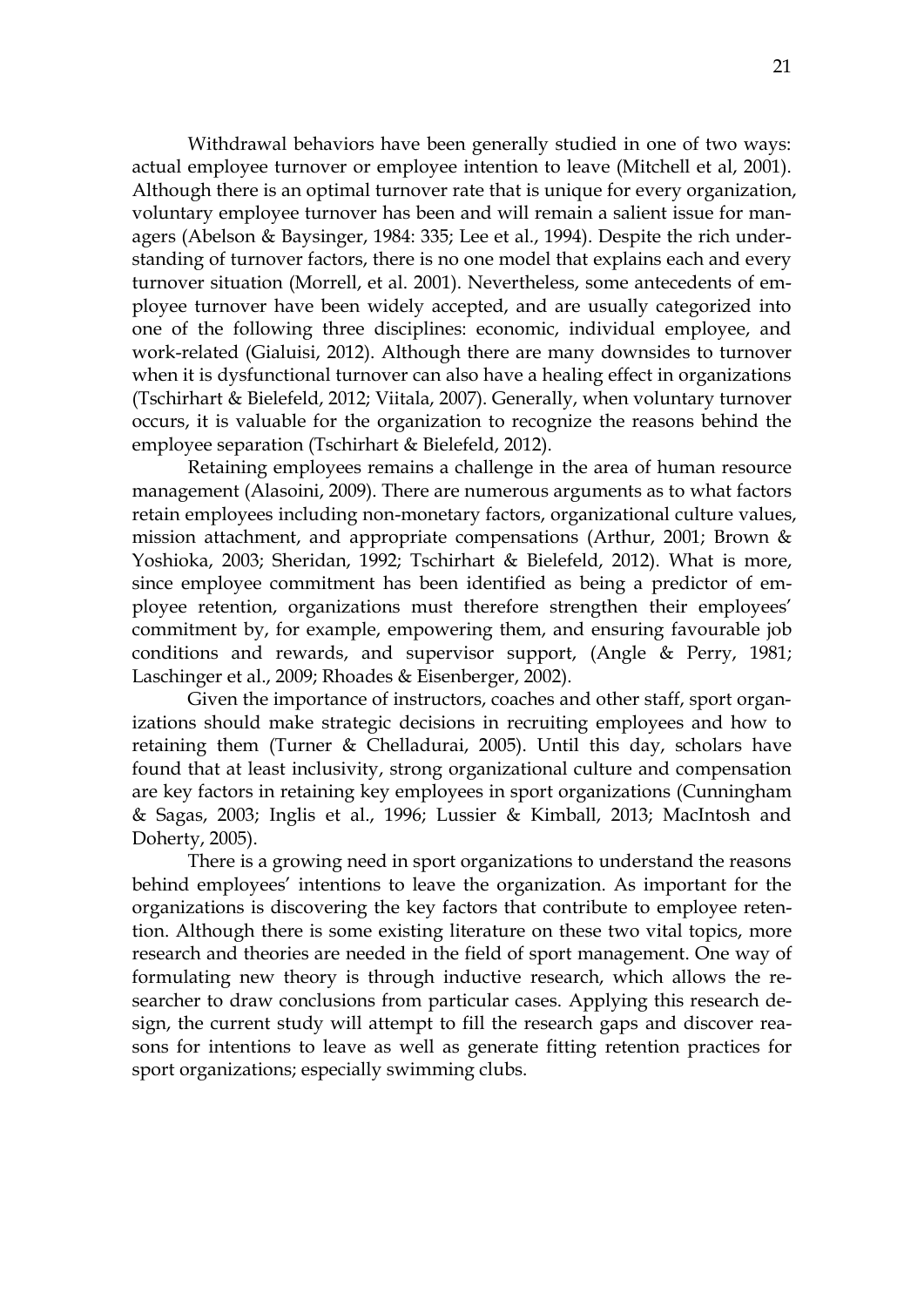## <span id="page-21-0"></span>**3 RESEARCH APPROACH AND METHOD**

In this chapter, the research design applied in the current study is explained. The chapter then continues to focus on the data collection procedures to retrieve information on the research objectives. This is followed by a description of the sampling methods and interview process. Thereafter the data analysis methods are elaborated and the data structures of this study are revealed.

### <span id="page-21-1"></span>**3.1 Research design**

This study aims to produce a better understanding of what factors possibly influence employees' intent to leave sport organizations (voluntary turnover), and seeks to develop managerial implications to keep the key employees in the organization (retention). Although these two topics (voluntary turnover and retention) have received vast attention among scholars, there is scarce knowledge about the topics the sport management field. Hence, qualitative methods are implemented in the current study in order to gain a deeper understanding of the phenomena in question (Kananen, 2014). What is more, qualitative research aims at providing practical knowledge for ordinary problems around the subject being studies as well as create new scientific knowledge (Flick, 2009).

According to Taylor et al. (2015), qualitative methodology is essentially research that produces descriptive data, that is, people's own spoken or written words and observable behavior. Unlike quantitative studies, qualitative research does not aim at generating statistical generalizations, but rather tries to explore and understand a phenomenon (Tuomi & Sarajärvi, 2009; Creswell, 2013). Overall, qualitative researches follow a rather flexible research design (Taylor et al., 2015). What is more, in qualitative research, the researcher should be as objective as possible, which according to Eskola and Suoranta (2008) is essential, yet almost an unattainable goal.

Essentially qualitative research is understanding people from their own frames of reference, forcing the researchers to set aside their own views and perspectives (Taylor et al., 2015). Creswell (2013) notes that in qualitative research, the researcher's focus is most often on a single phenomenon or concept from which interpretations are made. In other words, qualitative research usually concentrates on a small scope of cases that are analyzed as rigorously as possible (Eskola & Suoranta, 2008). The strategies of inquiry employed in qualitative research include case studies, ethnography and grounded theory (Creswell, 2013).

Qualitative research is also inductive, since the researcher develops insights, understanding and concepts from patterns in the data (Taylor et al., 2015). The inductive analysis approach employed in the current study allows,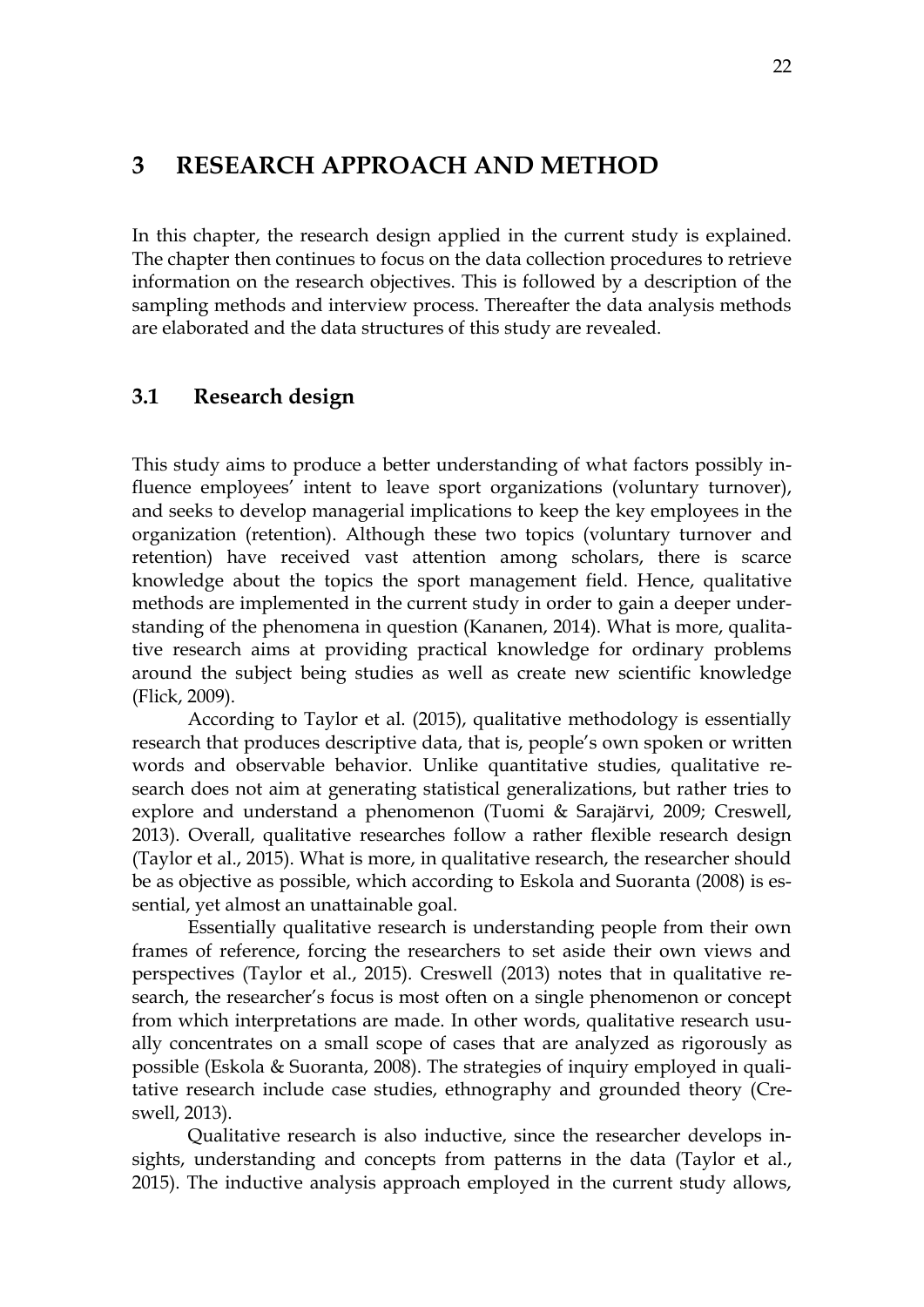according to Thomas (2006), research findings to "emerge from the frequent, dominant, or significant themes inherent in raw data, without the restraints imposed by structured methodologies". Furthermore, the aim here is to inductively develop "grounded theory", which will, according to Gioia et al (2013), provide "rich and deep theoretical descriptions of the contexts within which organizational phenomena occur". The approaches mentioned above have been chosen for the current study, because they are well suited for answering the research questions and objectives.

## <span id="page-22-0"></span>**3.2 Method - Grounded Theory Approach**

Methodology refers to the way in which researchers approach problems and seek answers (Taylor et al., 2015). Grounded theory can be seen as the method and the end result of a research process, consisting of specific procedures in developing theory throughout the research process (Eriksson & Kovalainen, 2015). The roots of the theory go back to 1967 when Barney Glaser and Anselm Strauss wrote their book The Discovery of Grounded Theory (Eriksson & Kovalainen, 2015). The basic position of the writers is that "generating grounded theory is a way of arriving at theory suited to its supposed uses" (Glaser & Strauss, 2009). Glaser and Strauss (2009) believe that the discovery of theory from data, which they call grounded theory, is understandable to laymen and sociologists alike, fits empirical situations, and most importantly it provides relevant applications, explanations, predictions and interpretations.

Today, the grounded theory approach is widely used in various studies, such as leadership studies and organization studies (Eriksson & Kovalainen, 2015). Eriksson & Kovalainen (2015) suppose that the uniqueness of the approach lies in the constant interplay and overlap between data collection and analysis phases. The authors note that since the introduction of the theory in 1967, different versions have been developed and used in qualitative. Research has been drawn to different directions resulting in different styles and terminology used within the approaches (Charmaz, 2014). Charmaz (2014) for example sees grounded theory as a "constellation of methods" rather than bundle of different methods.

The pursuit of creating a theory begins by gathering data (Charmaz, 2014). Conducting interviews is one data collection method for grounded theorists, which leads to developing abstract conceptual categories and theory construction (Charmaz, 2014). Grounded theory offers a rather simple guideline of when a researcher can stop gathering data: the idea of saturation (Creswell, 2013). When gathering data no longer reveals new properties or provides new insight, in other words no new patters or possible concepts, the researcher is complete with the primary data collection phase and can leave the field (Creswell, 2013; Goulding, 2002).

Traditionally, developing a grounded theory is divided into four stages: codes, concepts, categories and theory (Creswell, 2013). According to Eriksson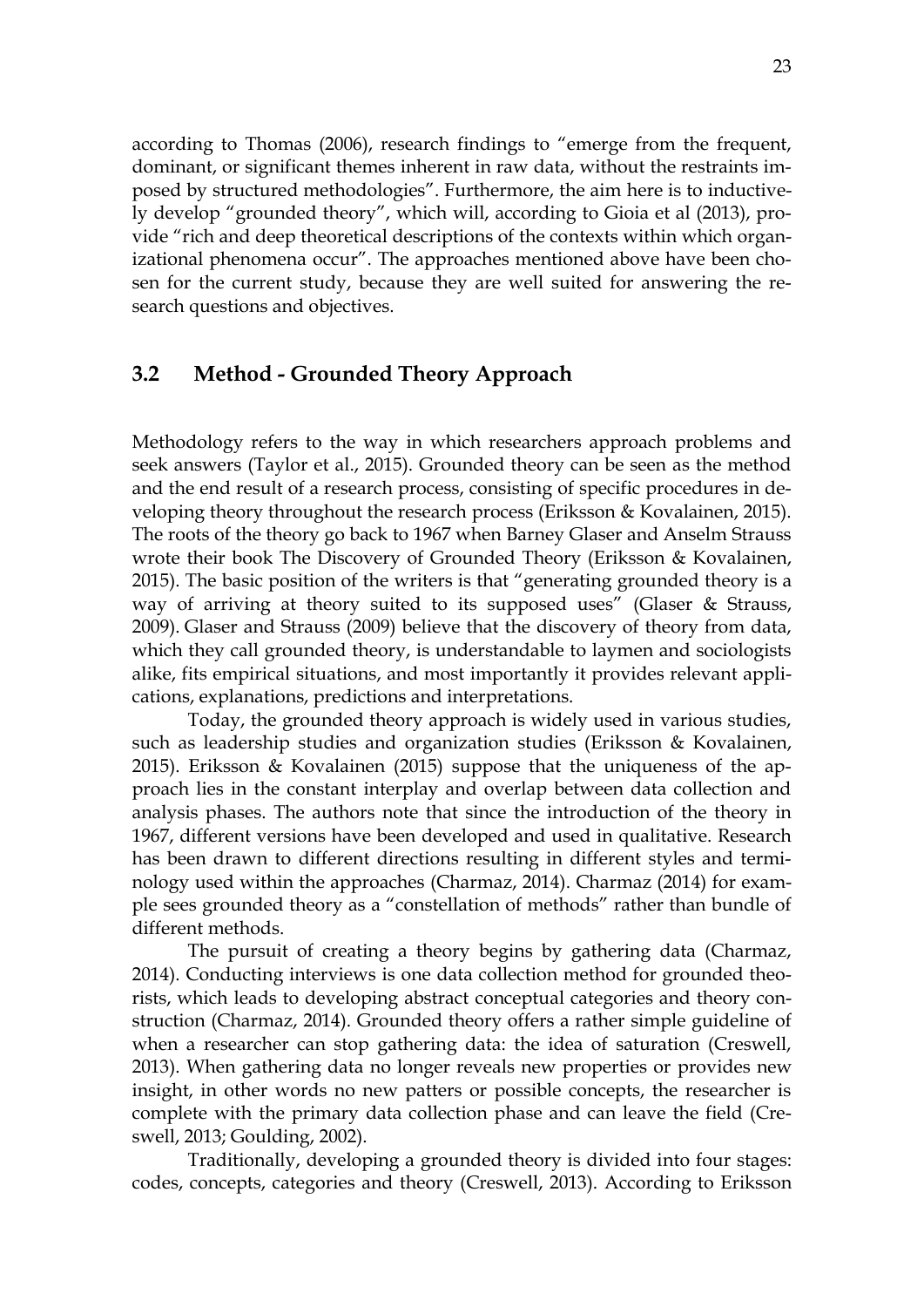and Kovalainen (2015), the most important stage in grounded theory methodology is the coding process (conceptualizing data), which consists of three types: open, axial and selective coding. The first step, open coding, is essentially about developing the theoretical tools for classifying, indexing and explaining the gathered data (Eriksson & Kovalainen, 2015). The second step, axial coding, consists of intense analysis of different categories and ultimately links subcategories with their respective categories (Eriksson & Kovalainen, 2015). Lastly, selective coding integrates and refines the analysis and produces one core category, which forms the basis for the theory (Eriksson & Kovalainen, 2015).

As mentioned earlier, there are various approaches to grounded theory and the terminology used differs accordingly. Rather than using the coding process presented earlier, Gioia et al. (2012) have a slightly different view of the process leading to the data structure: The analyses phase begins, similar to axial coding, by seeking differences and similarities among the several emerged categories and eventually reducing them to a more manageable number of so called 1st order concepts. The categories are then given labels after which they are considered further. Thereafter, more abstract  $2<sup>nd</sup>$  order themes, which may help to explain and describe the observed phenomena we are, are developed. After a workable set of concepts and themes have been produced, the researcher further considers whether it is possible to refine the 2nd-order themes into 2nd-order ''aggregate dimensions''. Ultimately, after generating 1st-order terms, 2nd-order themes and aggregate dimensions, Gioia et al (2012) suggest that the basis for building a data structure is ready. According to the authors, the end goal of this process is to build a dynamic inductive model that is grounded in the data.

As a final step, some scholars suggest that the researcher should review other literature related to the field of study and conceptually connect it to the ideas of the developing theory in order to enhance theoretical sensitivity (Goulding, 2002).

### <span id="page-23-0"></span>**3.3 Data collection and background of the participants**

Conversing with people is a great tool for gathering information. In qualitative studies, interviews are oftentimes used as the method of data collection. The data collection for the current study makes no exception, as the data was gathered via semi-structured face-to-face interviews with participants. According to Eskola and Suoranta (2008), the main objective of interviewing is to unravel what the other person has in mind. The authors see interviewing as a kind of discussion that is initiated and led by the researcher, yet there is a constant interaction between the interviewer and interviewee. The authors also find the idea of interviewing of being rather simple: when we want to know something about the other person, why not simply ask that person directly?

Longhurst (2003) on the other hand sees semi-structured interviews as a verbal interexchange between the interviewer and the interviewee, where the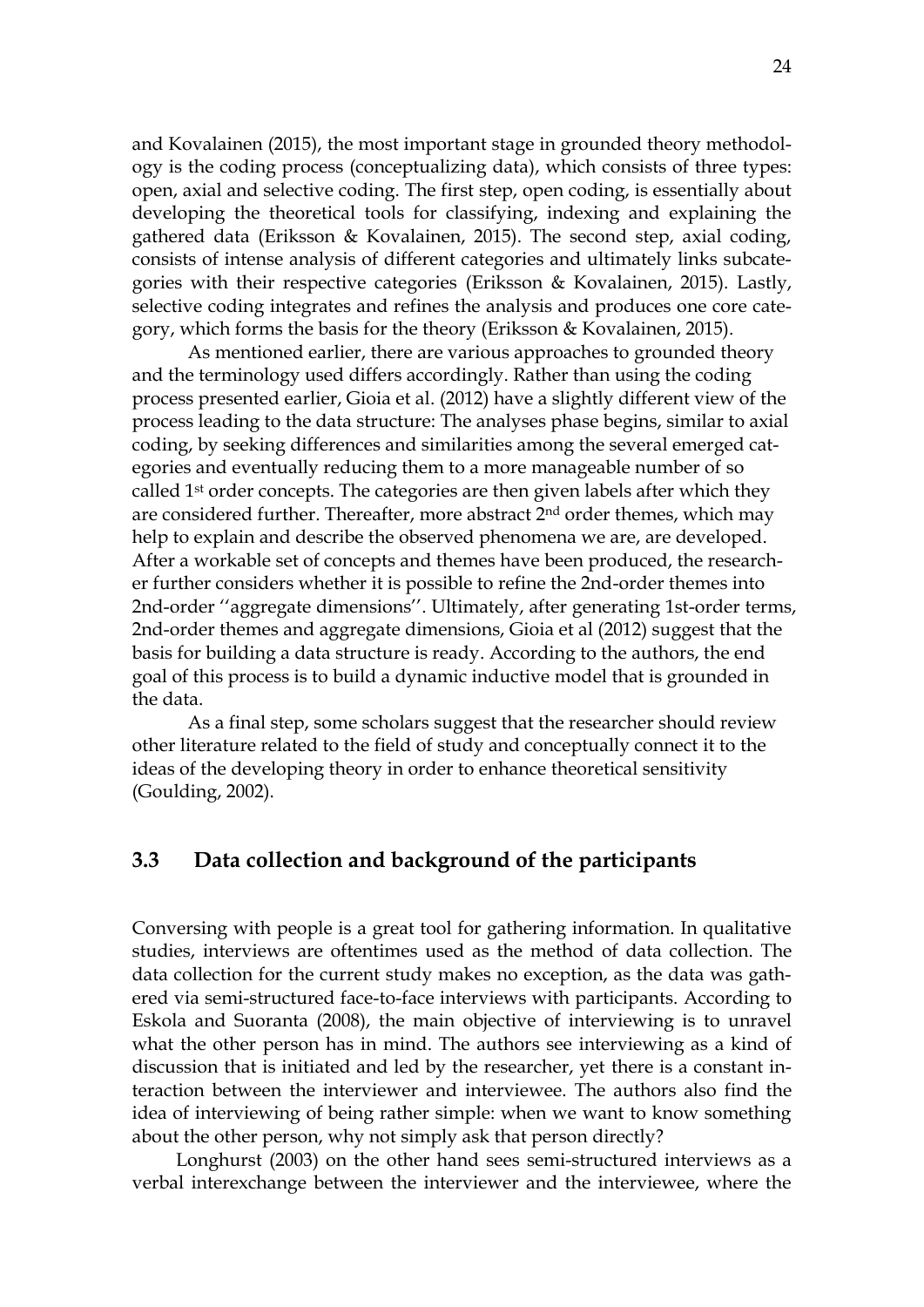former attempts to elicit information from the latter by asking questions. According to the author, in this type of interviewing, the interviewer has prepared a list of predetermined questions, yet the conversational manner of semistructured interviews enables the participants to explore issues they consider important. The author notes that this form of interviewing is also referred to as conversional, 'soft' and informal.

Since the aim of the current study is to discover factors that influence employees' intentions to leave (turnover) and their willingness to stay (retention), there needed to be room for flexibility and open responses in the interviewees own words. Semi-structured interviewing allows this flexibility and openness (Longhurst, 2003) and was thus chosen as the data gathering method. The chosen form of interviewing mainly relies on the interaction between the interviewer and the interviewee, hence it is important to there is mutual trust among the two parties (Longhurst, 2003; Eskola & Suoranta, 2008).

Accordingly, data for this study was gathered from 11 research participants who engaged in individual semi-structured interviews conducted in Finnish. The interviews were guided by pre-determined questions and some additional elaborating questions were asked throughout the interviews. The interviews began with asking some background information about the interviewees. The most valuable interview questions were categorized under two main topics: voluntary turnover and employee retention. Direct and indirect questions were asked in order to reveal answers to the main topics. This form of interviewing allowed the interviews to maintain a conversational feel, which led to a flexible and participant-led process where the participants could freely express their feelings and ideas.

All interviews were digitally recorded and notes were written throughout the discussion. The average duration of the interviews was 43 minutes, 59 minutes being the longest and 32 minutes being the shortest interview. After the interviews, the collected data was transcribed using both the recordings and notes as resources, since they might have entailed different interpretations and emphasis. The hand-written notes and transcripts were read repeatedly and the key statements and ideas were highlighted to aid the following data analysis phase. Throughout the analysis process, anonymity and ethics were given much though and emphasis.

The participants of the interviews all work at Swimming Jyväskylä, a local swimming club established in 2000 (swim.fi). Swimming Jyväskylä represents the biggest swimming club in Central Finland and is also one of the leading swimming clubs in the nation. In addition, Swimming Jyväskylä has been given recognition for its top quality operations and enabling professional swimming (uimaliitto.fi). In 2016, the swimming club employed 67 coaches and instructors altogether (swim.fi). Swimming Jyväskylä organizes swimming courses, competitive swimming, synchronized swimming and diving in the Jyväskylä area (swim.fi). The swimming club is a non-profit organization that employs three full-time employees and three part-time employees (swim.fi). The size, merits and number of staff were among the most important reasons for choosing this sport organization as the source of data.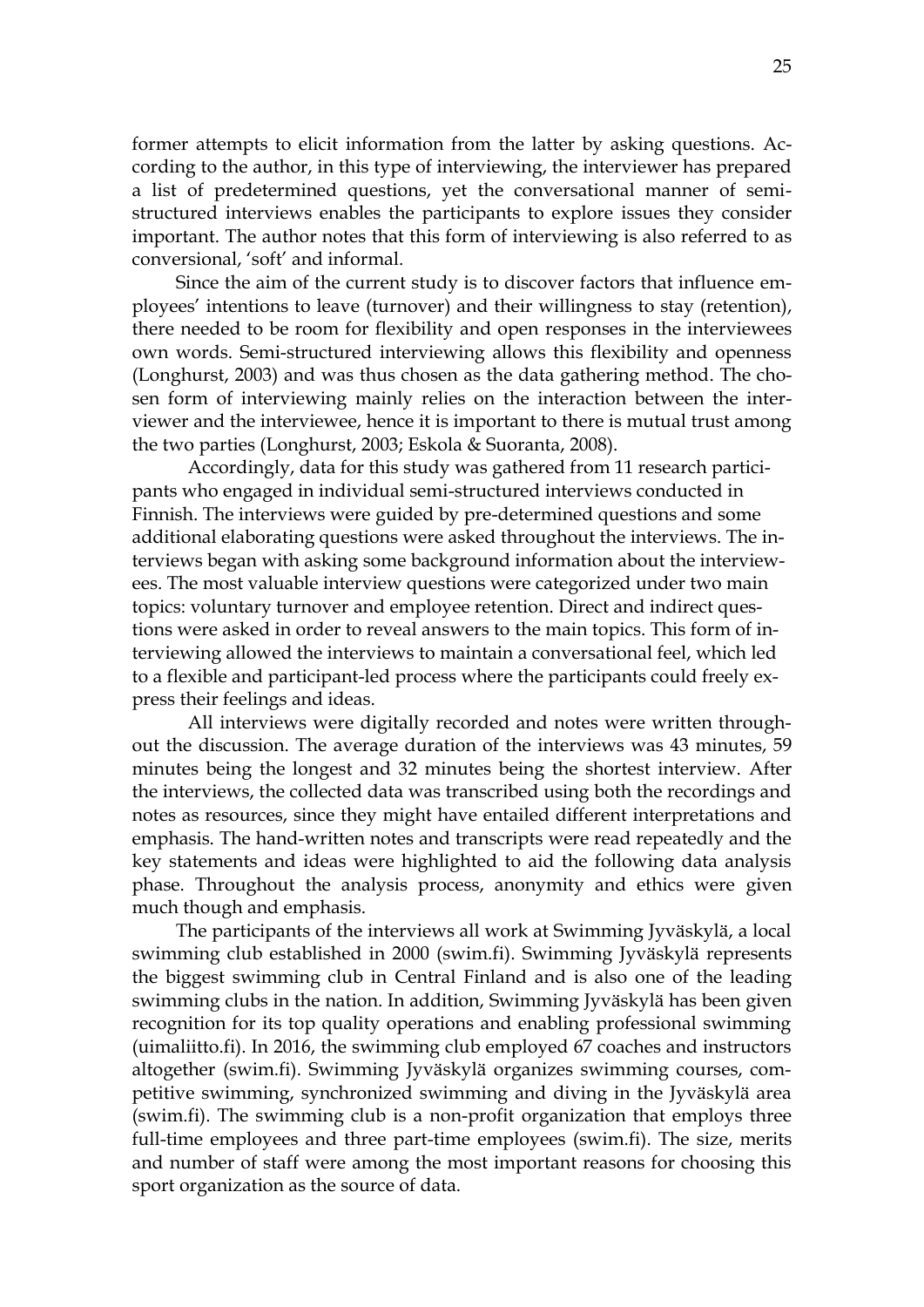As mentioned earlier, in total 11 swimming instructors were interviewed during a two week period at different locations. Ten participants were female and one was male. All of the 11 participants are employed by Swimming Jyväskylä either as swimming instructors or both as a coach and a swimming instructor. The participants for the interview were chosen on the basis of their education in swimming. The 11 instructors shared in common the completion of a valued course in the field of swimming instructing. The course in question is organized by the Finnish Swimming Teaching and Lifesaving Federation: after the completion of the course one is a certified "Swimming Instructor". There are in total 16 certified swimming instructors working at Swimming Jyväskylä, out of which 11 agreed to an interview.

The reasoning behind choosing only instructors for the interviews was that for example, their working hours, responsibilities and work routines differ from those of coaches. Mixing the responses of these two groups of people may have affected the results of the study. Moreover, the coaches and instructors have different managers and colleagues, which may also impact the responses and results, and ultimately the validity of the current study. In addition, the completion of the Finnish Swimming Teaching and Lifesaving Federation's course is a shared factor among the sample, which might contribute to the validity of the results.

The instructors usually have 1.5-6 working hours a week and they often work during the weekends when the swimming courses are organized (swim.fi). What is more, they are responsible for teaching few groups during one shift, which can either be same or different in terms of their teaching content (swim.fi). One group has usually two or more instructors, and the pairs are oftentimes chosen by the managers (swim.fi). Ideally, new instructors are paired with more experienced ones in order to maintain a high quality in instructing.

The 11 interviewed instructors have been working for Swimming Jyväskylä for a varying amount of time: some have only began their work at the swimming club while others have worked there for several years. The average working years among the participants was two years. Moreover, although the motives for applying for their current positions varied among the participants, they all shared in common either their own background in competitive swimming or, in general, love for the sport.

### <span id="page-25-0"></span>**3.4 Data analysis**

The data analysis process in this research follows that of typical Grounded theory research as it includes coding strategies: interpreting interviews, observations and other relevant data into specific units of meaning which are then labelled and generated into concepts (Goulding, 2002). The two data analysis processes of this thesis followed that of Gioia et al (2012). More specifically, the process begins by generating the 1st-order terms first, after which they are refined into 2nd-order themes. Lastly aggregate dimensions are going to be pro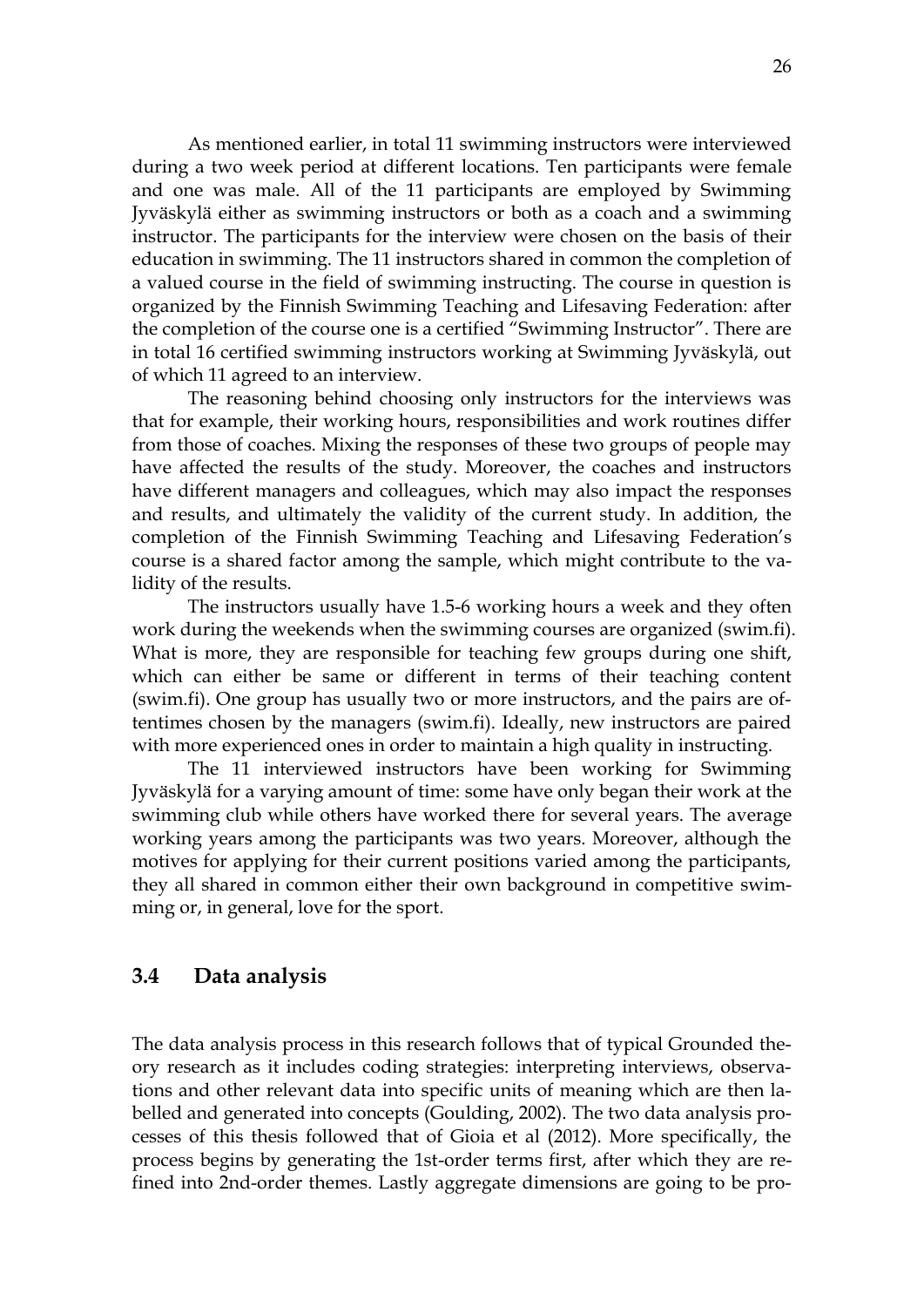duced in order to create a basis for building a data structure (Gioia et al, 2012). Each phase of the coding process evidently presents dilemmas in terms of interpretation, and therefore it is important to use prepositional and inference thinking throughout the process (Goulding, 2002).

Since the study has two main topics that need answers, it was appropriate to conduct two separate data analysis. The first process generated a data structure shown in Figure 1, which demonstrates the data analysis of possible factors that lead to voluntary turnover. An important note here is, however, that since the interviewees were all existing employees rather than those who have exited the organization, the results of the voluntary turnover topic are speculative and also demonstrate factors that influence the employees' intent to leave. Figure 2 on the other hand demonstrates the factors that influence employee retention in the organization. More detailed and in-depth descriptions of both data structures of Figure 1 and Figure, and their formulation processes can be found in the following chapter.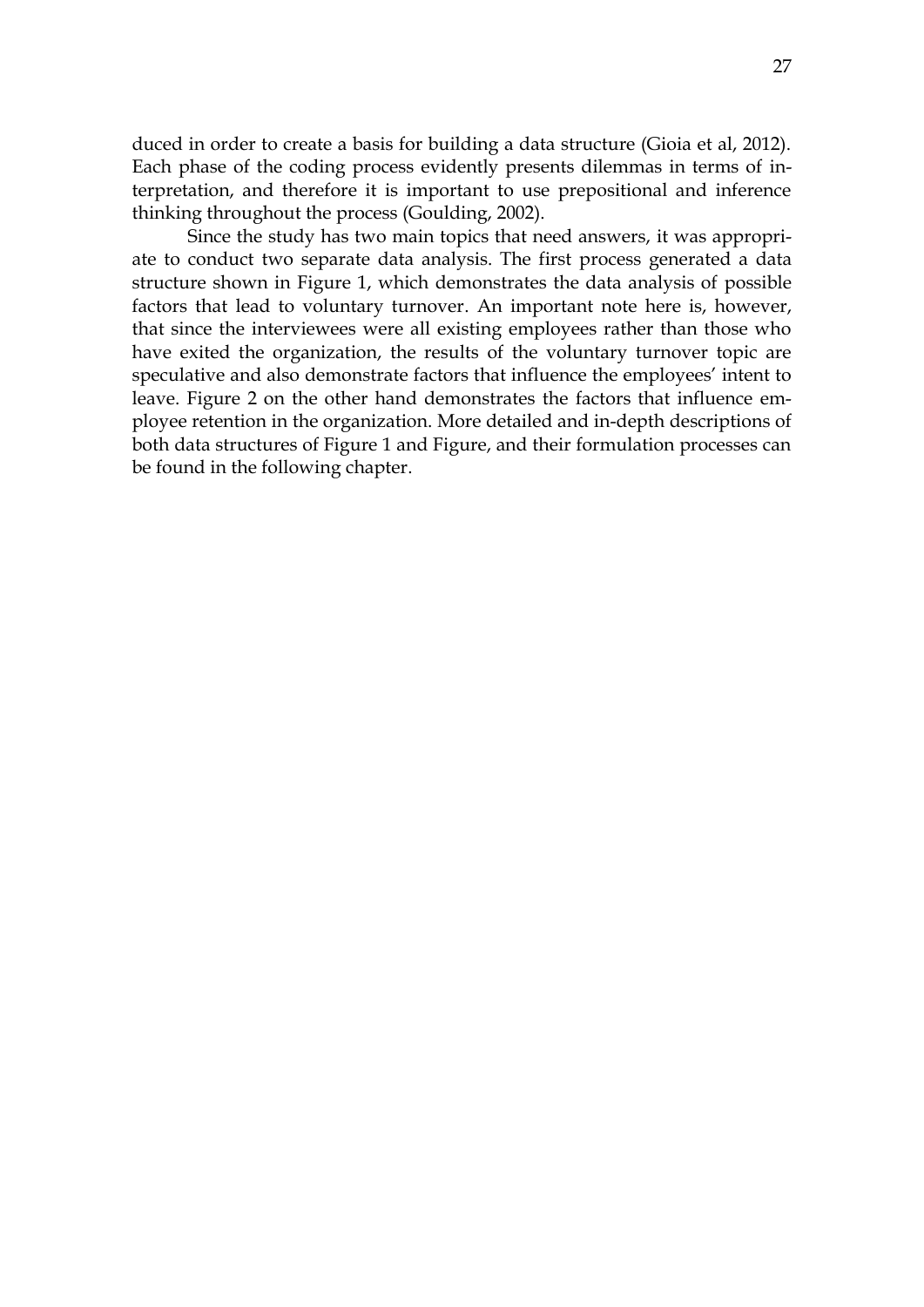

Figure 1. Voluntary Employee Turnover. Data structure.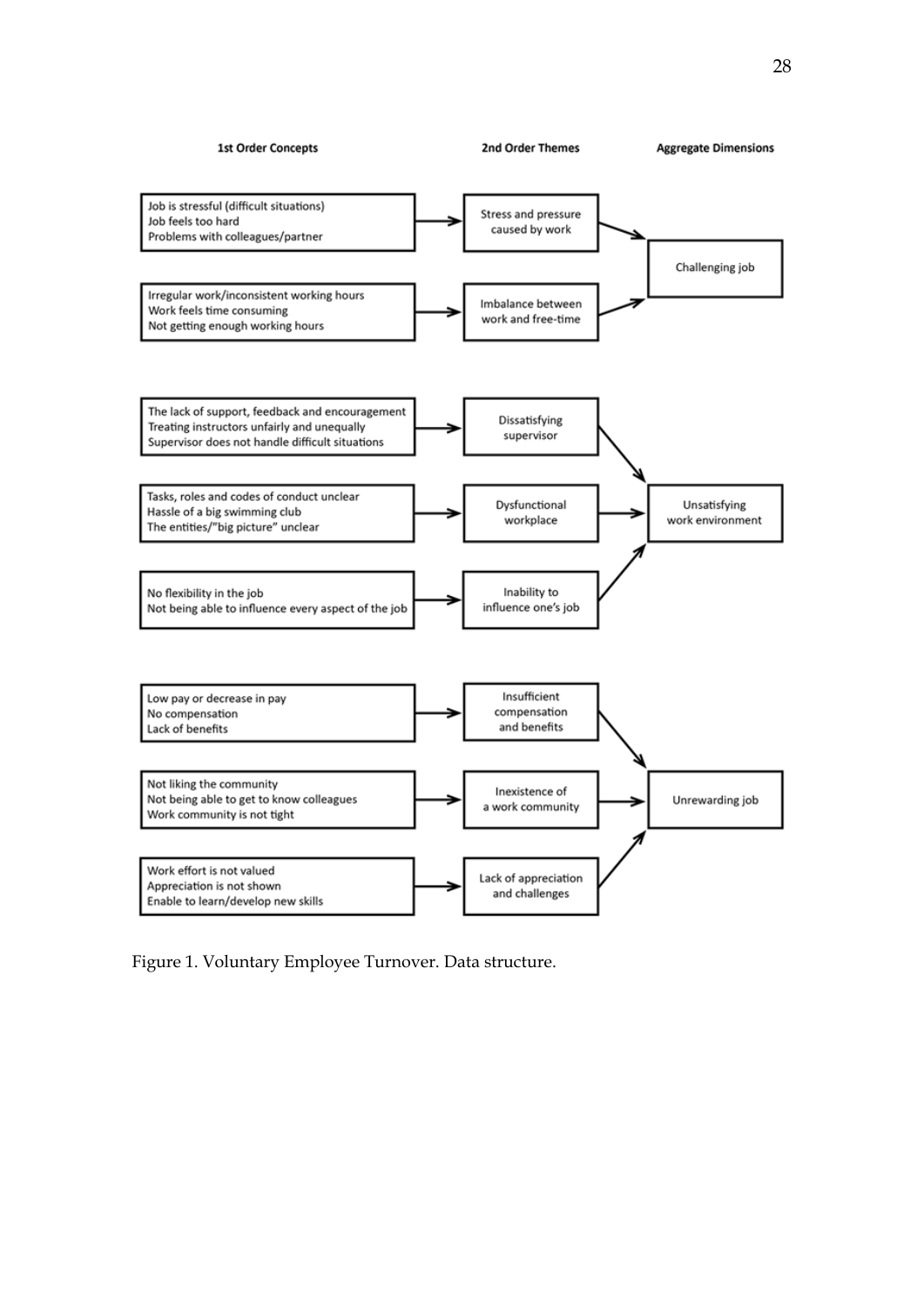

Figure 2. Retention of Employees. Data Structure.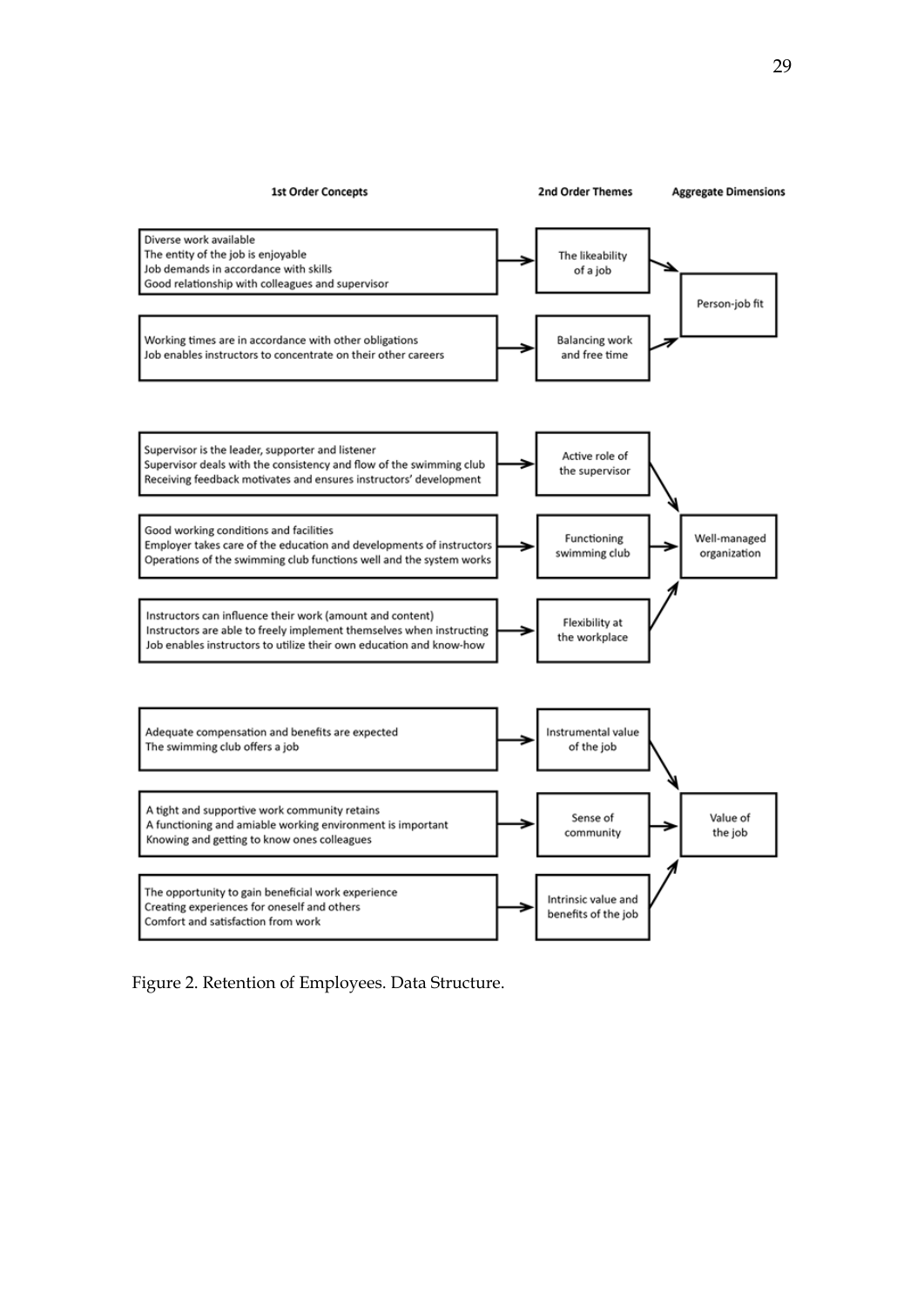## <span id="page-29-0"></span>**4 RESEARCH FINDINGS**

This chapter is divided into two sections as there are two different areas of analysis: factors influencing employees' intention to leave and the retention of employees. Both subchapters begin by providing more specified information about the data analysis phase, which resulted in the data structures demonstrated in Figure 1 and Figure 2. Both subchapters then focus their attention on describing the content of the aggregate dimensions that emerged from the analysis of the interviews. Each theme is illustrated with the aid of quotations by the interviewees.

## <span id="page-29-1"></span>**4.1 Findings – Voluntary Employee Turnover**

In the following pages general information about the data analysis phase of discovering factors that may lead to voluntary turnover is provided. Thereafter, the emerged aggregate dimensions *challenging job*, *unsatisfying work environment*, and *unrewarding job* are presented and explained in detail.

### <span id="page-29-2"></span>**4.1.1 General information**

All in all, all of the 11 interviewees were asked the same 15 interview questions, out of which five questions yielded the most relevant and valuable comments and information for answering the research question: "What factors influence voluntary employee turnover intentions in swimming clubs?" The following five questions yielded the most relevant and valuable comments and information for answering the research question:

*What factors do not motivate employees to work for Swimming Jyväskylä? Why do employees not like to work for Swimming Jyväskylä? What factors "push you away" from Swimming Jyväskylä? What could Swimming Jyväskylä do as an employer to retain you for as long as possible? What changes should Swimming Jyväskylä make in order to increase your willingness to stay with the organization?* 

The interviewees revealed that many of the components that affects their wiliness to stay, would affect their leaving if those factors were not functioning well. In other words, many instructors believed that the opposite of a retention factor would be a cause for possible turnover. Nevertheless, the data analysis clearly showed that there are several other reasons for turnover intentions.

The analysis phase began by transcribing the eleven interviews and continued by selecting initial terms and codes from selected interviewees' answers.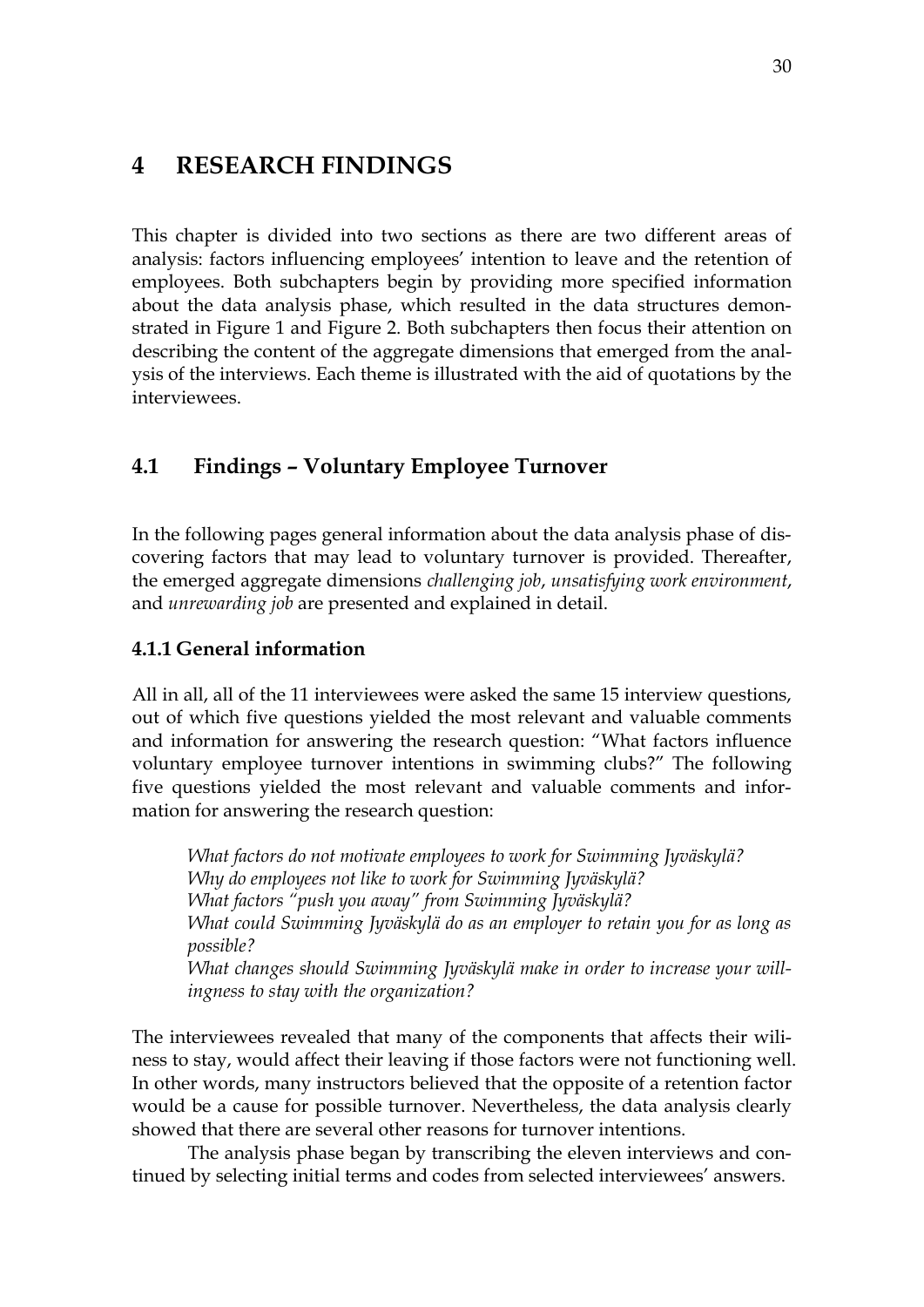Evidently there were some repetition found in the answers of the 11 interviewees': some answers were identical to one another while others' context was the same despite the different wording. Hence, some answers were combined as one category. Moreover, at first glimpse, some answers appeared to have the same meaning but ultimately revealed slightly different focuses and were therefore separated as two different categories.

The interviewees' answers initially resulted in 45 1st-order categories altogether. The vast number of categories is typical for the research method chosen for this thesis. The initial categories were easily detectable and emerged without any difficulties. Generally at this stage the meaning was not to faithfully adhere to the "informant terms" but rather to "get lost" in the data and proceed to the next stages of the analysis (Gioia et al, 2013). Indeed, as a result of further interpretation and analysis, the initial 1st-oder concepts were reduced to a more manageable number of 23. Lastly in this stage, the 1st-order condensed categories were carefully read and analyzed once more and were eventually given phrasal descriptors.

From the ample number of condensed concepts one could easily detect emerging themes explaining the retention of employees, which fluently allowed the analysis to proceed to developing 2nd-order concepts. The category development stage resulted in eight 2nd-order concepts, which explain and describe the factors influencing the intention to leave. The concepts were defined in the following way: *stress and pressure caused by work, imbalance between work and freetime, dissatisfying supervisor, dysfunctional workplace, inability to influence one's job, insufficient compensation and benefits, and inexistence of a work community, and lack of appreciation and challenges.*

Thereon, investigation of the eight concepts led to their further distilment into 2nd-order aggregate dimensions: *challenging job, unsatisfying work environment, and unrewarding job.* Lastly, the eventual full set of 1st-order terms, 2ndorder themes and aggregate dimensions formed the basis for building a data structure. The final data structure is presented in Figure 1, which demonstrates the possible factors that influence voluntary employee turnover intentions in swimming clubs. In the following pages, the concepts and themes leading to the aggregate dimensions are described more in depth and detail.

### <span id="page-30-0"></span>**4.1.2 Challenging job**

Two specific themes relating to the challenging job dimension characterized the interviewees' turnover intentions: (1) stress and pressure caused by work, and (2) imbalance between work and free-time. These two themes can be seen as feelings or even symptoms caused by the larger reason, the job being challenging in general. Next, the two themes are explained more in detail by elaborating the all the 1st-order concepts.

#### **Stress and pressure caused by work**

None of the interviewees disliked the instructing job itself but some aspects of the job like instructing very big groups of children, was seen unpleasant: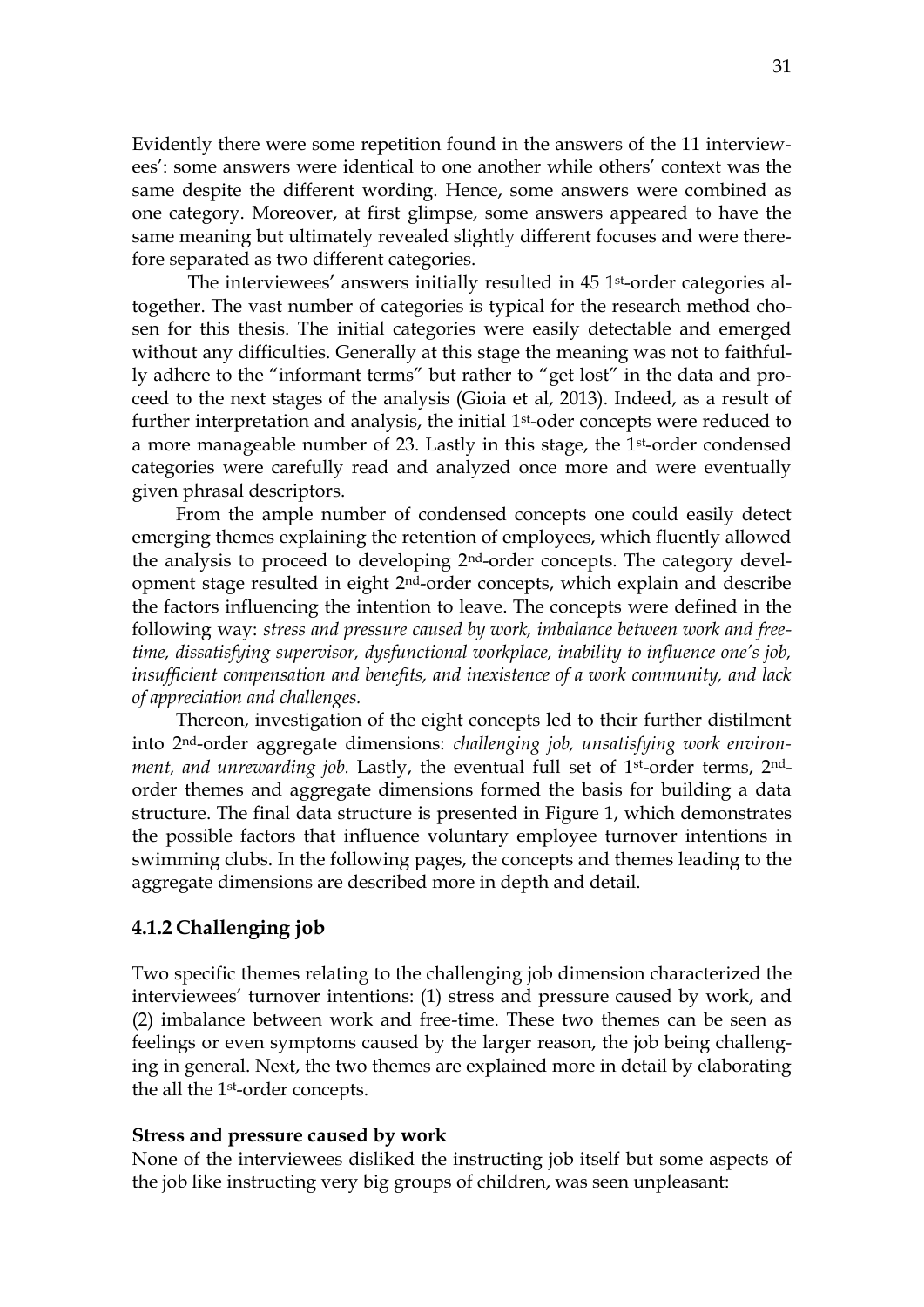*"Big instructing groups… You have to give a lot of thought on how you are going to manage the group… Large group sizes can be stressful."*

What is more, "difficult cases" (i.e. restless or hyperactive children) within those groups were also seen as a challenge of the job that caused pressure. The major stress factor among the instructors was the difficultness or inability to find substitutes, and many felt that that resulted in negative feelings towards the job and affected their motivation:

*"What does not motivate… Well if there is no flexibility and if you are not able to find a substitute when you need to."*

Also, instructing with an unsuitable working partner influenced the sense of disliking the job. In addition, many instructors felt that if the job felt too hard and intimidating it would cause stress, and the motivation to work would be affected negatively.

### **Imbalance between work and free-time**

Although the flexibility of the work is highly valued, the lack of regularity and consistency (only instructing once a week or less) impacted the motivation of the instructors several instructors:

*"If you only instruct once a week, it is not regularly enough… You do not get enough working hours."*

Not getting enough working hours sometimes led to searching for other work and thus the commitment towards the swimming club decreased. In addition, some felt that the hours of work are at challenging times:

*"Working times are extremely challenging… Sunday evenings…"*

What is more, some felt that the job is time consuming at times, in terms of coming to the swimming hall very early to change into instructing clothes/bathing suits and preparing the swimming pool for instructing. This aspect of the job was seen unpleasant, since the instructors do not get paid for the time they have spent in preparations. Evidently stress and pressure caused by work and the perceived imbalance between work and free-time both indicated the job was, in general, challenging.

### <span id="page-31-0"></span>**4.1.3 Unsatisfying work environment**

Three specific themes relating to the unsatisfying work environment dimension characterized the interviewees' turnover intentions: (1) Dissatisfying supervisor, (2) dysfunctional workplace, and (3) inability to influence one's job. These three themes were perceived and more precise reasons for turnover intentions indi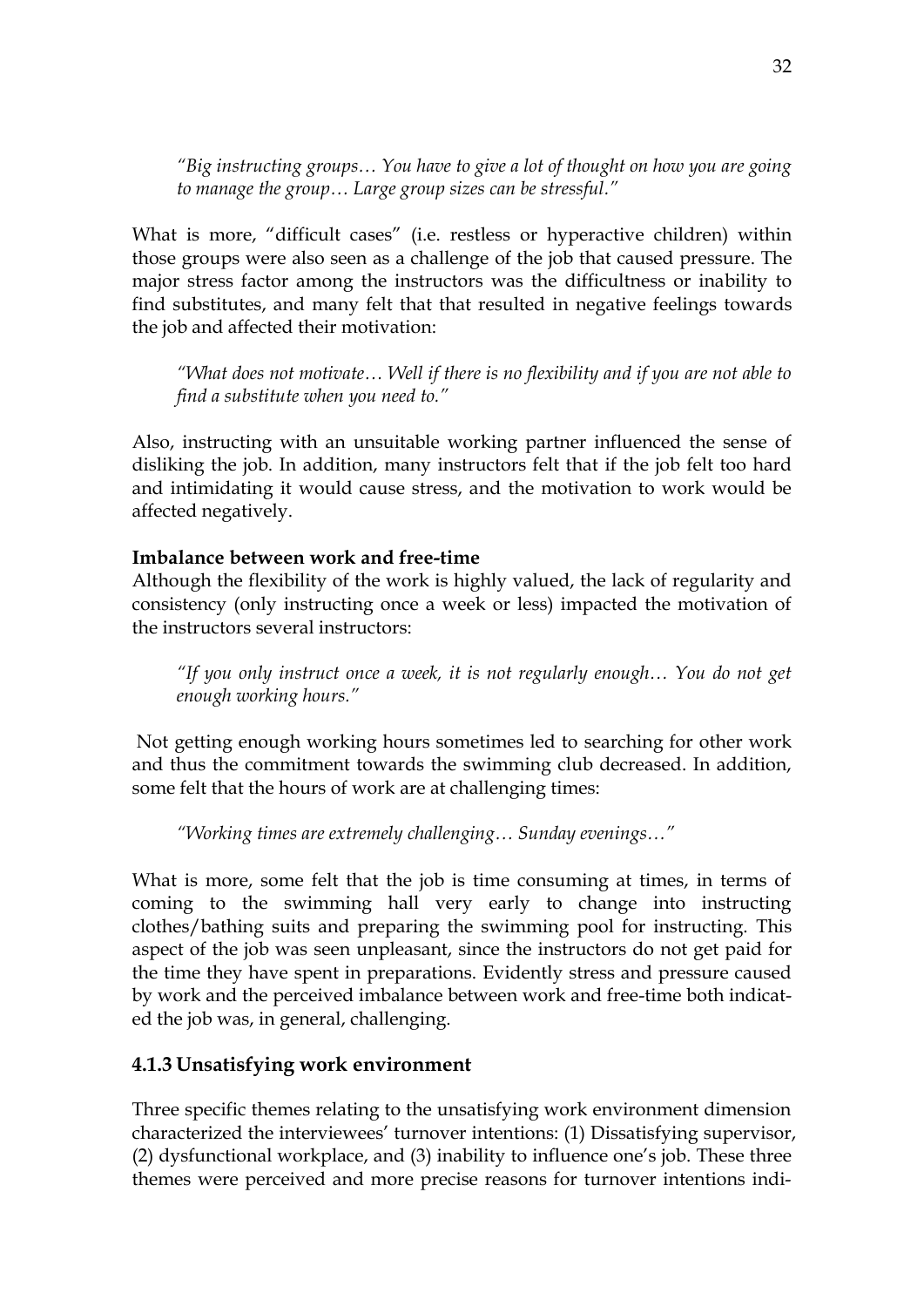cating a bigger organizational issue. The three themes are explained more in detail in the following pages, as all of the 1st-order concepts are elaborated.

### **Dissatisfying supervisor**

Some of the instructors believed that their motivation would decrease if the supervisor was unsatisfying. In general, receiving feedback, cheering and encouragement was evidently important, and lack of them would result in decreased work motivation, which could ultimately lead to leaving:

*"I would like more feedback… At the moment I feel like I am not getting enough…"*

Overall, the instructors wanted to be heard, cared about and offered help when needed. The instructors expected the supervisor to be present, fair and treat everyone equally and if this was not the case, the employees would be more prone develop negative feelings towards the organization. What is more, few instructors though that if the supervisor is not ready and willing to make difficult decisions (i.e. interfere with unacceptable behavior etc.) it would be discouraging:

*"When there are certain mutual rules and if someone does not follow them, and the supervisor has been told this many times and the problem is not addressed… It eats you up a lot."* 

In addition, the supervisor was expected to handle other challenging situations such as parental feedback. Another "push factor" mentioned by the instructors would be if the supervisor would not listen to the instructors requests and assigned the instructing groups against the instructors' wished. In general, if the contact with the supervisor was limited, the instructors felt that the relationship was distant between them and therefore not functioning well.

## **Dysfunctional workplace**

In general, some instructors desired more clarity in the entities of the job in order to "see the big picture". Overall, unclear codes of conduct among employees would be seen unfavorable among the instructors, as would any possible conflicts in the organization. Many also emphasized the importance of having clear mutual rules among the workers because the lack of rules contributed to their motivation:

*"What does not motivate… A (poor) working partner and if the mutual rules are not clear."*

In addition, some felt that the size of the swimming club eventually led to a certain degree of "hassle" within the workplace, which was seen as an unpleasant feature of the workplace. Working conditions, like instructing in cold water was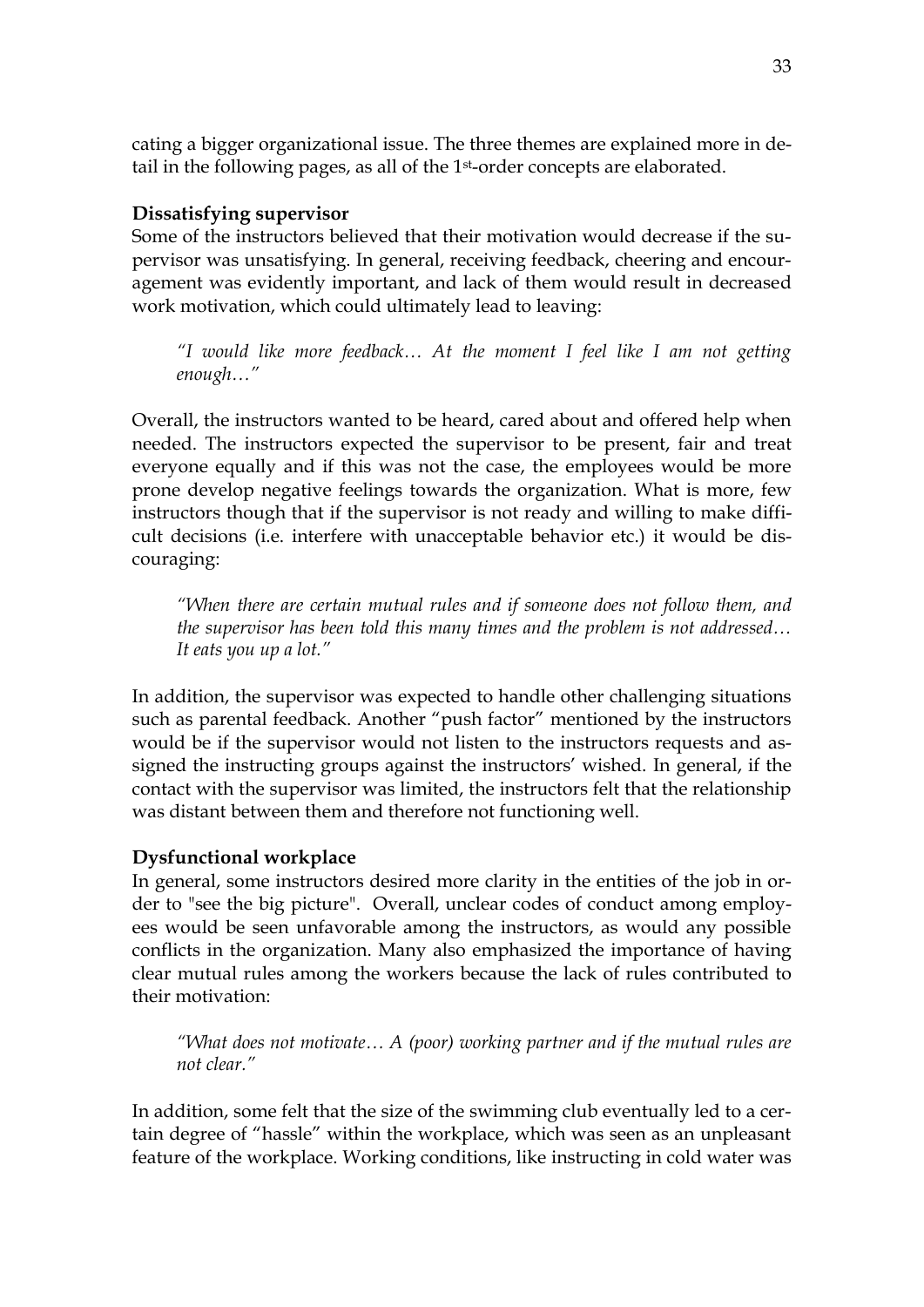also seen as a negative feature of the job. Moreover, some felt that it was hard to reach some of the facilities where the instructing takes place:

*"Going to the farther swimming hall on Saturday mornings does not motivate much… If I had a car I could take working hours there."*

Many instructors concluded that if the information flow in general would lag, or if responsibilities and tasks were unclearly delegated and assigned, the uncertainty led would lead to frustration towards the organization. Ultimately this frustration could lead to the increased feeling of dissatisfaction and eventually intentions to leave.

### **Inability to influence one's job**

It became evident from the instructors' answers that they would be unpleased with the employer if the job lacked the current flexibility. If one is not able to influence the (personal) most important aspects of the job, this would lead to negative feelings towards the organization. Some also felt that the organizational bureaucracy contributed to the decreased feeling of one being able to influence one's job:

*"It would most likely not motivate if there was no room for flexibility… If the employer is too strict or if there is too much bureaucracy etc."* 

Some instructors felt that if their ideas are not valued and executed, it might show in their level of motivation. A major "push factor" for some would be that if they would be obligated to instruct groups they did not want:

*"If I was forced to instruct a group that I most certainly did not want to instruct… I would start to wonder if this (job) is something I want to do alongside my studies anymore."*

What is more, there were some other aspects of the job that the instructors wanted influence more, such as designing the course structures and contents. Again, if the instructors would not be able to influence those factors, it would affect their contentment towards the overall work environment. Overall, dissatisfying supervisor, dysfunctional workplace, and inability to influence one's job reflected dissatisfaction toward the work environment.

### <span id="page-33-0"></span>**4.1.4 Unrewarding job**

Three specific themes relating to the unrewarding job dimension characterized the interviewees' turnover intentions: (1) insufficient compensation and benefits, (2) inexistence of a work community, and (3) lack of appreciation and challenges. The emergence of these three concepts indicate that if the job in general is unrewarding employees might be more inclined to leave. These three themes and their concepts are described and elaborated in the following pages.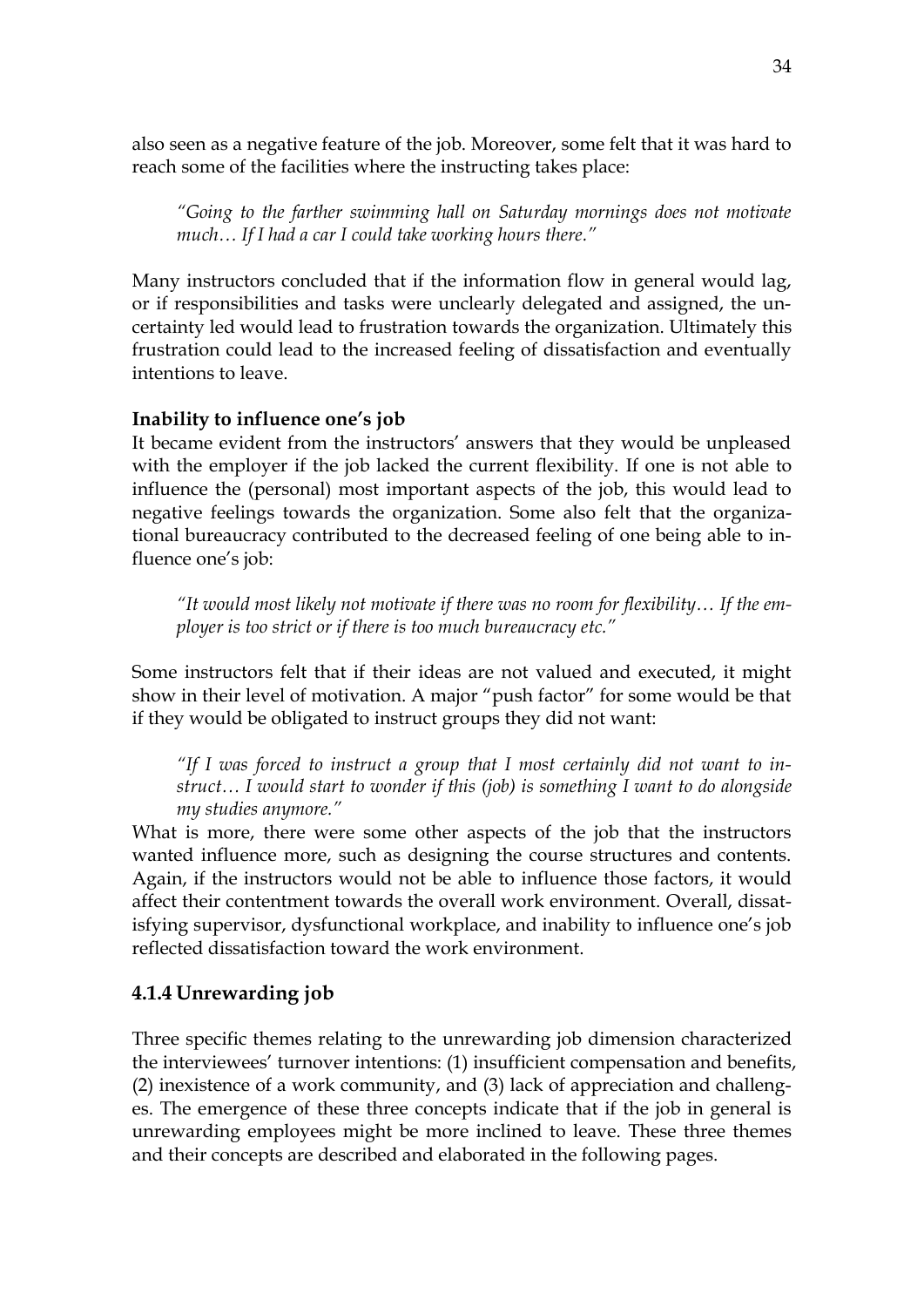### **Insufficient compensation and benefits**

Some interviewees felt that the (low) pay in instructing does not always motivate working, and that if one did not get any compensation from it one would reconsider whether to work at all. Any possible decrease in pay would also be seen very negatively among many instructors as it would affect the willingness to remain in the organization. Some felt that if the pay system is unfair and not tied to the level of education, it would have a negative effect on motivation:

*"Pay should be in accordance with work experience and skills… It is unfair that inexperienced instructors get the same pay than the ones who have been instructing for many years."*

In addition, some felt that it would decrease motivation if the instructors would not get paid for their breaks. The lack of benefits, such as free of charge swimming hall visits, were also mentioned as one factor that influenced the likeability of working for the swimming club and contributed to a feeling that the job was unrewarding.

### **Inexistence of a work community**

Generally, a common "push factor" for many was if they did not know their working partner or other colleagues. The instructors understood that there is inevitably much happening in such a big swimming club, and therefore the sense of community is not as intimate:

*"Swimming Jyväskylä is rather big… There is a lot going on so the community is not so tight… There are only certain groups of people that you know."*

Thus, many instructors emphasized the importance of arranging more meetings and get-togethers among the group (of instructors), in order to develop a sense of belongingness. These gatherings would result in improved clarity of the organizations' functions and improve the collective aspect of the job. The lack of these meetings clearly affected the instructors' sense of having a job that is generally rewarding. Moreover, few new instructors thought that it was slightly difficult develop a sense of belongingness with the community right away and at times felt like outsiders:

*"It is rather difficult to enter the swimming club as a new instructor… There is a sense of a feeling that the old instructors are coping better."*

Some felt that it would not motivate if the work community would be unaccepting, unfair or if people would not be nice to new co-workers. In addition, some also felt that having a poor working partner or changing a functional working pair would result in lack of motivation towards the job.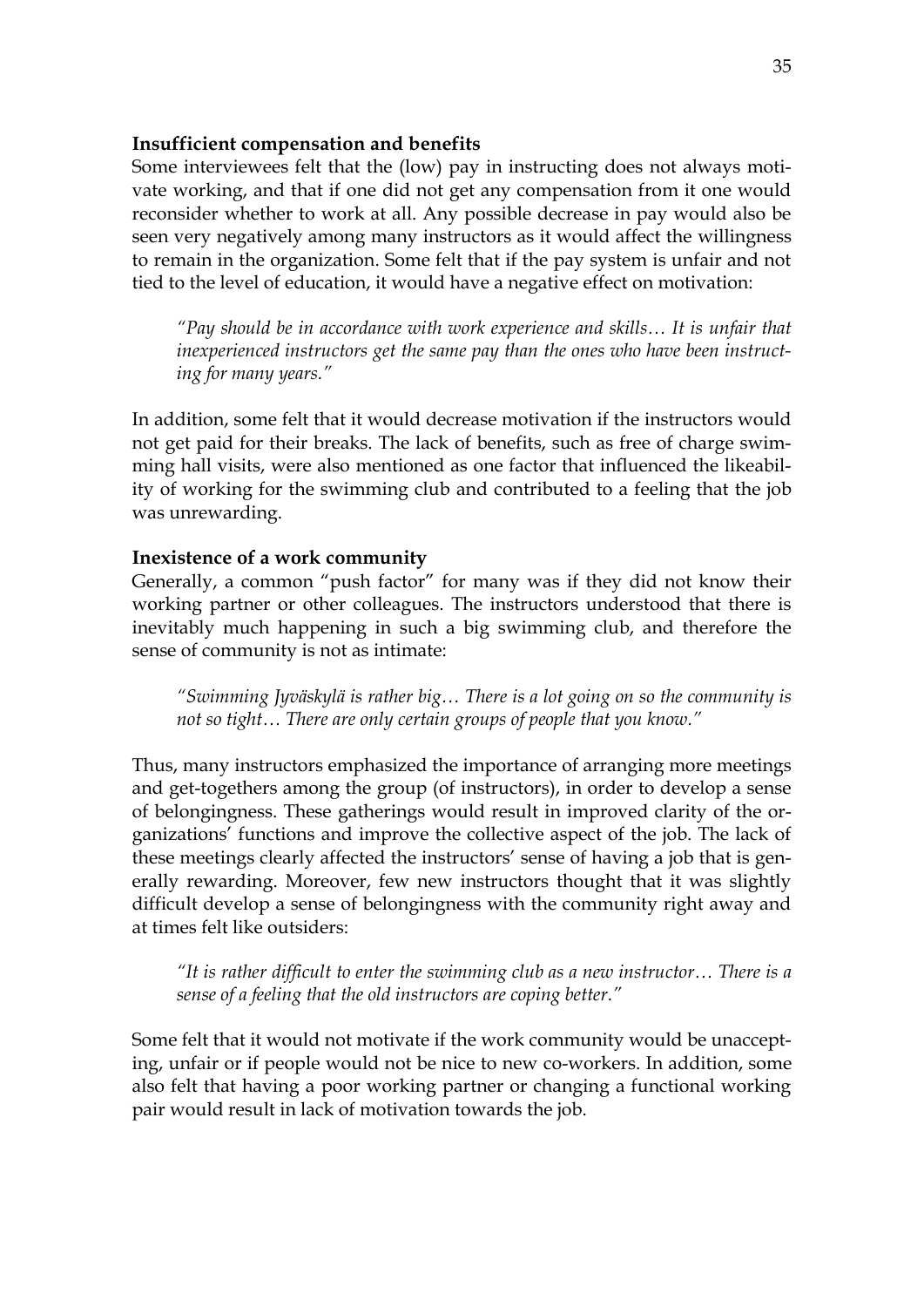### **Lack of appreciation and challenges**

Many of instructors felt that if their (work) effort is not valued, this feeling could negative affect the willingness to work for the organization. In general, not appreciating the employees input and the lack of praise does not increased work motivation:

*"One gets praised less frequently… One gets some feedback, but not always appraised by one's supervisor."*

Others emphasized the importance of learning something new regularly to prevent the job from feeling like a routine. Some thought that if the work would not be challenging enough it would not motivate them:

*"If the job description would not be demanding enough and I would not able to improve my skills… I would not consider it a challenge."*

Overall, it would be seen as a drawback, if the supervisor would not enable this opportunity to find the challenge in one's job. Lack of appreciation and challenges therefore both contributed to the sense of the job not being rewarding.

## <span id="page-35-0"></span>**4.2 Findings – Retention of Employees**

In the following pages general information about the data analysis phase of discovering antecedents of employee retention in swimming clubs is provided. Thereafter, the emerged aggregate dimensions *person-job fit*, *well-managed organization*, and *value of the job* are presented and explained in detail.

## <span id="page-35-1"></span>**4.2.1 General information**

In addition to finding possible antecedents of voluntary employee turnover, the purpose of this study was to discover what factors retain employees in swimming clubs. From the 15 interview questions, five questions yielded the most relevant and valuable comments and information for answering the research question: "What are the top factors that drive employee retention in swimming clubs?" The research findings were generated mainly from the answers from the following interview questions:

*What factors motivate employees to work for Swimming Jyväskylä? Why do employees like to work for Swimming Jyväskylä? What factors retain you (to work for Swimming Jyväskylä)? What could Swimming Jyväskylä do as an employer to retain you for as long as possible? What changes should Swimming Jyväskylä make in order to increase your willingness to stay with the organization?*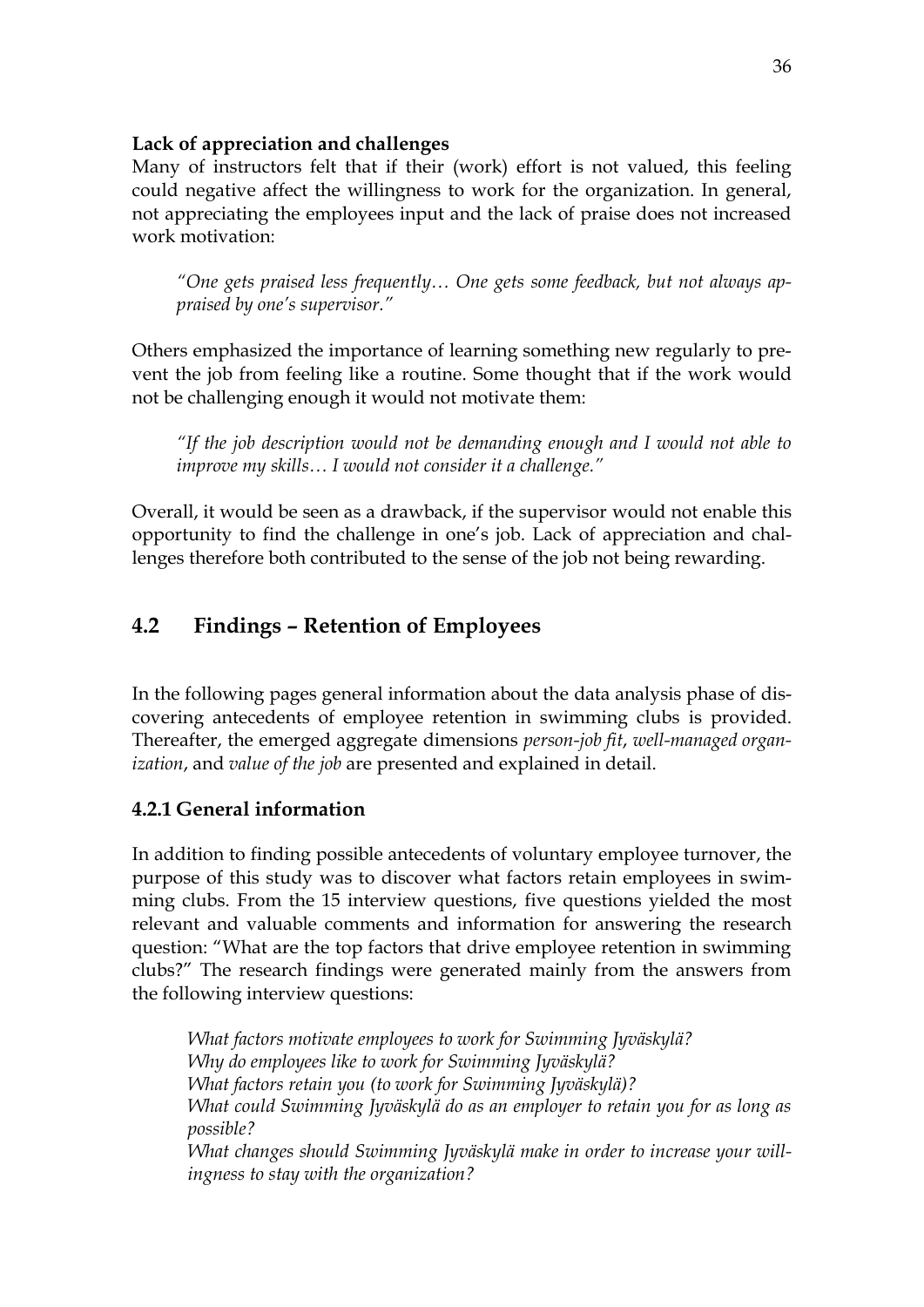The interview questions above seemed, at their formulation stage, to generate similar answers from the respondents due to the slight repetition of the focus of the questions. However, the questions fortunately generated new insight from all the respondents which gave more data for the analysis phase. Evidently, most of the interviewees needed some time process their own thoughts and feelings about the reasons behind their staying with the swimming club and therefore analyzing the topic from different angles was beneficial and needed.

The analysis phase followed the same steps as the previous analysis (of possible turnover factors). First, initial terms and codes were selected from the (transcribed) interviewees' answers. These answers indicated possible antecedents of retention, which resulted in 89 1<sup>st</sup>-order categories altogether. These categories were clearly detectable from the interview answers and therefore emerged rather easily. The number of 1st-order concepts was also much higher than that of the voluntary turnover categories.

There were again some repetition found in the answers of the interviewees', thus some answers were combined as one category. Similar answers were, however, treated carefully and some answers with slightly different focuses resulted in two categories. The initial 1<sup>st</sup>-oder concepts were eventually reduced to a more workable number of 23. Then, the 1st-order condensed categories were carefully read once more before eventually giving them phrasal descriptors.

Detecting emerging themes from the condensed concepts was quite easily done, hence the analysis proceeded to developing 2nd-order concepts. The category development stage resulted in eight 2nd-order concepts, which explain and describe the reasons and factors why swimming club instructors remain in their jobs. The concepts were defined in the following way: *the likeability of the job, balancing work and free time, active role of the supervisor, functioning swimming club, flexibility at the workplace, instrumental value of the job, a sense of community, and intrinsic value and benefits of the job.*

Thereon, investigation of the eight concepts led to their further distilment into 2nd-order aggregate dimensions: *person-job fit, well-managed organization, and value of the job.* Resultantly the eventual full set of 1<sup>st</sup>-order terms, 2<sup>nd</sup>-order themes and aggregate dimensions formed the basis for building a data structure. The final data structure is presented in Figure 2, which shows the concepts and themes on which I built my model of employee retention in swimming clubs. In the following pages, the concepts and themes leading to the final aggregate dimensions are described more in depth and detail.

#### <span id="page-36-0"></span>**4.2.2 Person-job fit**

Two specific themes relating to the person-job fit dimension characterized the interviewees' retention intentions: (1) the likeability of the job and (2) balance between work and free time. These realization of these two themes may indicate in general that the person is well suited for the job. Next, the two themes are explained more in detail by elaborating the all the 1<sup>st</sup>-order concepts.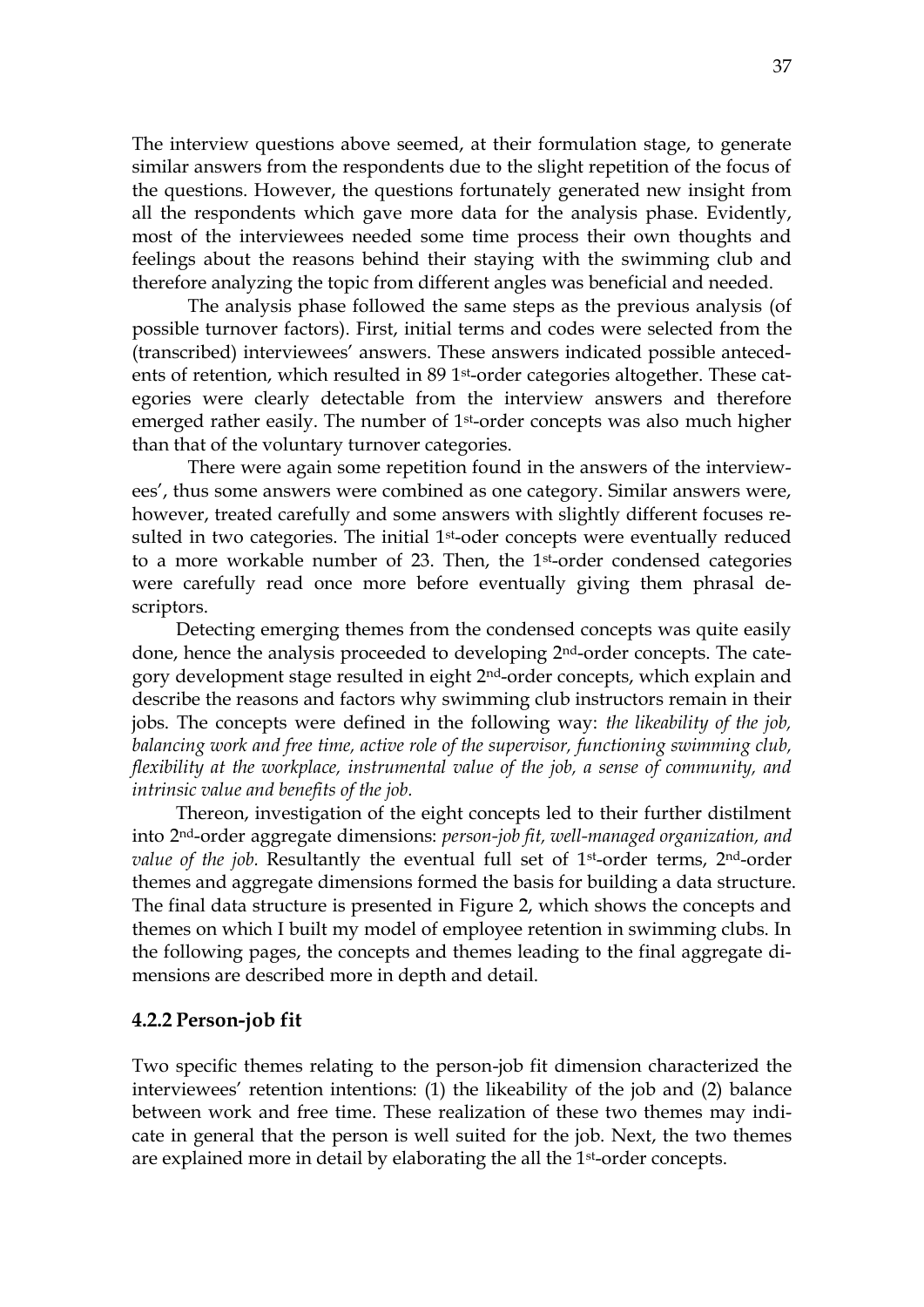#### **The likeability of the job**

In general, having a job that is rather easy and enjoyable, in terms of instructing nice groups, affected the instructors' sense of working in a likeable job. Moreover, despite the easiness of the job, many instructors felt that the job demands are adequately challenging and in accordance with the instructors' skills. Many also believed that instructors should be given enough responsibility – which at the moment is the case. Several instructors also enjoyed the freedom of the job in terms of modifying the course objectives of the group in the way they felt best. What is more, some emphasized that a good relationship with supervisor and a working partner who has similar views motivates to remain with the swimming club:

*"As to what retains… Probably the work community. It is important to have a working partner who you see eye-to-eye with."* 

*"*In a sense it has motivated me to stay with the organization – the fact that I have *had nice colleagues."*

Several interviewed instructors mentioned that they value the opportunity to work in different tasks (instructing different groups) and felt that new and exciting was work available to them if they wanted change. Other instructors felt that the level of value shown to instructors influenced the overall likeability of the job, whereas others felt that the overall enjoyable entity of the job is a key factor. Generally, all of the interviewees liked their current job and tasks and felt that they are suitable for the job in terms of their skills and abilities.

### **Balance between work and free time**

What became evident from the interviews was that the instructors enjoyed their working hours, times and durations because they were usually in accordance with other their other obligations such as other work and school:

*"Instructing times that fit my own schedule (retains)… There are no overlaps."* 

That is to say, the interviewees felt that their job enables them to concentrate on their other careers as the working hours of the job fits well with their personal schedule. Overall, fitting and flexible working hours and commitment obligations were important retention factors:

*"You only have commit to working for one term if you want… You know that, okay, I am going to work for this spring term and then see about the next… I can work just one term at a time."* 

This balance is an important feature of the job and was one of the factors that yielded the continuance of working with the swimming club. Lastly, some interviewees emphasized the importance of altering their tasks and job descriptions to better fit their current life situation and personal resources. Overall, the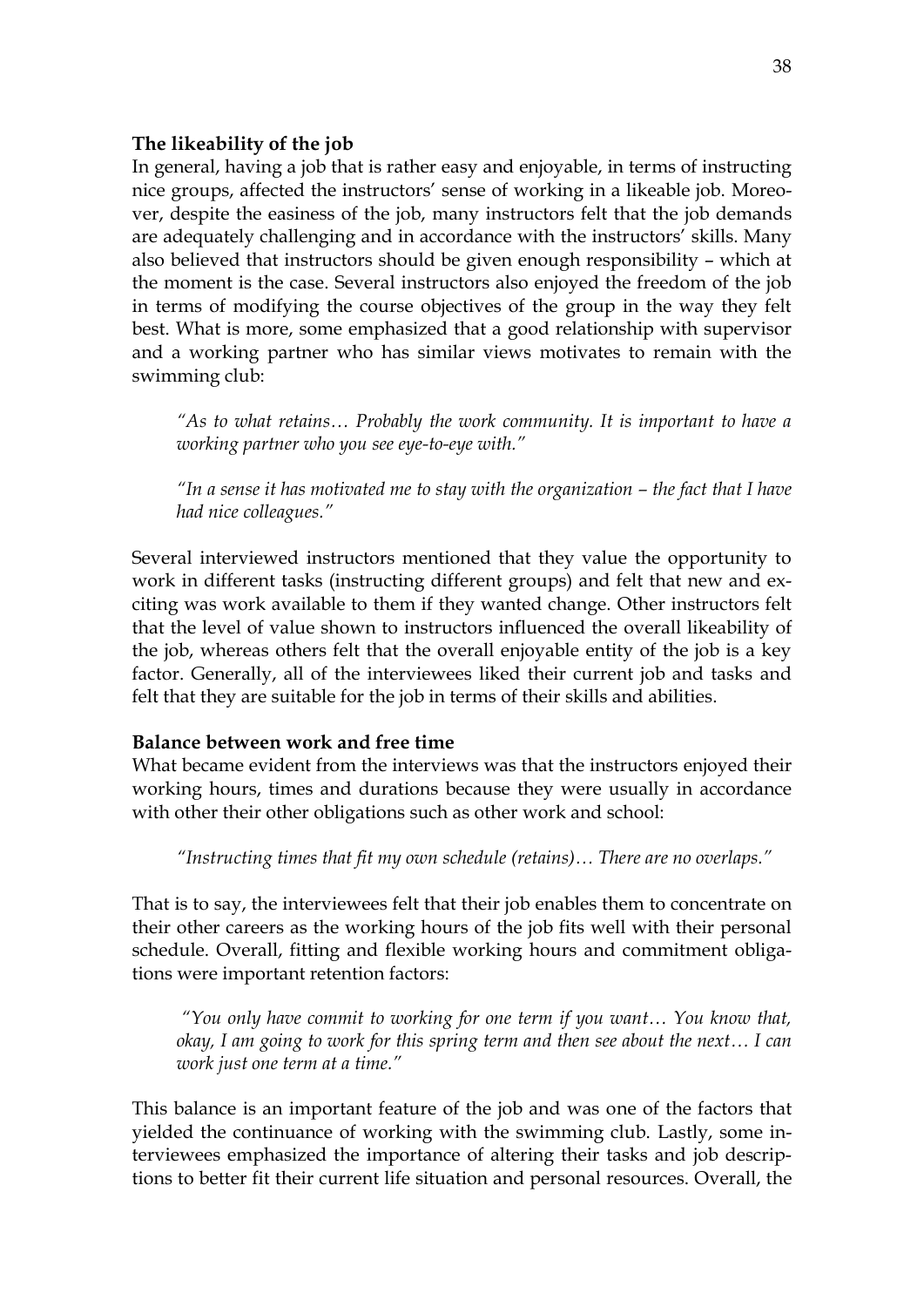perceived likeability of the job and the ability balance between work and free time can indicate a good person-job fit in general.

## <span id="page-38-0"></span>**4.2.3 Well-managed organization**

Three specific themes relating to the organizational support dimension characterized the interviewees' retention intentions: (1) active role of the supervisor, (2) well-managed organization, and (3) flexibility at the workplace. The actualization of the three themes demonstrates that the organization is overall wellmanaged. The three themes are explained more in detail in the following pages, as all of the 1st-order concepts are elaborated.

## **Active role of the supervisor**

According to the interviewees' responses, their supervisor seemed to influence their jobs, and ultimately retention, in numeral ways. Some of the instructors highlighted the importance of the support they get from their supervisor, in terms of the latter dealing with the direct feedback from parents, and being responsible for the overall consistency and flow of the swimming club. Many also felt that the supervisor helped them in difficult situations. Many instructors emphasized the importance of the supervisor listening to their requests and being fair when assigning tasks and other work:

*"Being able to influence which groups one takes motivates… We were just asked what groups we want to instruct next term."* 

Some interviewees also felt that it was nice that the supervisor enables new challenges as well as more working hours if needed. What is more, in general, the supervisor was seen as a leader, supporter and listener. Some of the interviewees valued the openness in the interaction between the supervisor and the instructors. Others highlighted the importance of the relationship between the supervisor and employee. A supervisor who cared about the instructors was desired:

*"A good relationship with between the employees and the supervisor is important… It increases your willingness to stay if you feel like you and your input (work) is valued."*

Generally, it was seen important that the supervisor trusts the employees in terms of asking for their opinions and taking into consideration their ideas and suggestions, and eventually executing requests. What is more, the feedback given by the supervisor was seen as a motivational factor and many believed that it leads developing the skills of the instructors. Clearly the instructors desired encouragement, attention and thanks from the supervisor.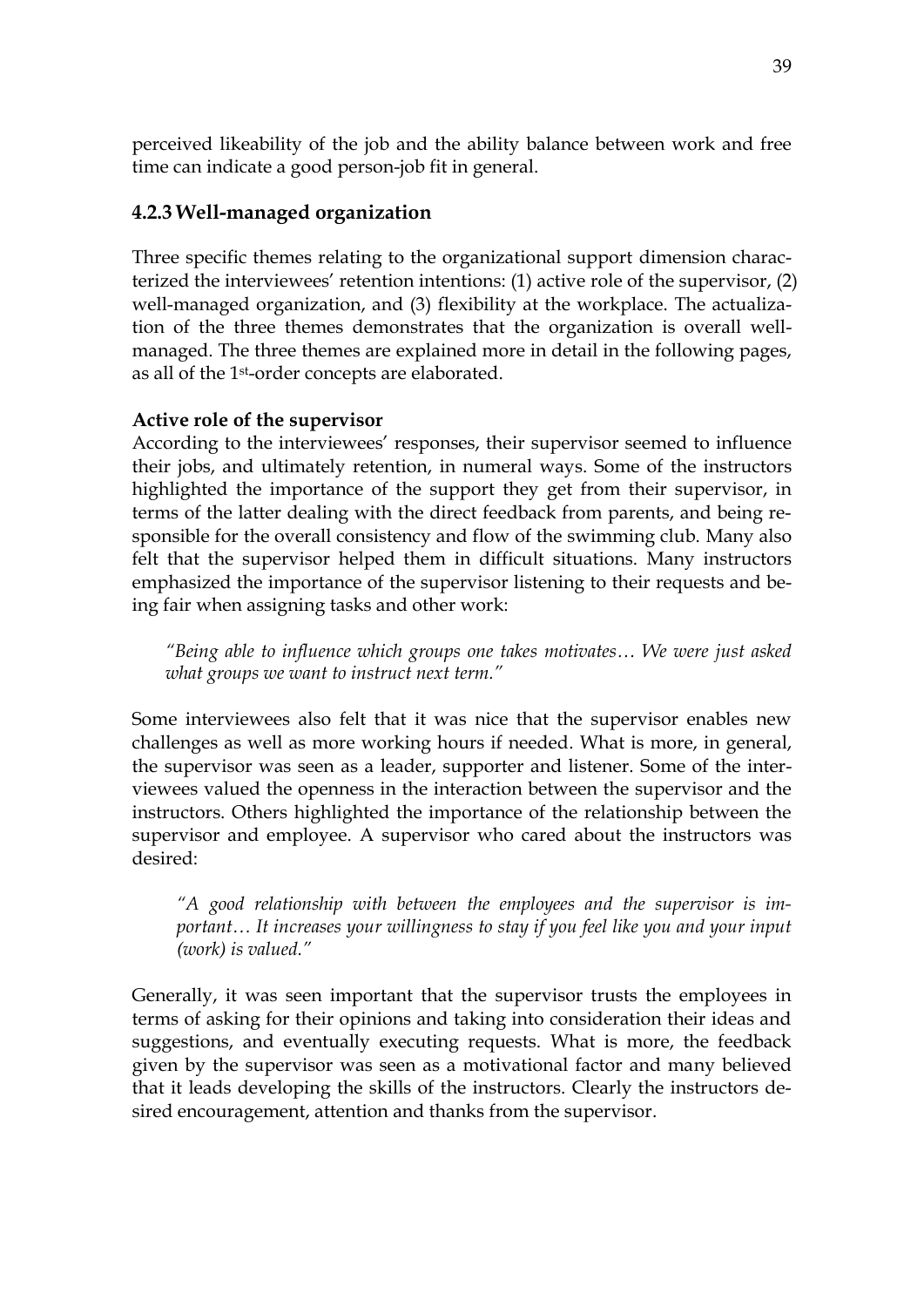#### **Functioning swimming club**

Due to the large size of the swimming club, many felt that there are a lot of work available and some especially valued the diversity of the work. Few instructors appreciated the fact that they are able to work in good working conditions and facilities. Moreover, few instructors also appreciated the resources the swimming club has in terms of "tools" (i.e. teaching equipment and toys) for working, which are provided by the swimming club:

*"The swimming club is so big and there is diversity… And the facilities are good and you are able to do things (instruct)… The equipment are in order and you can yourself influence what equipment are acquired."*

For some, the big size of the club created a sense of a safe working environment. What is more, many instructors praised the fact that their employer wants to educate the instructors. Overall, many of them felt that they are able to educate and develop oneself in their jobs because the swimming club takes care of that by organizing education:

*"Yes we are encouraged to educate ourselves; almost in every meeting upcoming courses are promoted and if someone wants to go you just contact the supervisor, or if some courses are desired the supervisor tries to make that happen."*

Overall, the instructors felt that operations of the swimming club functions well, there are clear guidelines and protocols, and the system works smoothly. Many felt that information flows well and efficiently. In addition, some instructors felt that the signed work contract itself obligates working and thus retained them. Overall, the swimming club was seen to function well as a whole.

### **Flexibility at the workplace**

Several interviewees valued the decision-making power the instructors are given in terms of being able to influence their work in terms of the amount of working hours the take. Receiving more working hours easily when desired, was something many instructors were thankful for:

*"Each instructor can present their own wishes – if one want more or less work, or more responsibility… Of course it motivates (to work) when you are able to influence things."*

Also, several employees appreciated the opportunity to work in different tasks, and the ability to negotiate changes in one's job. In general, the fact that one can influence and decide which groups one instructs, how one instructs and with whom, was seen as a motivational factor:

*"Maybe it's the biggest reasons (that motivates working) – that you can influence your job… You have decision-making power in terms of how you do things."*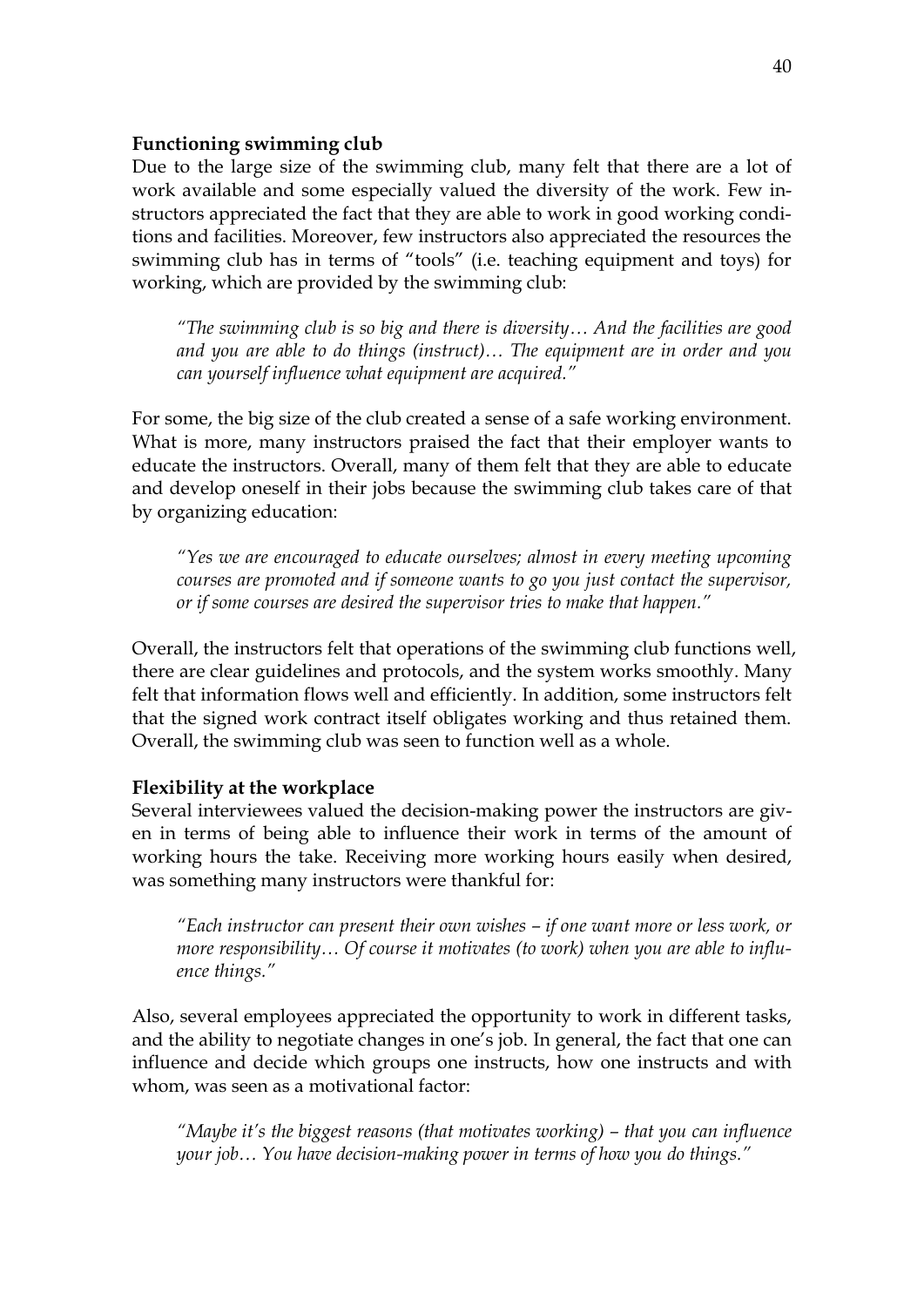Many of the interviewees also felt that the swimming club's instructors can freely express themselves when instructing, and that the job enables instructors to utilize their own education and know-how in the field of swimming and instructing:

*"The freedom in instructing (motivates); you are given certain frames but you can implement and mold them to fit the facility and group size… It's good that instructors can decide what happens in the pool."*

Moreover, some interviewees mentioned that having the freedom of staying with the organization (working) for as long as one wants was also one factor that influenced the level of motivation. Evidently, many instructors valued the jobs' and the swimming clubs' overall flexibility as well as the swimming club functioning well.

## <span id="page-40-0"></span>**4.2.4 Value of the job**

Three specific themes relating to the value creation dimension characterized the interviewees' retention intentions: (1) a sense of community, (2) instrumental value of the job, and (3) intrinsic value and benefits of the job. The emergence of these three themes indicate that employees seek overall value from their job. These three themes and their concepts are described and elaborated in the following pages.

### **A sense of community**

Most of the respondents felt that the social context of the swimming club is a highly important factor when it comes to retention. It became evident that instructors desired collective and social activities among them in order to become a more compact group, which in turn would contribute to further developing the sense of community. Some instructors also felt that having collegial support and possibility for mentoring were both factors that influenced the general feeling of having a social community around them:

*"As a new instructor I feel like it would be nice to have them (more experienced colleagues) so I could listen to them and ask what they have done."*

*"More experienced instructors could, somehow, mentor or tutor the new instructors… There could be an open discussion amongst the instructors."* 

Feeling a sense of belongingness and being part of the community both also affected the instructors' willingness to remain with the swimming club. Overall, many valued a pleasant working environment and emphasized that knowing ones colleagues is highly important:

*"As a work community and community in general the swimming club is fair, flexible and the atmosphere is frank – I can go up to anyone for help."*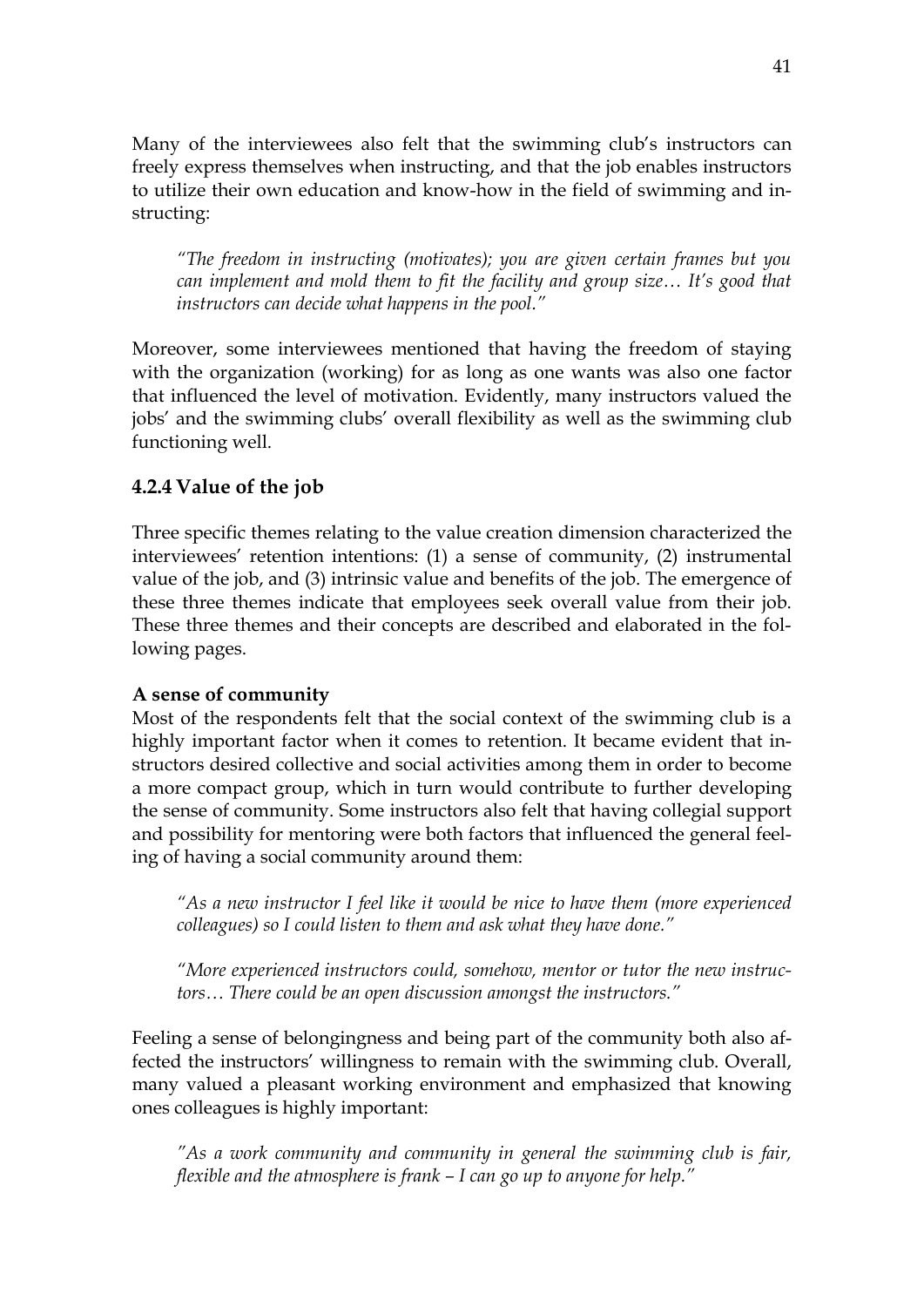The age differences between the instructors was not seen as a major factor that influenced the sense of community. The instructors felt that the community spirit was nevertheless good and that the instructors shared a common understanding.

### **Instrumental value of the job**

Some of the interviewees did mention adequate compensation as being a factor that influences their decision to continue working as an instructor. Although there were differences in the opinions as to what is considered adequate pay in their job, compensation was expected and desired among the instructors:

*"Well of course the wage influences my willingness to stay, the reason why I like to instruct the weekly swimming courses is because the pay is good and in accordance with the workload."* 

*"Every time I am offered more work I think: what is the price of my free-time."*

What is more, some instructors desired other benefits such as bonuses in addition to the monthly wage. Few of the instructors also suggested that they would appreciate a clear wage-structure and that wages should be linked to the employees work experience and number of working years in the swimming club. Moreover, the swimming club offering a job in general was also seen as a valuable opportunity amongst the instructors. Overall, the "final value" of the job influenced the retention on several employees.

## **Intrinsic value and benefits of the job**

Succeeding in their jobs, in terms of seeing improvement in the swimming skills of the children they instruct, was seen as a gratifying aspect and benefit of the job. In general, many instructors felt that creating experiences for oneself and others was one of the main benefits of the job:

*"Teaching swimming to a child is kind of a big thing; for the child and the family. What one can accomplish in one's work is rewarding. It is a motivation factor in the background, even though one does not always acknowledge it."*

What was important to some, was that work provides them comfort and satisfaction, and that one was able to improve one's skills as an instructor on the job. Moreover, the job presents an opportunity to gain beneficial work experience, which one of the respondents believed to be beneficial in the future:

*"I have been instructing for a long time… Maybe a future employer would appreciate the fact that I have continued instructing for as long as I have"*

One instructor felt that instructing also uplifts one's mood thanks to the pure joy children spread. Some instructors also felt that swimming and instructing is a way of life, and therefore they had intrinsic motivation to work: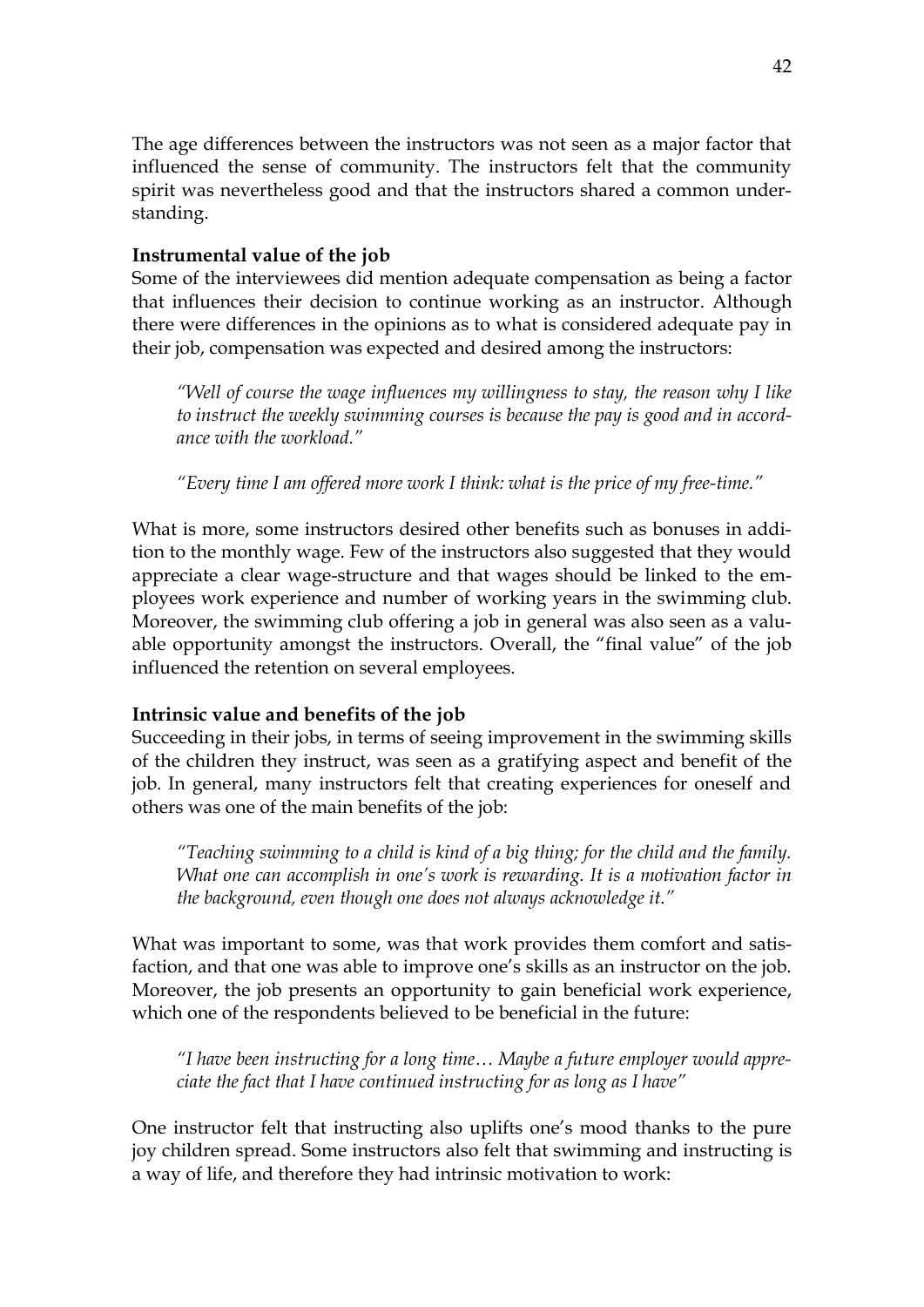*"… you do this because you like instructing and swimming, and that it is at least somewhat important to you that you share that knowledge with other people"* 

As a non-monetary benefit one instructor also proposed that those instructors with more experience would be given the privilege of being the first ones to select the groups they want to instruct. In other words, working years with the swimming club would result in certain entitlements. All in all, it was clearly important that the instructors felt that they belonged to a (work) community, the work had instrumental value in itself, and that it also provided some intrinsic value and benefits.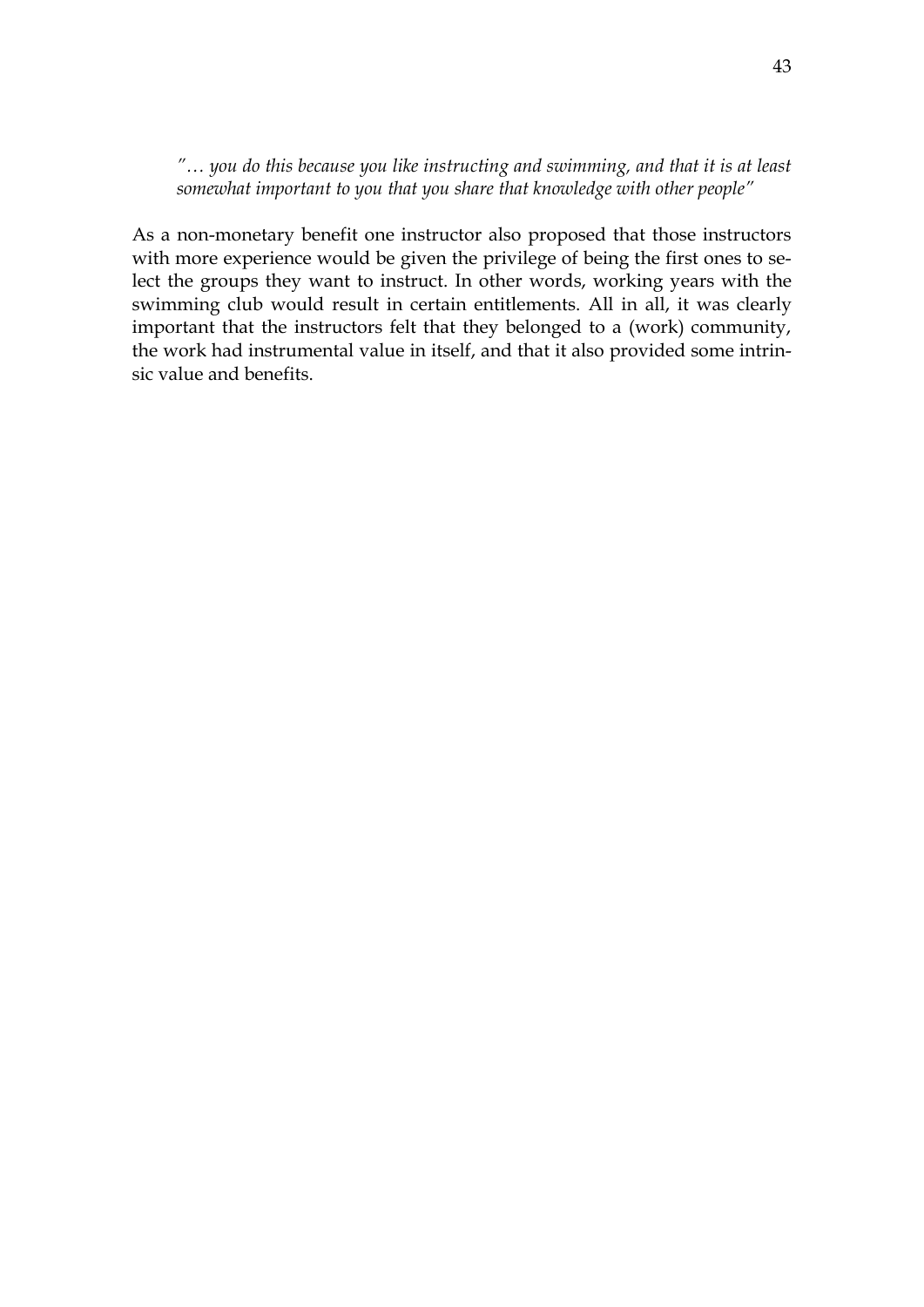## <span id="page-43-0"></span>**5 DISCUSSION**

The current study employed an inductive research design to addresses the questions: What factors influence voluntary employee turnover intentions in swimming clubs and what are the top factors that drive employee retention in such sport organizations? This chapter discusses and further examines the findings presented in the previous chapter and addresses the research questions. The discussion of the findings is organized according to the two research objectives. In doing so, relevant literature, in particular the literature covered in Chapter Two, is linked to the current findings. Lastly, the chapter includes managerial implications aiming to contribute to the field and bring new insights, and also presents the limitations of the study.

### <span id="page-43-1"></span>**5.1 Possible reasons why employees voluntarily leave their jobs**

### **Challenging job**

The perceived feeling of the job being too challenging was identified as one of the most prominent causes of possible voluntary turnover among swimming instructors. The concept of a challenging job included *stress and pressure caused by work and imbalance between work and free-time*. In other words, if these hindrances occur in one's job it may indicate that the job is too challenging either on a personal level or the organizational level. Although the current sport management literature has not identified these predictors, the findings of Branham (2012) on the other hand may offer some support, as the author believes that finding the job stressful and hard may indicate that there might have been unrealistic expectations about the job or that the initial job description was not realistic to the job seeker (Branham, 2012). Moreover, according to Halbesleben and Wheeler (2008) perceived stress and pressure caused by work may also be indications of a poor fit with the organization, which is one of the main dimensions of job embeddedness: generally those employees with lower job embeddedness may be more prone to leave the organization. What is more, Tschirhart and Bielefeld (2012) also stressed the importance of producing good employeeorganization-fits in non-profit organizations. The need to feel competent (e.g. job is in accordance with skills) in one's work is one of the main human needs that impact disengagement and considerations of leaving if the need is not met.

As for the concept of imbalance between work and free-time, Branham (2012) again offers support as stress from overwork and work-life imbalance was one of the seven reasons for voluntary turnover. The findings of this current study shows a minor conflict in the interviewees' responses: the flexibility of the work, in terms of working hours, is highly valued yet the irregularity of the work and inconsistent working hours was seen as a factor that might be a factor influencing turnover. Not receiving enough working hours meant that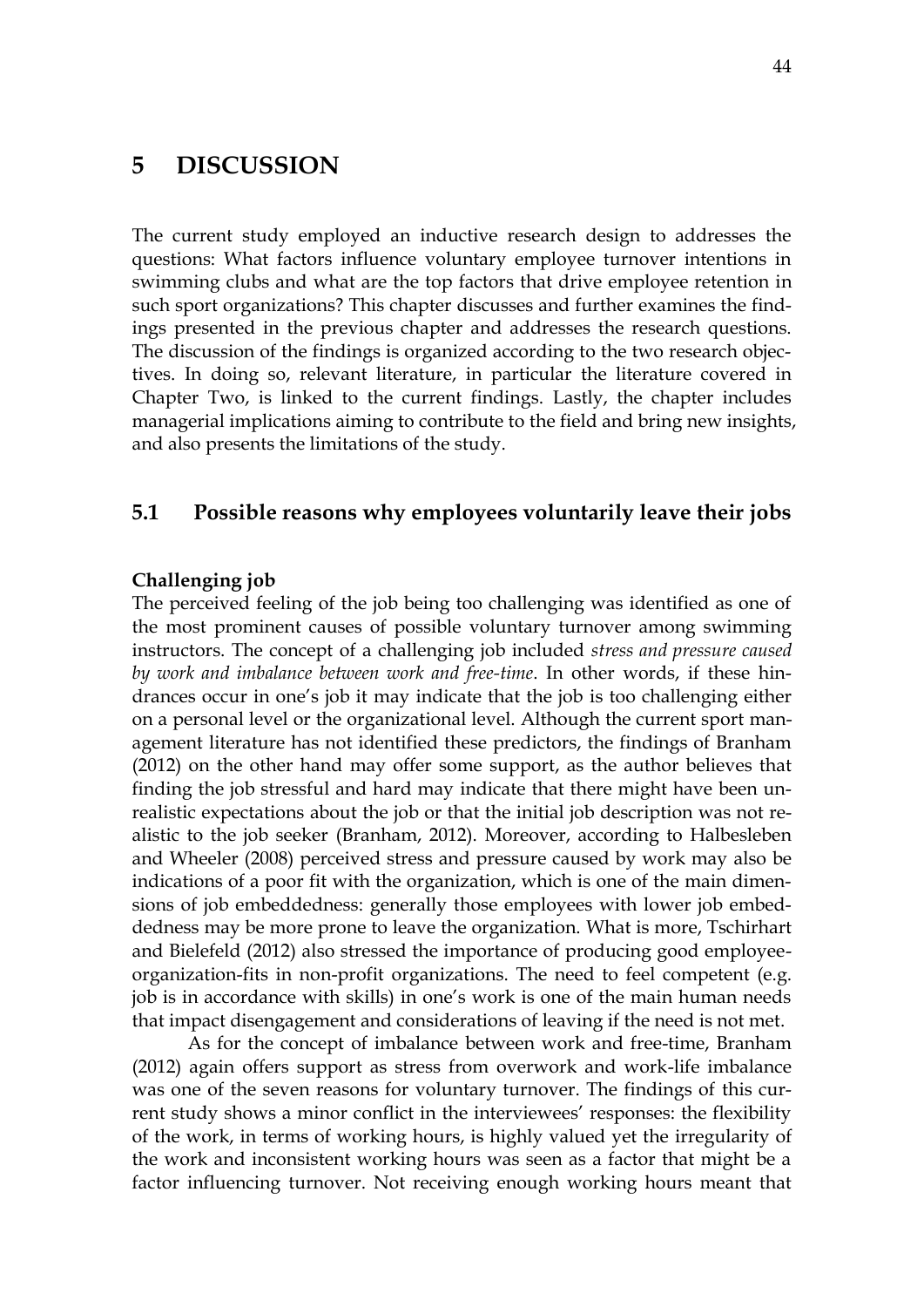some employees chose other work (sometimes over instructing) – which again was a possibility that the instructing job offered. The study by Brown and Yoshioka's (2003) may offer some support, as they believe that part-time employees are significantly less likely to indicate an intention to stay with the organization (compared to their full-time colleagues). The findings of the current study are also supported by Hom and Kinicki (2001) as they found that inter-role conflict emerging from inconsistency between personal endeavors and work can influence a person's turnover decisions. There is also existing evidence in the sport literature of the imbalance between work and free-time, as Ryan and Sagas (2009) found that work-family-conflict may indeed impact the turnover intentions of coaches.

#### **Unsatisfying work environment**

As indicated in the findings chapter, perceptions about an unsatisfying work environment contributed to voluntary turnover intentions among the employees of the swimming club. The concept included 2nd order concepts of a *dissatisfying supervisor, dysfunctional workplace, and inability to influence one's job.* The realization of these factors in the workplace may indicate that work environment in general is unsatisfying for employees. Being dissatisfied with the supervisor, in terms of not receiving enough support or feedback was named as one of the major reasons for possible voluntary turnover in the current study. Treating everyone equally and delegating work fairly was also seen highly important, and opposite behaviour may lead to turnover intentions. The work by Branham (2012) again complies with this view as the author believes that too little coaching and feedback, and the lack of trust (e.g. treating everyone fairly), are one of the top seven reasons for employees leaving their jobs. It is becoming clear that many of the turnover factors among employees are same and that most employees expect similar treatment, regardless of the organizational form (nonprofit or for-profit). The current sport literature also provides some support that dissatisfaction with the supervisor may influence turnover: Inglis et al. (1996) found evidence that females exit their positions in sport organizations due to factors such as discriminatory practices.

In regards to the influence of the workplace being dysfunctional on turnover, MacIntosh and Doherty's (2010) findings provide support that level of formalization in sport organizations influences the turnover intentions. This was the case in the current study as well, since factors such as unclear tasks and codes of conduct seemed to influence the turnover intentions of instructors. The employees' negative feelings towards the hassle of the swimming club might indicate that there is, in fact, a lack of formalization in the organization, which in turn might influence the employees' intention to leave. Some interviewees also noted that working conditions, such as the far away facilities, were not always pleasant and impacted, to an extent, the intention to leave. Concurrently, Tschirhart and Bielefeld (2012) believe that in non-profit organizations perceived issues in working conditions might oftentimes be the cause for turnover.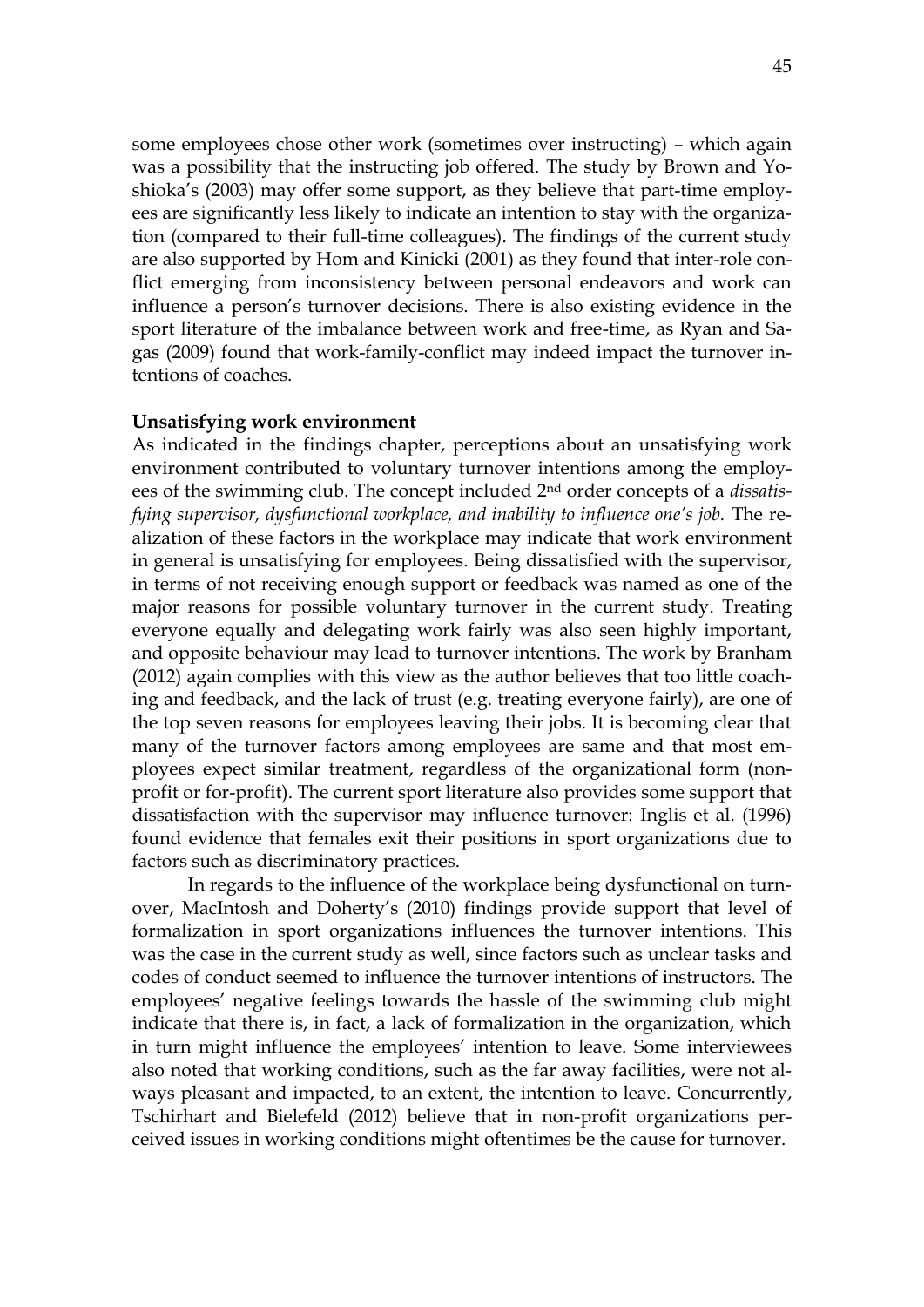Inability to influence one's job was also a crucial factor that impacted the instructors' turnover intentions. Although there is not clear evidence in the turnover literature that this inability impacts turnover there is, however, some proof that non-profit organizations may increase their employees' motivation and satisfaction by adjusting work so that it is more meaningful, interesting and personally fulfilling (Tschirhart & Bielefeld, 2012). If the employee is able to their job descriptions or tasks to fit their needs and desired better, the turnover intentions might thereby diminish. In regards to this, research has shown that limited opportunities for self-directedness stands in the way of employees' commitment the (Hamel & Breen, 2013) showing once again that inability to influence one's job is a turnover factor that should be considered in sport organizations.

#### **Unrewarding job**

Another crucial theme influencing the turnover of instructors was an unrewarding job, which included concepts *insufficient compensation and benefits, and inexistence of a work community, and lack of appreciation and challenges*. Evidently, if an employee felt that these concepts were evident in their job it may indicate that the job is either unrewarding in general or on a personal level. Insufficient compensation and benefits were two important factors that influenced the instructors' willingness to leave the organization. Low or inadequate pay or decrease in one's pay would, according to the interviewees, affect their turnover intentions greatly. This finding is supported by several authors in both general turnover literature as well as sport management literature. Dissatisfaction with pay is one of the main reasons for employee turnover in non-profit organizations (Brown & Yoshioka, 2003), and for example director's turnover in especially non-profit organizations, can be caused by inadequate pay (Tschirhart  $\&$ Bielefeld, 2012). Ryan and Sagas' (2009) study also complies with this finding: pay satisfaction has a direct effect on turnover intentions of coaches. It may be concluded that given the vast evidence, insufficient pay is one of the most evident reasons for voluntary turnover intentions in sport organizations.

Moreover, the inexistence of a work community was a clear factor that contributed to the turnover intentions of instructors. If the community was not perceived tight, or if the instructors did not know their colleagues, these factors might lead to the negative emotions towards the job and ultimately turnover. The social aspects of the work (non-monetary values) are evidently important and the existing literature complies with this finding. For example, MacIntosh and Doherty (2010) provide evidence (in sport management literature) that elements of organizational culture and atmosphere influence the intention to leave the sport organization. There is also evidence that job embeddedness, especially the links within the organization, predicts turnover intention (Halbesleben and Wheeler, 2008). Moreover, Hamel and Breen (2013) also believe that not establishing a sense of community amongst people is hindering employees' overall commitment to the organization.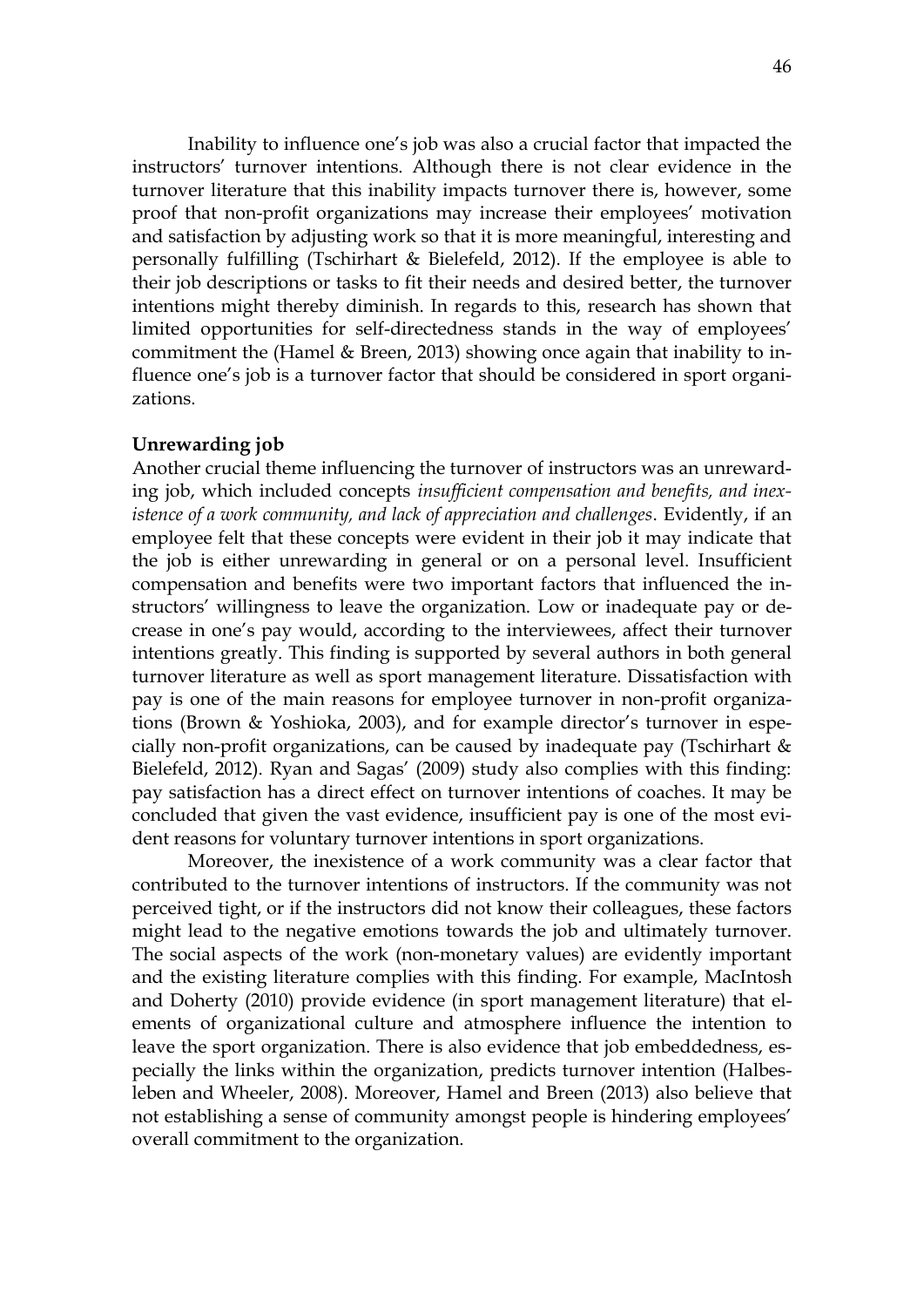The interviewees' answers also revealed that the lack of appreciation and challenges affected their willingness to leave the organization. If the instructors felt that their work effort is not valued and appreciation was not shown, they would be more inclined to leave. There is again existing literature that supports this finding: feeling devalued and unrecognized are a few main reasons for why employees leave their jobs (Branham, 2012). Branham (2012) also emphasized that in general, the need to feel a sense of worth (e.g. recognition) is considered one of the human needs that if not being met, can lead to considerations of leaving. Moreover, in regards to providing enough challenge, Branham (2012) also sees that too few growth and advancement opportunities can influence turnover.

### <span id="page-46-0"></span>**5.2 Possible retention practices in swimming clubs**

#### **Person-job fit**

As indicated in the findings section, the data of this study yielded several possible retention practices that apply in swimming clubs. The concept of personjob fit was one of the ultimate aggregate dimension that included retention concepts of *the likeability of the job and balance between work and free time.* In general, if the employee perceived the job to be likeable and that it enables them to balance their other obligations, it can be said that there is a proper fit between the job and the employee. In general, the interviewees felt that when their job was easy yet adequately challenging, the sense of liking the job increased, which in turn affected their willingness to remain with the organization. Overall, it was evident that all of the interviewees enjoyed various aspects of their job, which also indicates a good fit between the person and the tasks. There is existing evidence of the importance of a person/organization fit, as it has been found to contribute to the retention of employees (Lewis & Coetzer, 2009). Mitchell et al. (2001a) provide further support be providing evidence that employees oftentimes stay because of attachments and their sense of fit, both in their community and on the job. Moreover, scholars have also indicated that having an interesting job overall contributes to employee retention (Viitala, 2007).

It was evident that having a decent balance between work and free time was desired among the employees and that the balance affected their willingness to remain with the organization. Inglis et al., found evidence of the importance of this balance (time demands at work and at home) in sport organizations already in their study in 1996 and clearly this factor remains as important today as it was over 20 years ago. Other scholars also comply with the view that the opportunity to harmonize work and family life is one of the main factors that retain employees in organizations (Viitala, 2007). Given the evidence in both general retention literature and sport management literature, this balance is evidently very important to enable the employees in sport organizations.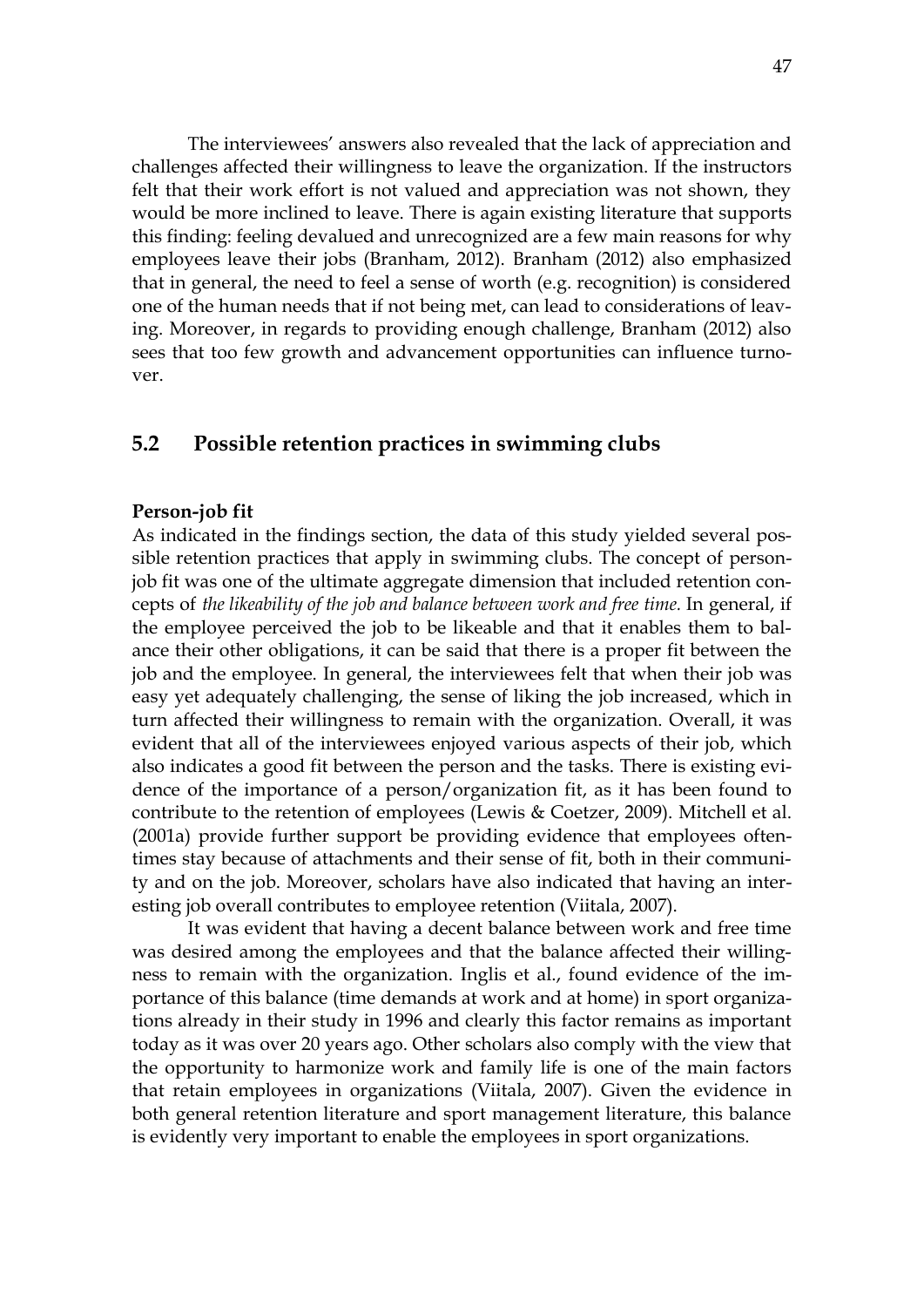#### **Well-managed organization**

The findings also revealed that working in a well-managed organizations was one of the three main retention factors. This aggregate dimension included concepts of *an active role of the supervisor, functioning swimming club, and flexibility at the workplace.* When the employee feels that these concepts are actually true and noticeable in one's job, it suggests that the organization, as a whole, is wellmanaged. This sense can ultimately affect the employees' willingness to stay. Firstly, many instructors expected the supervisor's role to be active rather than passive: the interviewees highlighted the importance of the supervisor being supportive, giving feedback and handling difficult situations. The existing retention literature complies with these findings as scholars have found that factors such as supervisor support (Rhoades & Eisenberger, 2002), feedback (Lussier & Kimball, 2013), good human resource policies, and good management (Viitala, 2007) all contribute to the retention of employees. Other scholars have found evidence that the active role of the supervisor influences retention, as general appreciation for work well done and a good fit with one's boss both influence employees' willingness to stay (Arthur, 2001).

It was clear that many employees also valued the fact that the workplace was functioning as a whole in terms of the operations of the swimming club functioning well, the existence of guidelines and protocols, and the system working smoothly. The employees also valued the swimming club's interest towards educating their instructors. Scholars in the past have concluded that a good work environment in general is something to strive for, as it impacts the retention of employees (Lussier & Kimball, 2013). Moreover, there is evidence that favourable job conditions and fair organizational procedures can also result in increased affective commitment to the organization, improved performance and also reduce employee's withdrawal behaviours (Rhoades & Eisenberger, 2002). Other factors such as adequate challenges and the opportunity of career advancement can affect the retention of employees (Arthur, 2001). Overall, the fact that the workplace functions well clearly affects the employees' willingness to remain with the swimming club.

As important for the interviewees was the flexibility at the workplace – majority of the interviewees mentioned it being one of the key reasons for staying with the swimming club. The interviewees valued the decision-making power the instructors were given in terms of being able to influence their work; the amount of working hours, what groups they instruct and how they instruct. There is some existing evidence of the importance of this factor. Although there is not much existing evidence of flexibility at the workplace influencing retention in sport organizations Arthur (2001), for example, provided information about non-monetary factors, such as freedom and autonomy, and their effect on business leaders' will to remain with the company. What is more other scholars have found that empowerment (i.e. strategies that are designed to increase employees control over their work) has been linked to the improved job satisfaction and enhanced organizational commitment (Laschinger et al., 2009).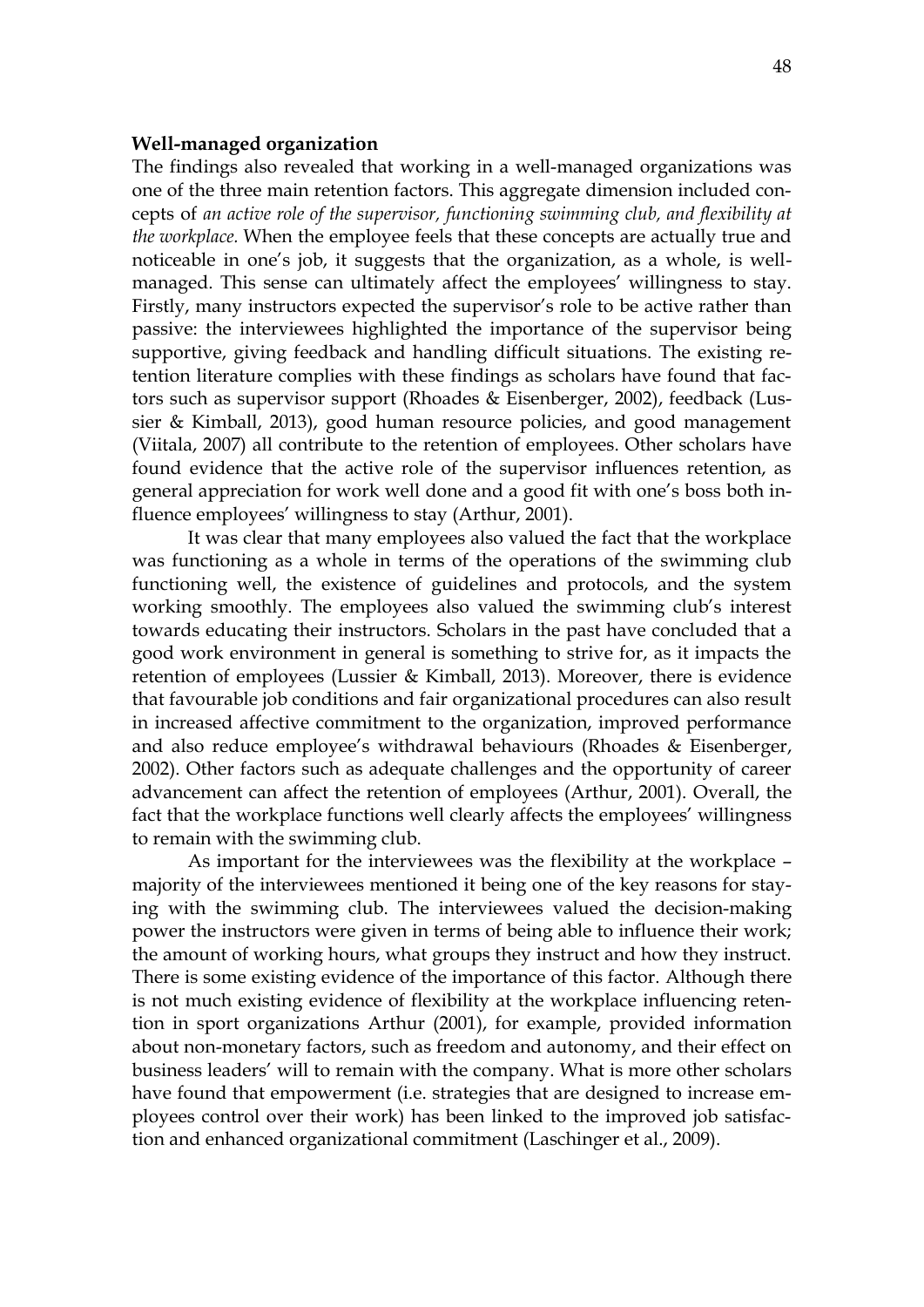#### **Value of the job**

The findings also revealed that the employees wanted to gain value from their jobs. The concepts that rose from the interviews were *instrumental value of the job, a sense of community, and intrinsic value and benefits of the job.* In other words, if the employees feel that they gain these factors from their job, the job in general has value that retains. The instrumental value or "final value" of the job was evidently important to the instructors. This concept included values of pay and having a job in general. Getting adequate pay was mentioned repeatedly among the interviewees indicating its' importance as one of the retention factors. Several scholars have emphasized the role of pay as being one of the most important retention factors. For example, Viitala (2007) believes that competitive salary is one of the main retention practices in organizations, while Tschirhart and Bielefeld (2012) believe that no matter what the organizational form, employees expect appropriate compensations. Lussier and Kimball (2013) also concluded in their study that receiving justly rewards is a key factor in retaining employees. It is important to note, however, that some scholars such as Arthur (2001) have found evidence that compensation is not as important to all employees as having a fulfilling job and working for a great company.

The findings of the study also showed that the perceived sense of having a work community was highly important to the interviewees. It became evident that a tight and supportive work community retains employees in the swimming club. This finding is unsurprising as many scholars have emphasized the importance the social aspects of the work. For example, inclusivity (Pastore et al., 1996) and a strong culture in an organization (MacIntosh & Doherty, 2005) are some of the "community" factors that contribute to the retention of employees. In addition, collegial support has also been previously recognized as one factor influencing retention in particularly sport organizations (Pastore et al., 1996). In addition, social interaction with organizational superiors and peers has been found to relate to the overall commitment of employees (Buchanan 1974). The diverse and large body existing evidence and the findings of this current study indicate that a sense of having a work community is clearly a critical retention factor is sport organizations.

In addition to the instrumental value of the job and perceived sense of community, the findings of this study indicated that intrinsic value and benefits of the job were also key retention factors among the instructors. Gaining work experience, offering experiences to others and oneself, and getting satisfaction from work were factors relating to this concept. There is supportive evidence that intrinsic value and benefits of the job indeed relate to the retention of employees. Tschirhart and Bielefeld (2012) for example concluded that intrinsic rewards are valued when it comes to maintaining the involvement of employees. Arthur (2001) also suggests that the opportunity to make an impact in one's job is an important retention factors for employees. What is more, scholars have found that the opportunity to learn and develop oneself (on the job) contributes to the retention of employees (Viitala, 2007). In general, having a fulfilling job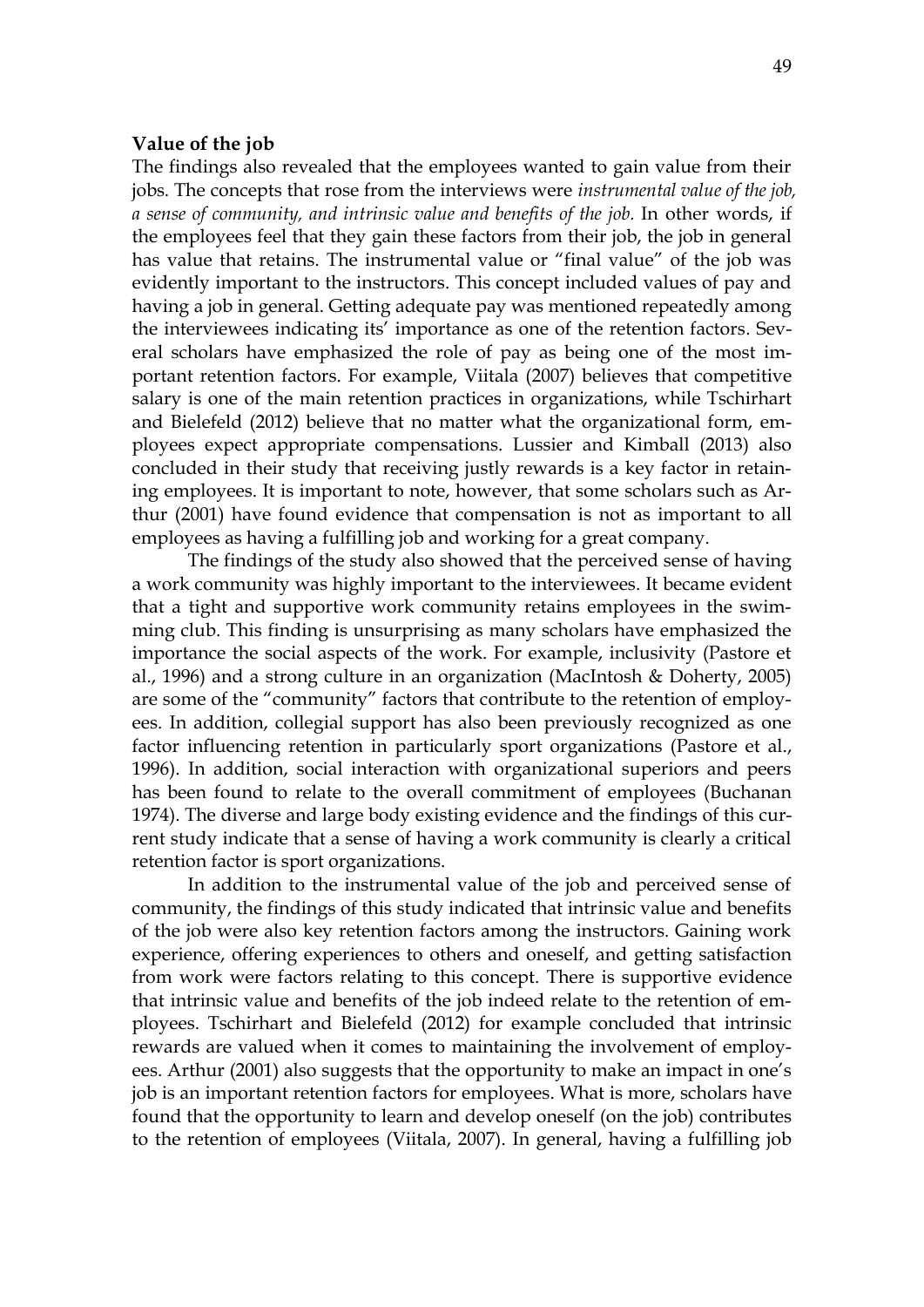<span id="page-49-0"></span>(Arthur, 2001) and job that enables achievements (Buchanan 1974) impacts employee retention and clearly this is the case in sport organizations as well.

## **5.3 Managerial implications and limitations of the study**

The goal of this study was to build two vibrant inductive models (see Figure 1 and Figure 2) that are grounded in the data, which capture the informants' experiences in theoretical terms. The previous pages further explained the phenomena and made relevant data-to-theory connections. In the following pages, the current study offers numerous managerial implications for managers in sport organizations that are struggling with issues related to turnover and retention of key employees.

### **Preventing Turnover**

The findings of the study indicate that a challenging job, unsatisfying work environment and an unrewarding job all contribute to voluntary employee turnover. Generally, supervisors should minimize the stress and pressure employees experience by preventing and/or helping in difficult situations instructors face in their jobs, ensuring good match between the employee and the job demand, and intervene in conflicts between colleagues. In addition, supervisors should ensure a proper balance between the instructors' work and free-time by offering more consistent and adequate amount of working hours and understanding reasons why the job feels too time consuming. The organization may benefit from detecting the possible person-job fit already in the recruitment stage by truthfully telling about the job demands and job description to ensure a better fit from the start thereby diminishing the sense of a challenging job later. In addition to the job being challenging on a personal level, organizations should evaluate their job demands to ensure that they are attainable by their current or future employees.

What is more, in order to prevent the dissatisfaction towards the management, the supervisor should offer the subordinates enough support, feedback, and encouragement. The supervisor should also treat everyone fairly and equally, and handle difficult situations. Overall, the tasks, roles and codes of conduct in the workplace should be clear, and the general hassle should be reduced to the minimum. In general, all the employees should be able to "see the big picture" in terms of understanding the relevant aspects of their workplace. One way of ensuring this understanding could be further crystalizing the job descriptions and demands, and presenting these to the employees. Additionally, it is also important that the employees are able to influence their jobs. This flexibility is built on trust and employee empowerment. However, although the employees are offered flexibility, it is the organization's role to guide and educate the employees enough that they are able to make the right changes in their jobs. In general, if the workplace functions well as a whole the turnover intentions can be diminished.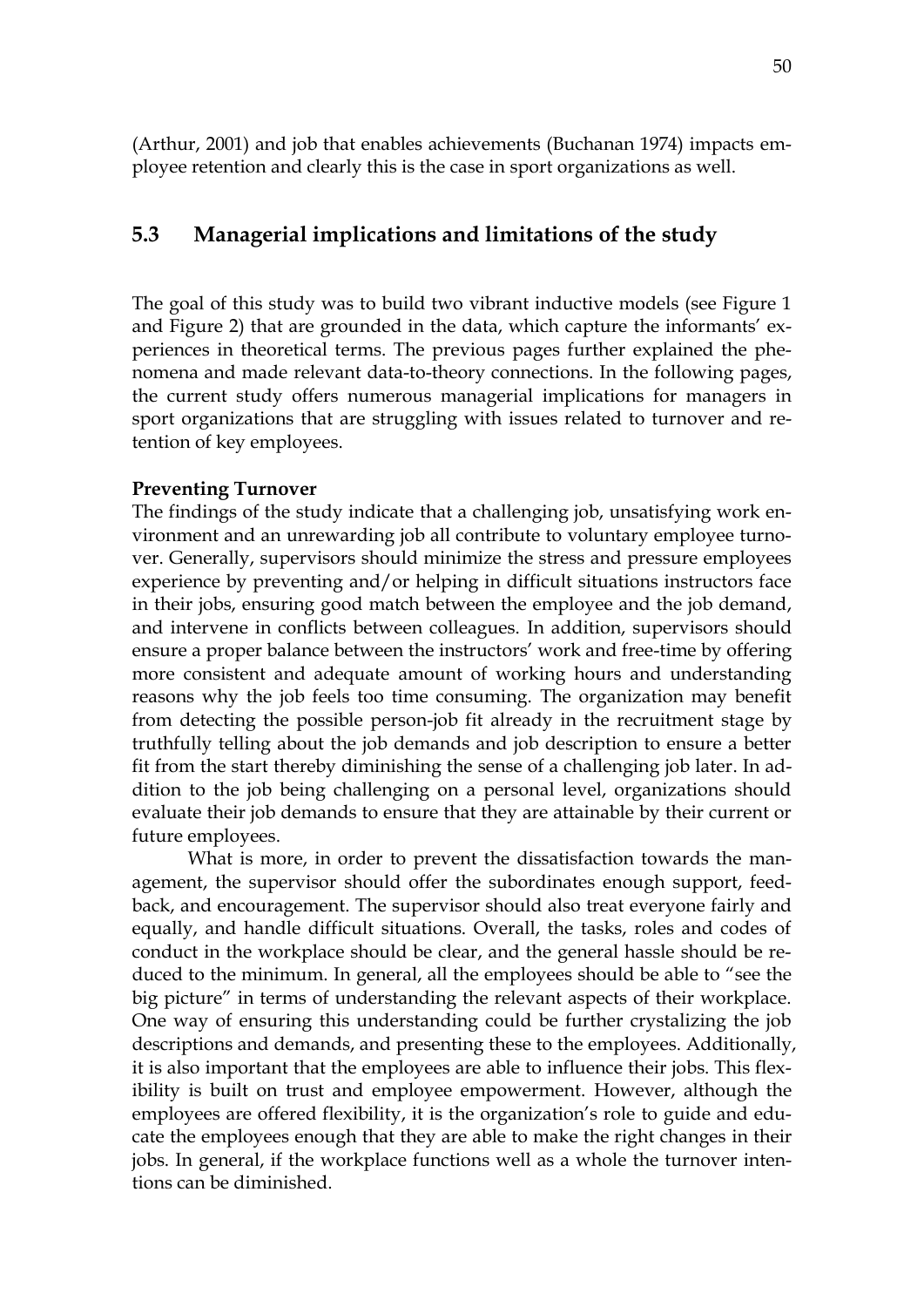Furthermore, turnover (intentions) could be decreased if the compensation and benefits are sufficient enough. The organization may also benefit from a structured "pay level" which is not only fair, but also transparent to the employees. Moreover, creating and developing a proper work community which is tight and where everyone knows each other should be among the top priorities of the workplace. Get-togethers and collective brainstorming sessions might be helpful tools to unify the work community. Moreover, it is important that the employees are shown appreciation and value, as well as provided sufficient challenges in which they are able to learn and develop their skills. Systematic feedback and performance appraisals may be useful to ensure these actions. By taking these steps, the organization may encounter fewer turnover intentions.

#### **Ensuring Retention**

The most valuable key employees are at the heart of the sport organizations and those whose work affects the swimming skills of people of all ages. Therefore, retaining these invaluable employees is highly important. In addition to understanding the turnover (prevention) factors mentioned above, the supervisors in sport organizations should also understand the determinants that retain their employees in order to continue on the right path.

The findings of the study indicate that a good person-job fit, a wellmanaged organization, and perceived value of the job all contribute to the retention of employees. Fostering the likeability of the instructing job ultimately contributes to the retention of the employees. Providing diverse work and ensuring that the entity of the job is enjoyable are apparent factors affecting retention. In addition, supervisors should give some thought as to what job is offered to whom, as it is important that the job demands are in accordance with the instructor's skills. The organization might benefit greatly from having a conversation with the employee about his/her preferences and competences, and strive for a successful job design in order to ensure the perceived likeability of the job. Furthermore, employees should have good relationships with their colleagues and supervisor, and these relationships should be fostered especially at the workplace to improve the tightness of the work community. What is more, enabling a balance between work and free time in terms of providing a chance to concentrate on other obligations and careers, for example, is also important. All of these factors above can influence the employees' willingness to stay with the organization and should be therefore given thought.

The active role of the supervisor is evidently one of the main retention factors that emerged from the data of this study. In order to ensure retention, the supervisor should be a leader, supporter and listener. In addition, it is the supervisor's job to guarantee the consistency and the "flow" of the swimming club. This "leading role" may affect the increase trust towards the workplace and affect the perceived feeling of safety in the workplace. More importantly, receiving feedback from the supervisor is crucially important as it not only motivates the employees but also ensures the development of their instructing skills (not forgetting the improved instructing quality that influences the skills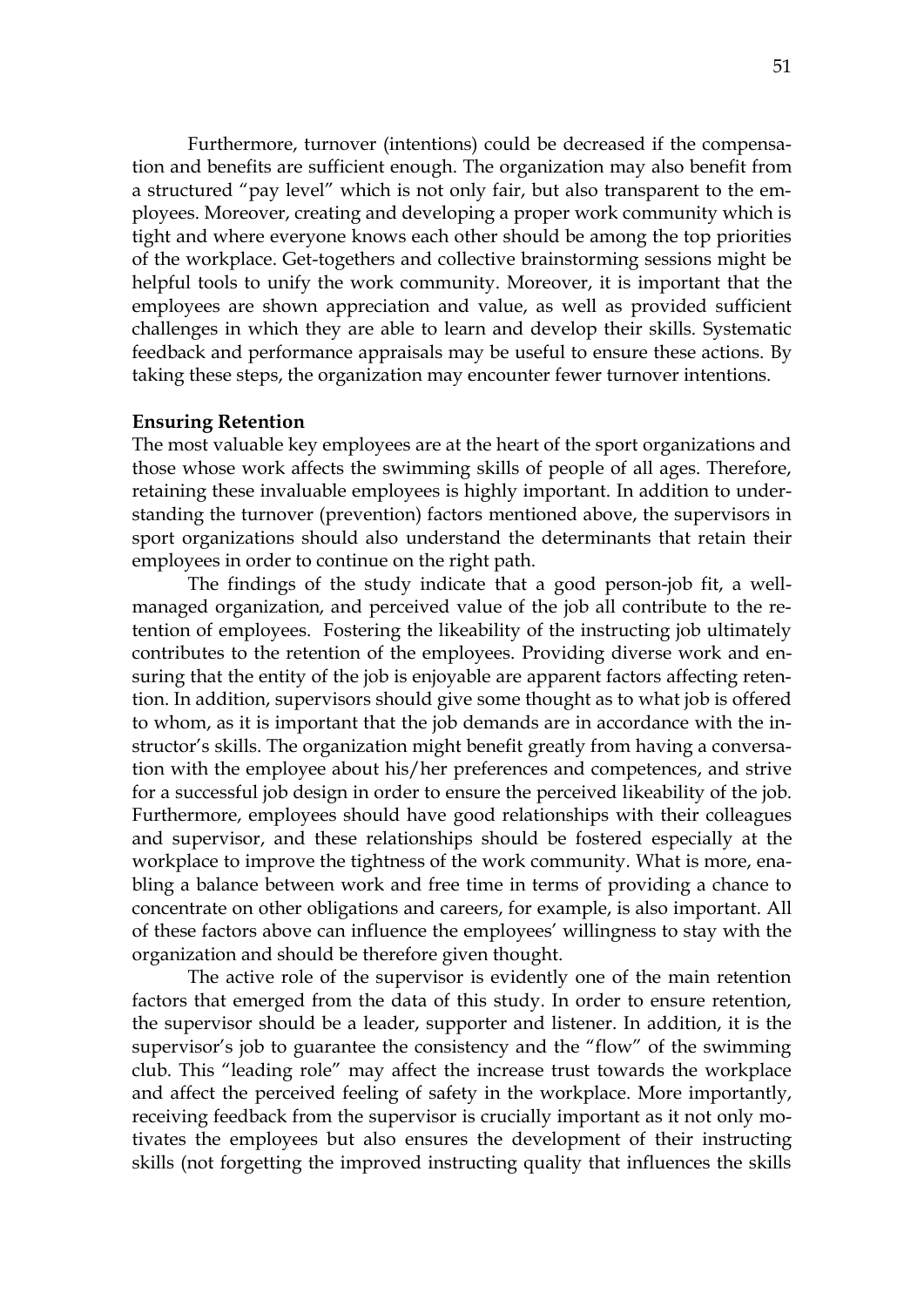of the people being instructed). What is more, the fact that the workplace is functioning as a whole is also an important retention factor that should be considered. Overall, the organization should ensure good working conditions and facilities, and opt for the "system" working soundly. Equally important is taking care of the instructors' developments through educating them further. This will benefit both the organization and the employees immensely. Moreover, the flexibility of the workplace clearly retains employees and should thus be accommodated. In sport organizations especially, employees should be able to influence the amount and content of their jobs as well as being able to freely implement themselves when instructing and utilizing their know-how.

Another retention factor the current study revealed was the value of the job. In other words, it is essential that the job generates value for the employees. The employees clearly expect instrumental value from their jobs in the form of compensation and having a job in general. Compensation should be in line with the skills and work experience of the employee in order for it to retain. As the job is vital to many employees, the organization should continue to offer jobs to those who are in need of work and who are suitable candidates. In addition to the "final value" of the job, the perceived sense of work community is tremendously important for the employees. As noted earlier a tight and supportive work community retains them, hence these features should be reinforced. In general, a functioning and amiable work environment is a factor that affects retention. Lastly, the intrinsic value and benefits of the job relate to the retention of employees in several ways. The job should enable the employees to create experiences for others and themselves, and the employees should get satisfaction and comfort from work, as well as the opportunity to gain beneficial work experience. All of these benefits contribute to the retention of the employees in swimming clubs.

#### **Limitations**

Despite the numeral implications presented in the previous pages, this study has several limitations that are worth elaborating. Firstly, the sample size was small and limited to only certain instructors who had a specific education. The findings may have been different had the sample size been more diverse and bigger. Moreover, the sample only represented one swimming clubs' instructors' perceptions and thus may not be, to a certain extent, directly applicable in other sport clubs and their employees (i.e. coaches or other personnel). In addition, the demographic location of swimming club as well as the size of the club may also affect the applicability of the findings: smaller or bigger clubs may find other factors that are more relevant in their environment.

There was also an underrepresentation of male respondents and few interviewees had only just started working for the organization, thus both of these factors may also contribute to the study's limitations. Consequently, male instructors and employees with a longer work history may leave or stay for other reason undefined by this study. What is more, the timing of the interviewees could have also affected the responses, as the interviews were conduct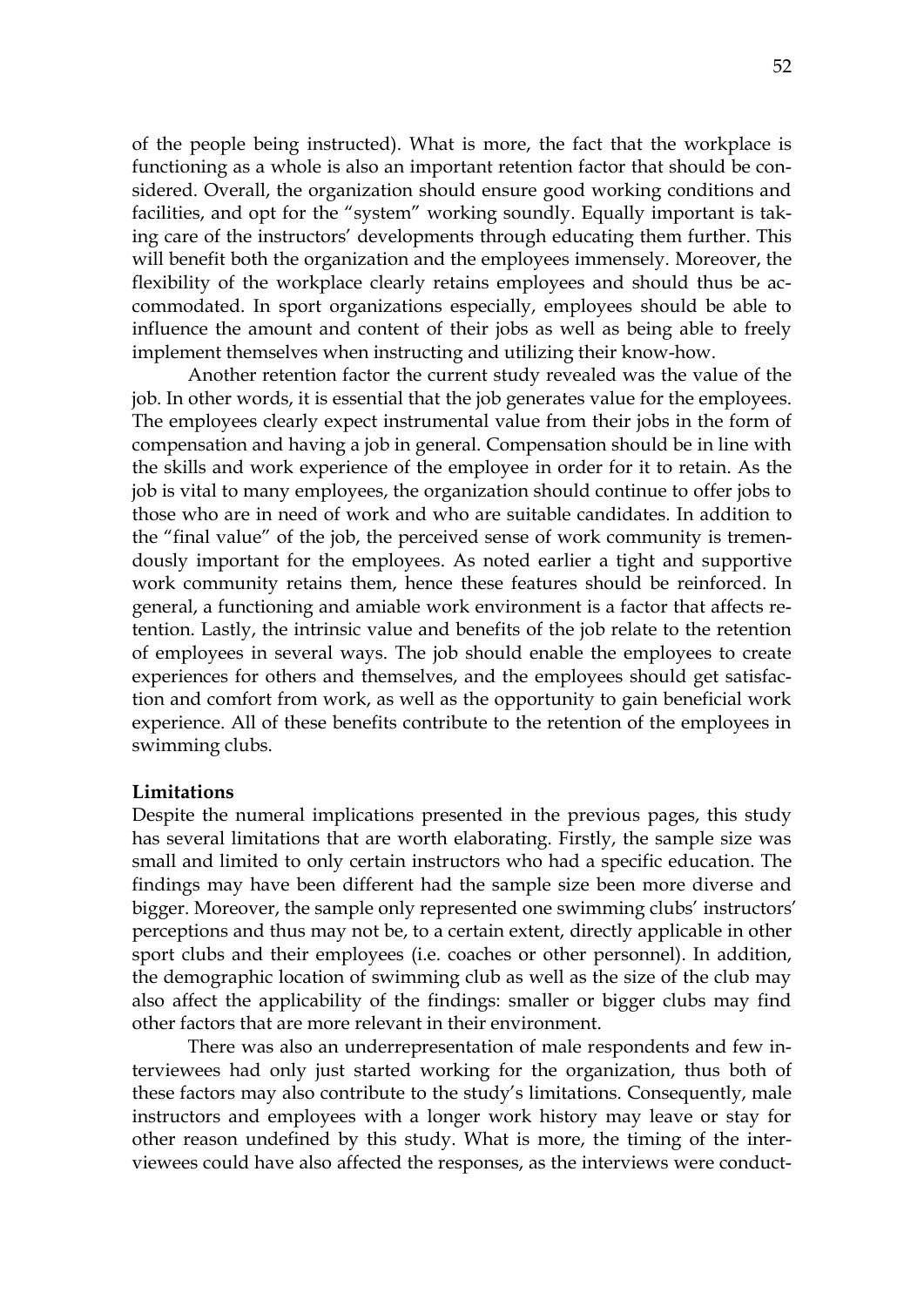ed in the beginning of the (fall) term rather than after the term was over. Further, the interview settings differed slightly from one another as some were interviewed at their workplace and others at various locations. Nevertheless, the interviewees chose the interview setting themselves leaving room for the choice of comfort. Other limitation of the current study is that the interviews were conducted in Finnish and were transcribed into English by the interviewer. Despite the language proficiency of both languages there may be slight falsity in the translations.

It is also important to note that the factors influencing voluntary turnover were gathered from the existing employees, rather than those who have truly exited the organization, and therefore the factors are speculative. Future studies may therefore collect turnover reasons from those employees who have actually left the organization. Nevertheless, the factors presented in the current study are, at least, factors that indicate the employees' possible intentions to leave (which may or may not lead to actual turnover).

Furthermore, organizations must also be cautious of treating everyone the in the same manner and assume that they all share the same reasons for leaving and staying. Evidently, there are individual differences that should be taken into consideration. Lastly, the research design and method also contributed to the validity of the study. Inductive reasoning applied in this study may be limited, and the observations and conclusion may be incomplete or incorrect. Hence, the logic of this study may be sound but proven incorrect by further observation.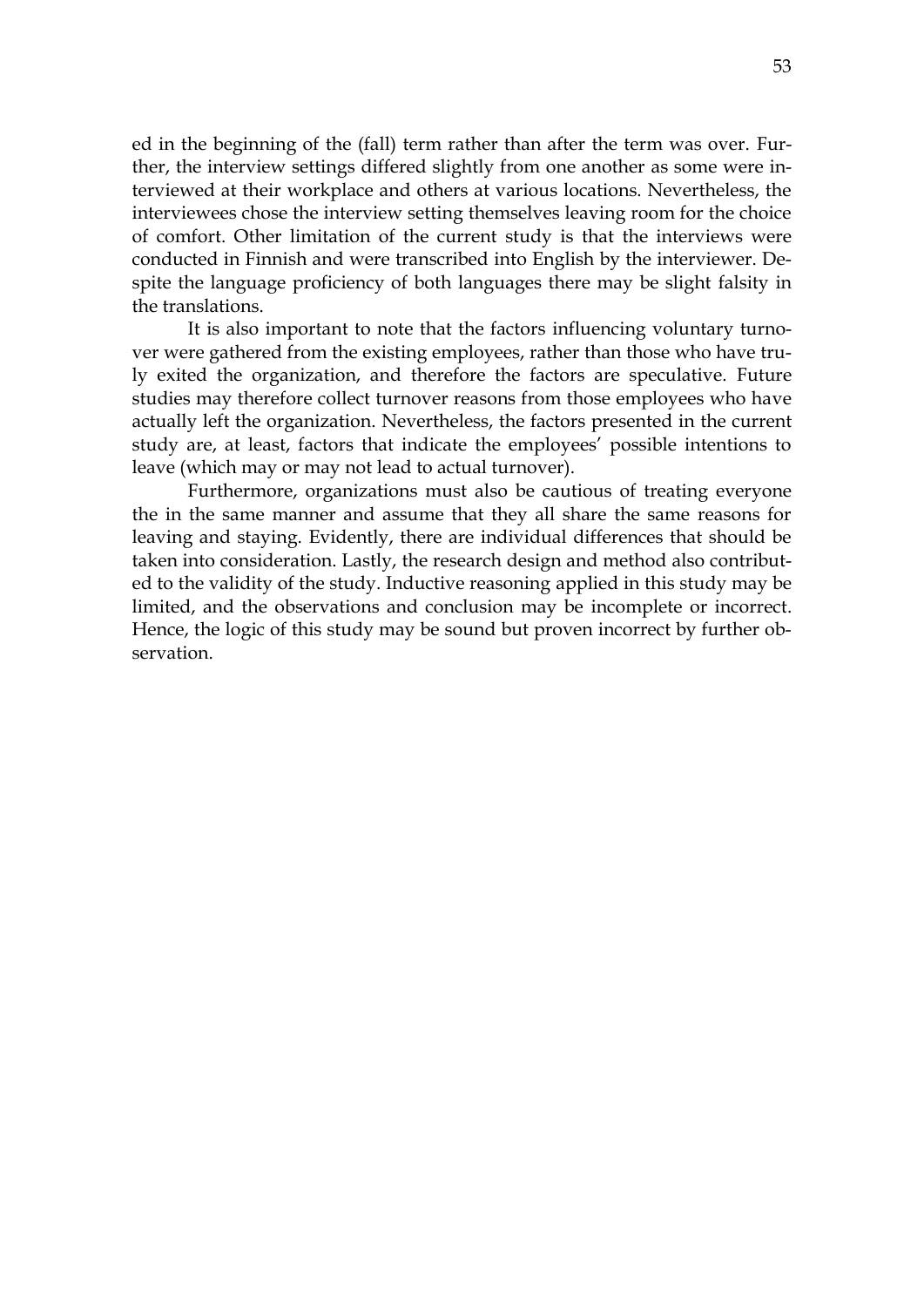## <span id="page-53-0"></span>**6 CONCLUSIONS AND FURTHER RESEARCH**

Despite the considerable research on voluntary employee turnover and retention, there is a research gap in linking these to sport management and sport organizations. This gap thereby limits our understanding of the possible reasons of employee turnover and retention in the field of sport. Hence, the purpose of this study was to fill this gap by identifying the common reasons why employees voluntarily leave swimming clubs, and sport organizations in general, and the best practices to retain the key employees in those clubs and organizations. The topic is relevant to study further as sport organizations offer invaluable experiences and skills for people through their employees.

The findings of this study are novel in many ways. The paper's principal theoretical contribution is the formation of the two models: one presenting the possible reasons for voluntary turnover of employees (Figure 1) and the other the most important retention practices (Figure 2). The models presented in this study are among the first of their kind in sport management literature, and provide an invaluable tool for supervisors in swimming clubs and others alike. The models and their elaborations and explanations offer insight for management in need of understanding how to prevent voluntary turnover of employees and how to retain their key employees.

The findings of this study indicate that a challenging job, unsatisfying work environment, and an unrewarding job all contribute to voluntary turnover of employees in swimming clubs. Concentrating on fixing these hindrances may decrease turnover intentions and eventually lead to prolonged willingness to remain with the organization. In addition to the described turnover factors, the study revealed clear concepts relating to the retention of employees. A good person-job fit, a well-managed organization, and value of the job are all relevant factors that contribute to the retention of employees. The reliability and validity of this study relies on the saturation of the interviewees' answers as well as the extensive analysis of the data. The data analysis was appropriate given the lack of previous research on the topic.

The current findings of the study are provided support by existing turnover and retention literature, indicating that many of the same human resource practices apply in sport organizations as they do in other organizations. Despite the uniqueness of sport organizations, the values of employees appear to be similar to those working in any other organizational form. Overall, the current research was authentic in terms of being worthwhile to study as it provided valuable information for sport managers, and ultimately affects the existence and success of sport organizations as employees are at the core of those organizations. The managerial implications of this study can be, to some extent, applied to other non-profit organizations, as many of them share the same features as swimming clubs and sport organizations in general.

As mentioned, it is important that the topics of this study are researched further, as sport organizations (and other non-profit organizations) are becom-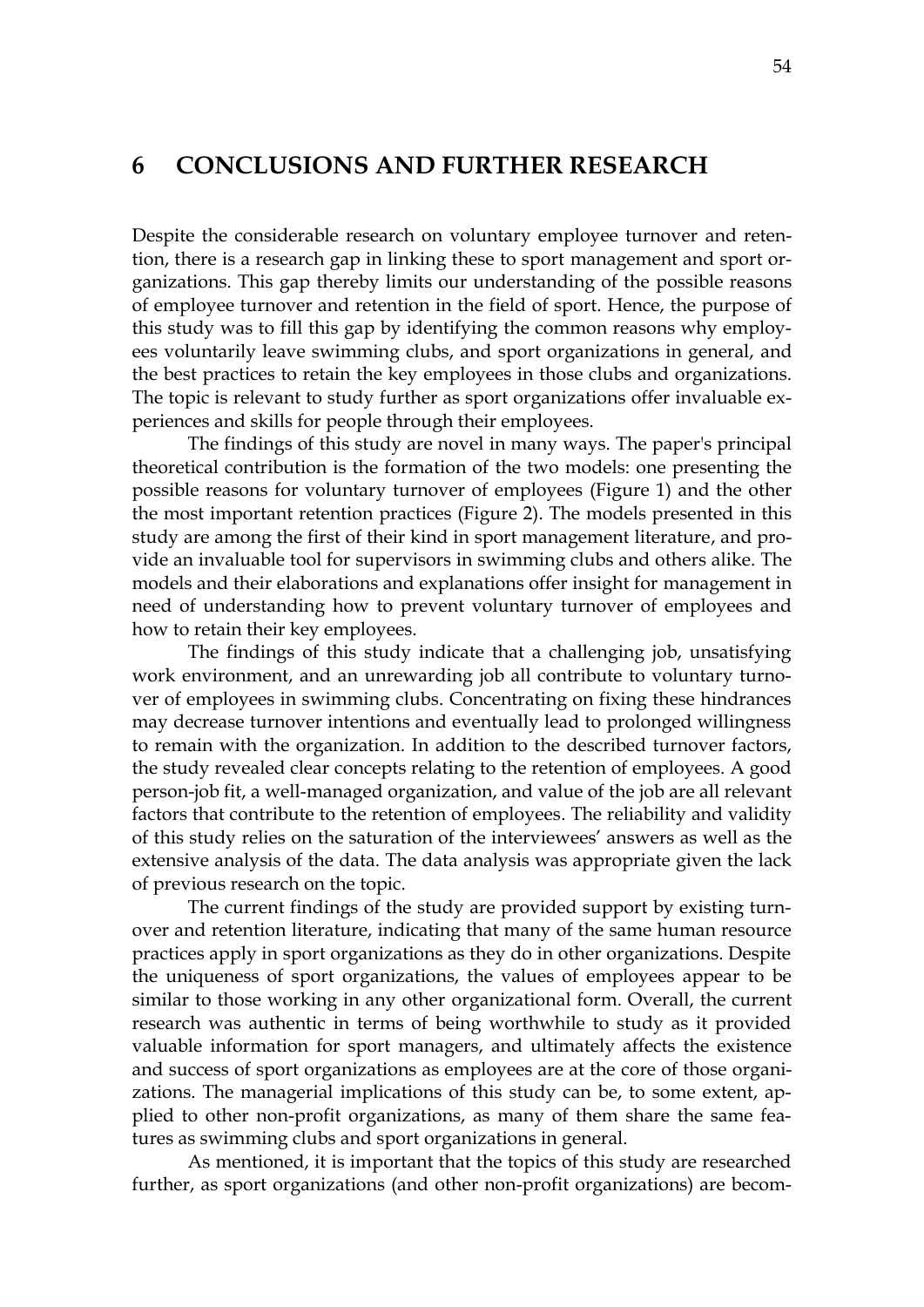ing more and more professional-like in the upcoming years. Future research could seek to, for example, expand the sample size and aim for a more heterogeneous sample to see if diversity affects the findings of the current study. Alternatively, research could more rigorously limit the study to a very homogenous group of informants in order produce more streamlined and defined results. The findings of this study could direct further research and be tested in other non-profit organizations (local or international) to see if the current implications apply in other unique settings. It would also be interesting to study, for example, which influences turnover more: the existence of factors influencing turnover or the lack of retaining factors. What is more, the (retention related) findings of this research could be compared to the actual retention practices of non-profit organizations to see whether they are engaging in activities most beneficial to them.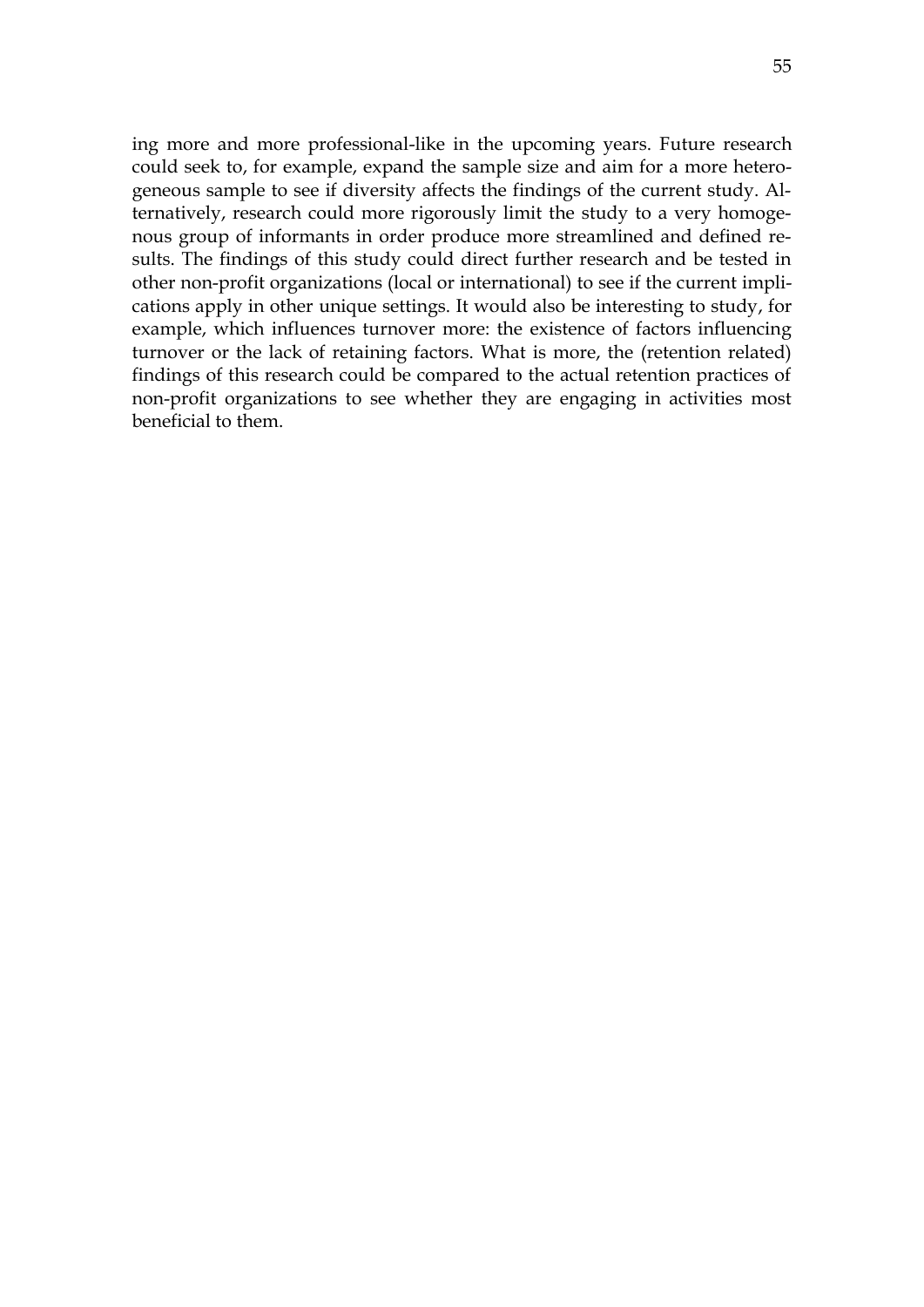## <span id="page-55-0"></span>**REFERENCES**

- Abelson, M. A., & Baysinger, B. D. (1984). Optimal and dysfunctional turnover: Toward an organizational level model. Academy of management Review, 9(2), 331-341.
- Alasoini, T. (2009). *Henkilöstön sitoutuminen johtamisen haasteena innovaatiokilpailun aikakaudella: Näkökulmia parempaan työelämään*. Helsinki: Tekes.
- Allen, N. J., & Meyer, J. P. (1996). Affective, continuance, and normative commitment to the organization: An examination of construct validity. *Journal of vocational behavior*, *49*(3), 252-276.
- Anheier, H. K. (2006). Nonprofit organizations: an introduction. Routledge.
- Angle, H. L., & Perry, J. L. (1981). An empirical assessment of organizational commitment and organizational effectiveness. *Administrative science quarterly*, 1-14.
- Arthur, D. (2001). *The employee recruitment and retention handbook*. AMACOM Div American Mgmt Assn.
- Becker, H. S. (1960). Notes on the concept of commitment. *American journal of Sociology*, *66*(1), 32-40.
- Bergmann, T. J., Lester, S. W., De Meuse, K. P., & Grahn, J. L. (2011). Integrating the three domains of employee commitment: An exploratory study. *Journal of Applied Business Research (JABR)*, *16*(4).
- Booth, S., & Hamer, K. (2007). Labour turnover in the retail industry: Predicting the role of individual, organisational and environmental factors. International Journal of Retail & Distribution Management, 35(4), 289-307.
- Boxall, P. F., Purcell, J., & Wright, P. M. (2007). The Oxford handbook of human resource management. Oxford University Press on Demand, 46-67.
- Branham, L. (2012). *The 7 hidden reasons employees leave: How to recognize the subtle signs and act before it's too late*. AMACOM Div American Mgmt Assn.
- Brown, W. A. (2014). Strategic management in nonprofit organizations. Jones & Bartlett Publishers.
- Brown, W. A., & Yoshioka, C. F. (2003). Mission attachment and satisfaction as factors in employee retention. Nonprofit management and leadership, 14(1), 5-18.
- Buchanan, B. (1974). Building organizational commitment: The socialization of managers in work organizations. *Administrative science quarterly*, 533-546.
- Charmaz, K. (2014). Constructing grounded theory. Sage.
- Chelladurai, P. (2006). Human resource management in sport and recreation. Human Kinetics.
- Cho, S., Johanson, M. M., & Guchait, P. (2009). Employees intent to leave: A comparison of determinants of intent to leave versus intent to stay. *International Journal of Hospitality Management*, *28*(3), 374-381.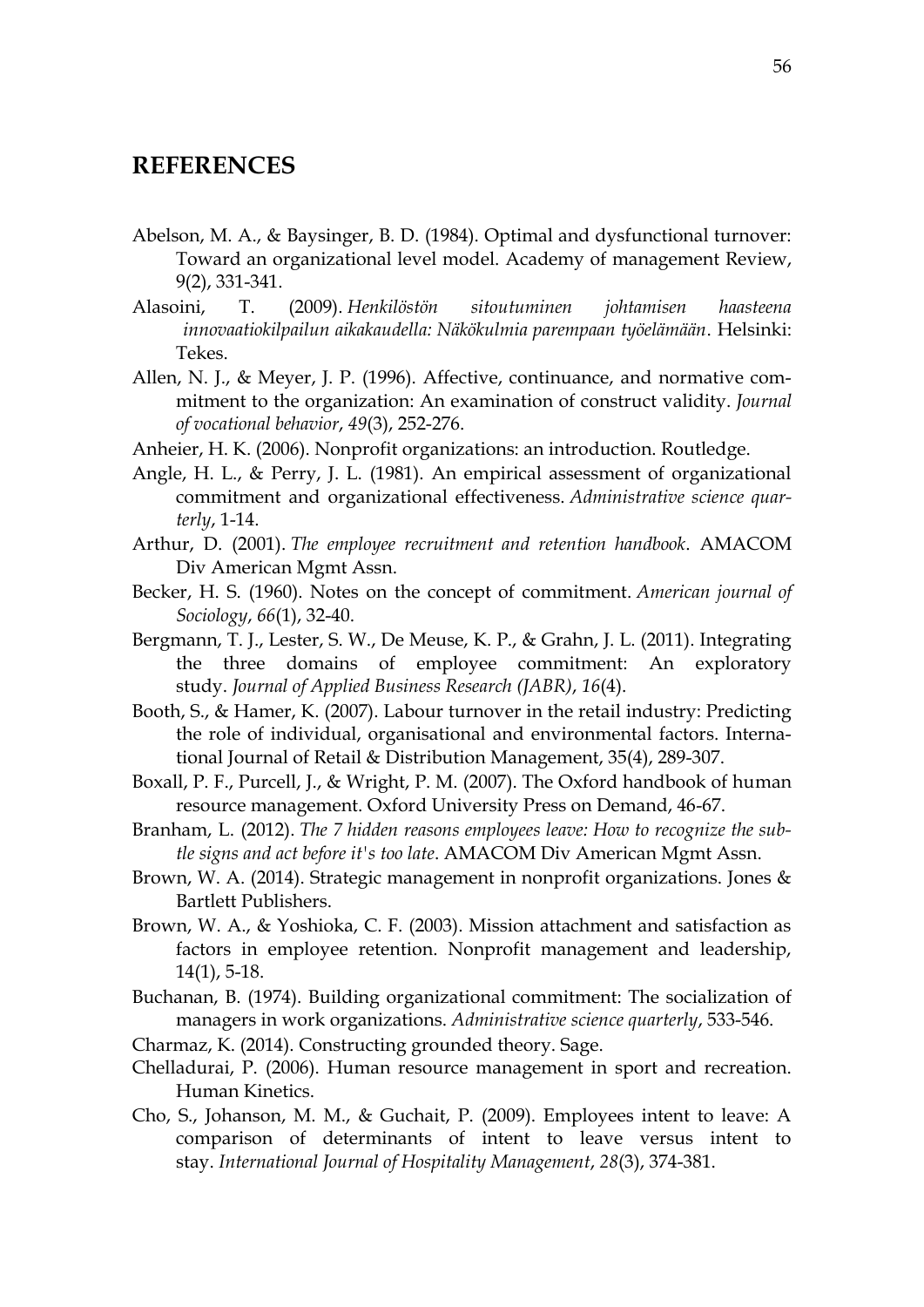- Creswell, J. W. (2013). Research design: Qualitative, quantitative, and mixed methods approaches. Sage publications.
- Crabb, J. T. (1912). Scientific hiring. Efficiency Society Transactions, 1, 313-318.
- Cunningham, G. B., & Sagas, M. (2003). Occupational turnover intent among assistant coaches of women's teams: The role of organizational work experiences. *Sex Roles*, *49*(3-4), 185-190.
- Cuskelly, G., Taylor, T., Hoye, R., & Darcy, S. (2006). Volunteer management practices and volunteer retention: A human resource management approach. *Sport Management Review*, *9*(2), 141-163.
- Eriksson, P., & Kovalainen, A. (2015). Qualitative Methods in Business Research: A Practical Guide to Social Research. Sage.
- Eskola, J., & Suoranta, J. (2008). Johdatus laadulliseen tutkimukseen.(8. painos.) Jyväskylä: Gummerus Kirjapaino Oy. ISBN 978-951-768-035-6.Flick U., 2009. An introduction to qualitative research. London: SAGE publications ltd.
- Gialuisi, O. (2012). An Exploratory Investigation into Voluntary Employee Turnover and Retention Practices in the Small Business Sector.
- Gioia, D. A., Corley, K. G., & Hamilton, A. L. (2013). Seeking qualitative rigor in inductive research notes on the Gioia methodology. Organizational Research Methods, 16(1), 15-31.
- Glaser, B. G., & Strauss, A. L. (2009). *The discovery of grounded theory: Strategies for qualitative research*. Transaction publishers.
- Glebbeek, A. C., & Bax, E. H. (2004). Is high employee turnover really harmful? An empirical test using company records. Academy of Management Journal, 47(2), 277-286.
- Goulding, C. (2002). Grounded theory: A practical guide for management, business and market researchers. Sage.
- Guo, C., Brown, W. A., Ashcraft, R. F., Yoshioka, C. F., & Dong, H. K. D. (2011). Strategic human resources management in nonprofit organizations. Review of Public Personnel Administration, 31(3), 248-269.
- Guthrie, J. P. (2001). High-involvement work practices, turnover, and productivity: Evidence from New Zealand. Academy of management Journal, 44(1), 180-190.
- Halbesleben, J. R., & Wheeler, A. R. (2008). The relative roles of engagement and embeddedness in predicting job performance and intention to leave. Work & Stress, 22(3), 242-256.
- Hamel, G., & Breen, B. (2013). *The future of management*. Harvard Business Press.
- Hausknecht, J. P., Rodda, J., & Howard, M. J. (2009). Targeted employee retention: Performance‐based and job‐related differences in reported reasons for staying. *Human Resource Management*, *48*(2), 269-288.
- Heinilä, K. (1986). Liikuntaseura sosiaalisena organisaationa: tutkimusviitekehys. Jyväskylän yliopisto.
- Hom, P. W., & Kinicki, A. J. (2001). Toward a greater understanding of how dissatisfaction drives employee turnover. Academy of Management journal, 44(5), 975-987.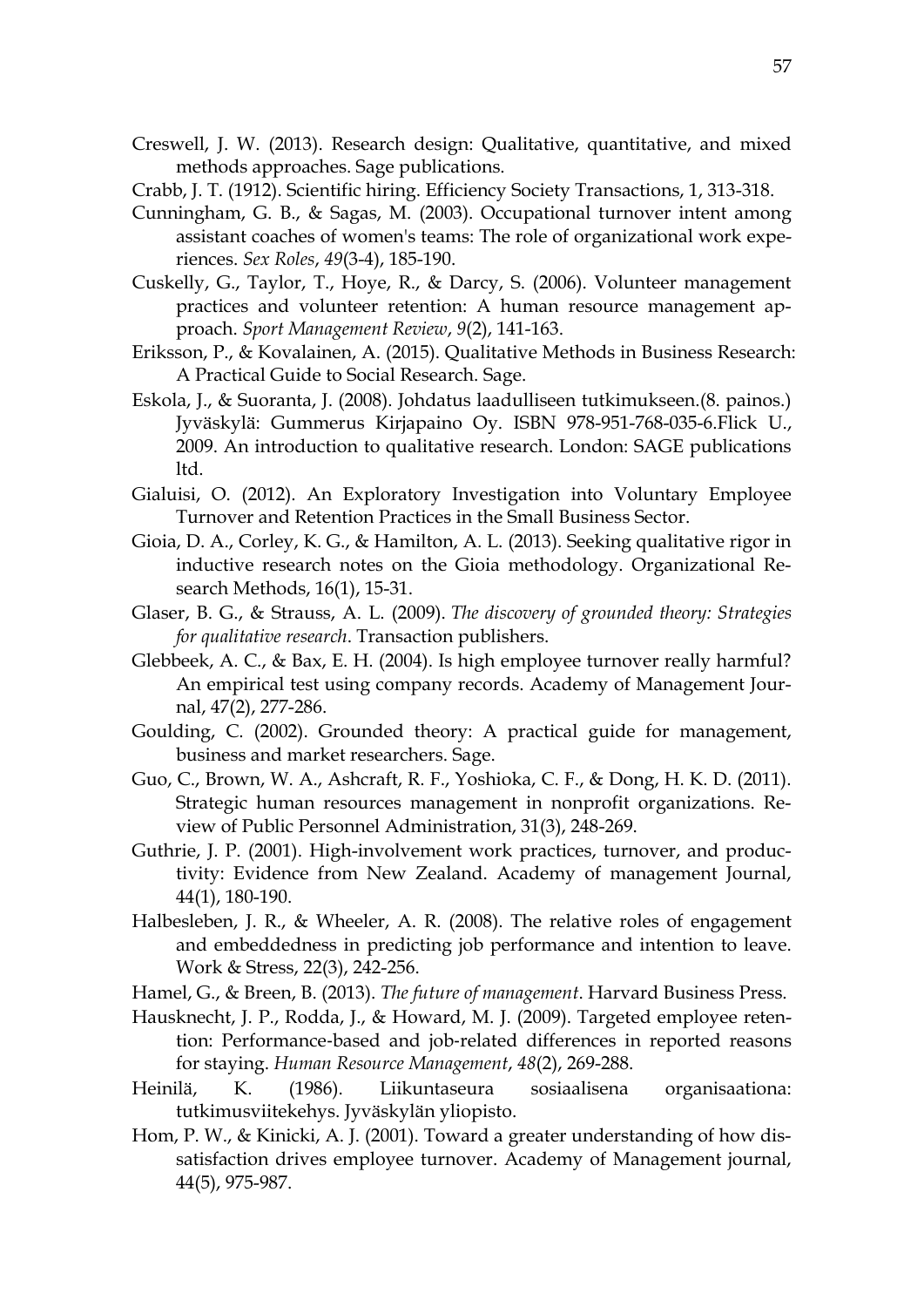- Hoye, R., Smith, A. C., Nicholson, M., & Stewart, B. (2015). Sport management: principles and applications. Routledge.
- Inglis, S., Danylchuk, K. E., & Pastore, D. (1996). Understanding retention factors in coaching and athletic management positions. Journal of Sport Management, 10(3).
- Itkonen, H., Heikkala, J., Ilmanen, K., & Koski, P. (2000). Liikunnan kansalaistoiminta–muutokset, merkitykset ja reunaehdot. *Liikuntatieteellisen Seuran julkaisu nro*, *152*.
- Joiner, T. A., & Bakalis, S. (2006). The antecedents of organizational commitment: the case of Australian casual academics. *International Journal of Educational Management*, *20*(6), 439-452.
- Kananen, J. (2014). Laadullinen tutkimus opinnäytetyönä. Miten kirjoitan kvalitatiivisen opinnäytetyön vaihe vaiheelta. Jyväskylän ammattikorkeakoulun julkaisuja-sarja. Suomen Yliopistopaino Oy.
- Kaur, K., & Sandhu, H. S. (2010). Career stage effect on organizational commitment: Empirical evidence from Indian banking industry. *International Journal of Business and Management*, *5*(12), 141.
- Kim, S. E., & Lee, J. W. (2007). Is mission attachment an effective management tool for employee retention? An empirical analysis of a nonprofit human services agency. *Review of Public Personnel Administration*, *27*(3), 227-248.
- Kim, S. W., Price, J. L., Mueller, C. W., & Watson, T. W. (1996). The determinants of career intent among physicians at a US Air Force hospital. *Human relations*, *49*(7), 947-976.
- Koski, P. (2012). Palkattu seuraan–Mitä seuraa. *Seuratoiminnan kehittämistuen tulokset. Paid professional in the club–What are the consequences*. http://www.likes.fi/filebank/572-Seuratukiloppuraportti2012.pdf
- Labatmedienė, L., Endriulaitienė, A., & Gustainienė, L. (2007). Individual correlates of organizational commitment and intention to leave the organization. *Baltic Journal of Management*, *2*(2), 196-212.
- Laschinger, H. K. S., Leiter, M., Day, A., & Gilin, D. (2009). Workplace Empowerment, Incivility, and Burnout: Impact on Staff Nurse Recruitment and Retention Outcomes. Journal of Nursing Management, 17(3), 302.
- Lee, T. H., Gerhart, B., Weller, I., & Trevor, C. O. (2008). Understanding voluntary turnover: Path-specific job satisfaction effects and the importance of unsolicited job offers. Academy of Management Journal, 51(4), 651-671.
- Lee, T. W., & Mitchell, T. R. (1994). An alternative approach: The unfolding model of voluntary employee turnover. Academy of Management Review, 19(1), 51-89.
- Lewis, K., & Coetzer, A. (2009). Human resource management in small firms: Effective informality.
- Loi, R., Hang‐Yue, N., & Foley, S. (2006). Linking employees' justice perceptions to organizational commitment and intention to leave: The mediating role of perceived organizational support. Journal of Occupational and Organizational Psychology, 79(1), 101-120.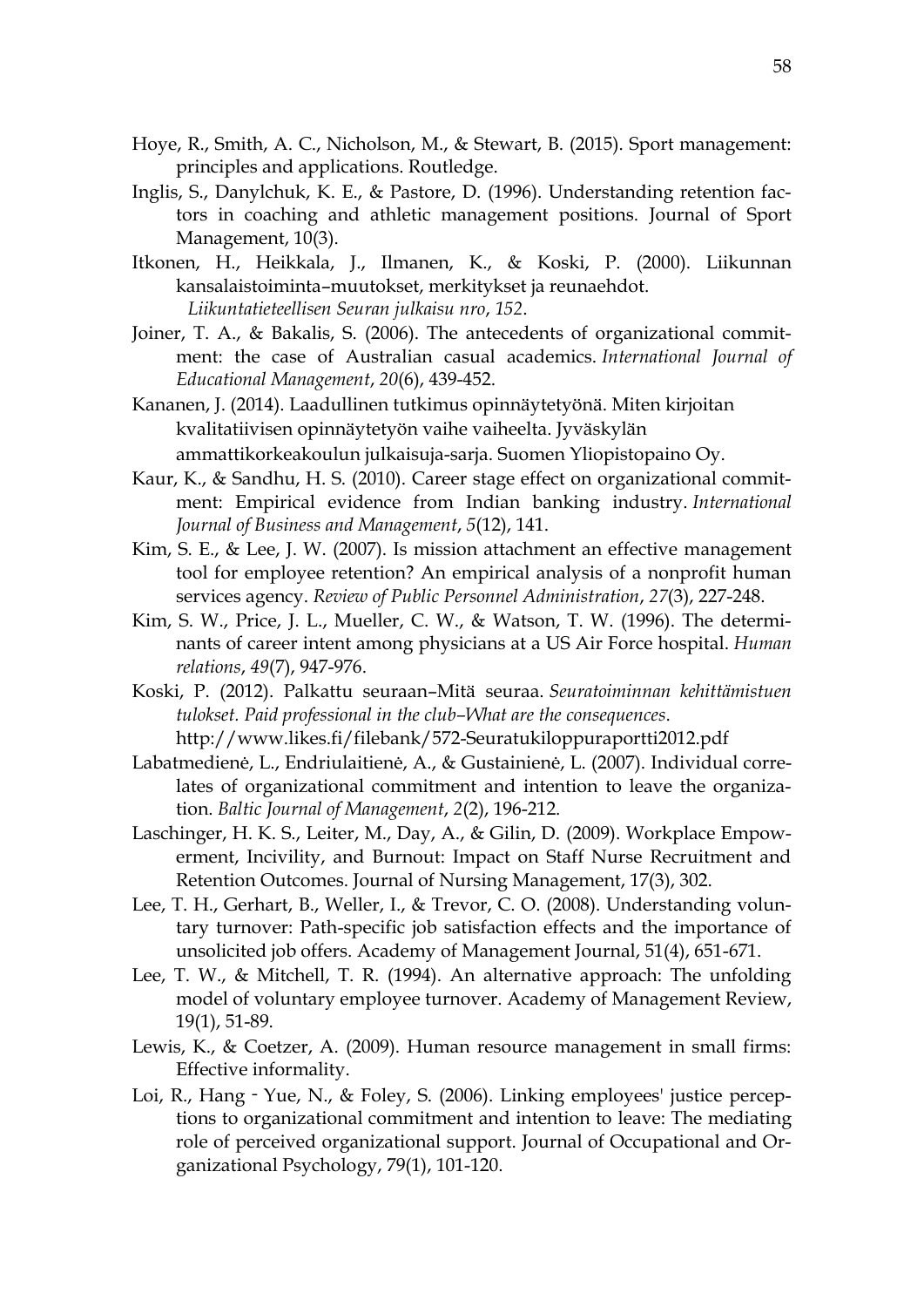- Longhurst, R. (2003). Semi-structured interviews and focus groups. Key methods in geography, 117-132.
- Lussier, R., & Kimball, D. (2013). *Applied Sport Management Skills, (With Web Study Guide)*. Human Kinetics.
- MacIntosh, E., & Doherty, A. (2005). Leader intentions and employee perceptions of organizational culture in a private fitness corporation. *European Sport Management Quartely*, *5*(1), 1-22.
- MacIntosh, E. W., & Doherty, A. (2010). The influence of organizational culture on job satisfaction and intention to leave. *Sport Management Review*, *13*(2), 106-117.
- Marchiori, D. M., & Henkin, A. B. (2004). Organizational commitment of a health profession faculty: dimensions, correlates and conditions. *Medical Teacher*, *26*(4), 353-358.
- Masteralexis, L., Barr, C., & Hums, M. (2011). Principles and practice of sport management. Jones & Bartlett Publishers.
- Mathieu, J. E., & Zajac, D. M. (1990). A review and meta-analysis of the antecedents, correlates, and consequences of organizational commitment. *Psychological bulletin*, *108*(2), 171.
- Mitchell, T. R., Holtom, B. C., & Lee, T. W. (2001a). How to keep your best employees: Developing an effective retention policy. The Academy of Management Executive, 15(4), 96-108.
- Mitchell, T. R., Holtom, B. C., Lee, T. W., Sablynski, C. J., & Erez, M. (2001b). Why people stay: Using job embeddedness to predict voluntary turnover. Academy of management journal, 44(6), 1102-1121.
- Mobley, W. H. (1977). Intermediate linkages in the relationship between job satisfaction and employee turnover. Journal of applied psychology, 62(2), 237.
- Morrell, K., Loan‐Clarke, J., & Wilkinson, A. (2001). Unweaving leaving: the use of models in the management of employee turnover. International Journal of Management Reviews, 3(3), 219-244.
- Muchinsky, P. M., & Morrow, P. C. (1980). A multidisciplinary model of voluntary employee turnover. Journal of Vocational Behavior, 17(3), 263-290.
- Muchinsky, P. M., & Tuttle, M. L. (1979). Employee turnover: An empirical and methodological assessment. Journal of Vocational Behavior, 14(1), 43-77.
- O'Reilly, C. A., Chatman, J., and Caldwell, D. F. (1991). People and Organizational Culture: A Profile Comparison Approach to Assessing Person-Organization Fit. Academy of Management Journal, 34, 487–516.
- Pastore, D., Inglis, S., & Danylchuk, K.E. (1996). Retention factors in coaching and athletic management: Differences by gender, position and geographic location. Journal of Sport and Social Issues, 20, 427-441
- Porter, L. W., Steers, R. M., Mowday, R. T., & Boulian, P. V. (1974). Organizational commitment, job satisfaction, and turnover among psychiatric technicians. *Journal of applied psychology*, *59*(5), 603.
- Pynes, J. E. (2008). Human resources management for public and nonprofit organizations: A strategic approach (Vol. 30). John Wiley & Sons.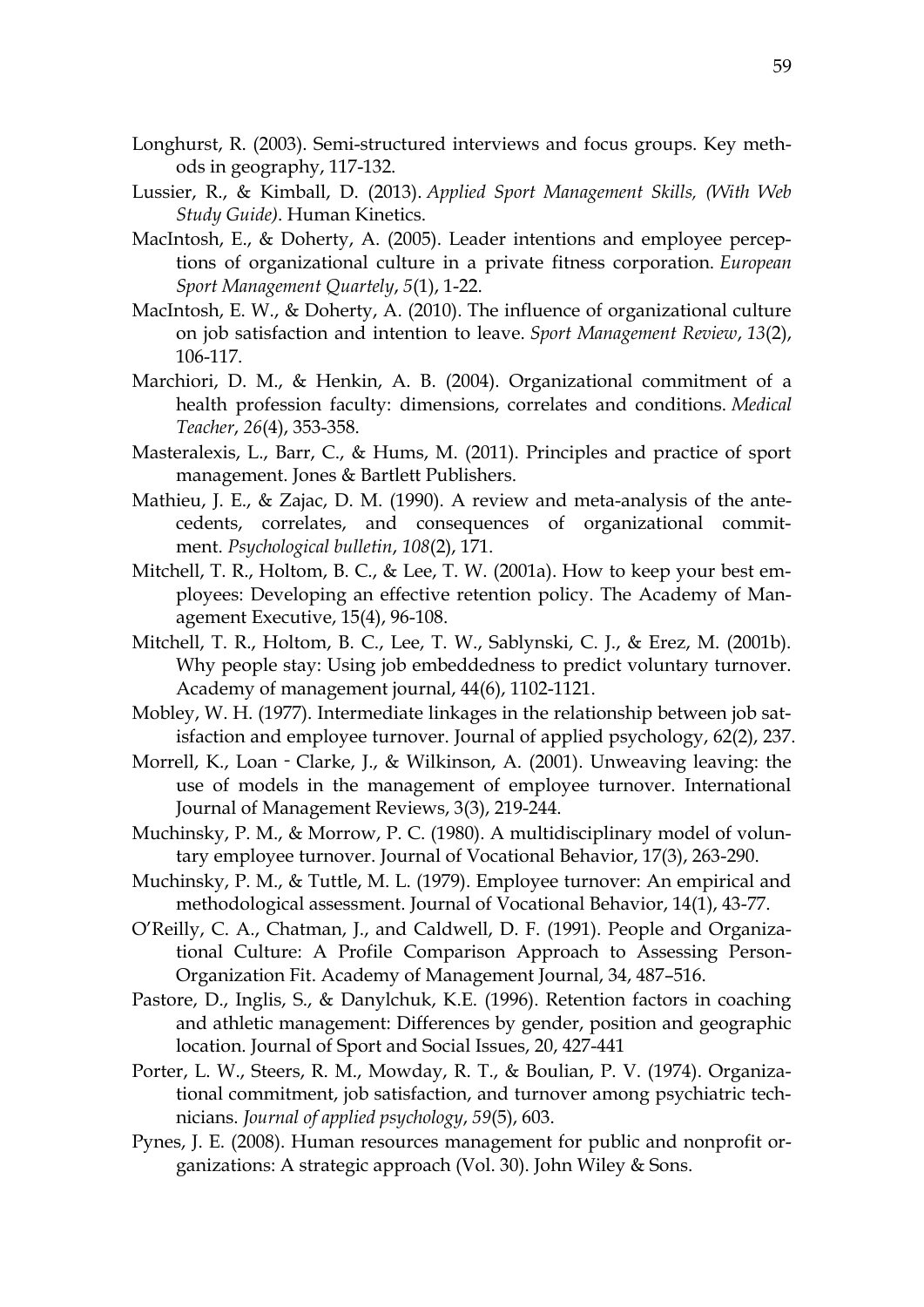- Rhoades, L., & Eisenberger, R. (2002). Perceived organizational support: a review of the literature.
- Riihuhta, N., & Ruotsalainen, I. (2014). Liikuntaseurasta työtä ja tekemistä nuorille: Esiselvityshankkeen tulokset.
- Shaw, S., & Hoeber, L. (2003). "A Strong Man Is Direct and a Direct Woman Is a Bitch": Gendered Discourses and Their Influence on Employment Roles in Sports Organizations. *Journal of Sport Management*, *17*(4).
- Sheridan, J. E. (1992). Organizational culture and employee retention. Academy of management Journal, 35(5), 1036-1056.
- Singh, P., Finn, D., & Goulet, L. (2004). Gender and job attitudes: a reexamination and extension. *Women in management review*, *19*(7), 345-355.
- Steel, R. P., & Lounsbury, J. W. (2009). Turnover process models: Review and synthesis of a conceptual literature. Human Resource Management Review, 19(4), 271-282.
- Steers, R. M. (1977). Antecedents and outcomes of organizational commitment. *Administrative science quarterly*, 46-56.
- Swimming Jyväskylä. (2016). Webpage. Retrieved December 10th 2016 from http://www.swim.fi/
- Tanova, C., & Holtom, B. C. (2008). Using job embeddedness factors to explain voluntary turnover in four European countries. The International Journal of Human Resource Management, 19(9), 1553-1568.
- Taylor, S. J., Bogdan, R., & DeVault, M. (2015). Introduction to qualitative research methods: A guidebook and resource. John Wiley & Sons.
- Taylor, T., Doherty, A., & McGraw, P. (2008). *Managing people in sport organizations: A strategic human resource management perspective*. Routledge.
- Taylor, T., & McGraw, P. (2006). Exploring human resource management practices in nonprofit sport organisations. Sport Management Review, 9(3), 229-251.
- Thomas, D. R. (2006). A general inductive approach for analyzing qualitative evaluation data. American journal of evaluation, 27(2), 237-246.
- Trevor, C. O. (2001). Interactions among actual ease-of-movement determinants and job satisfaction in the prediction of voluntary turnover. Academy of management journal, 44(4), 621-638.
- Tschirhart, M., & Bielefeld, W. (2012). Managing Nonprofit Organizations (1). Somerset, US: Jossey-Bass.
- Turner, B. A., & Chelladurai, P. (2005). Organizational and occupational commitment, intention to leave, and perceived performance of intercollegiate coaches. Journal of Sport Management, 19(2), 193-211.
- Uimaliitto. (2016). HuimaSeura-toiminta 2017. Retrieved December 10th 2016 from<http://www.uimaliitto.fi/seuroille/huima-seura-projekti/>
- Vanhala, S., & Pesonen, S. (2008). *Työstä nauttien: SEFE: en kuuluvien nais-ja miesjohtajien näkemyksiä työstään ja urastaan*. Helsinki: Helsingin kauppakorkeakoulu.